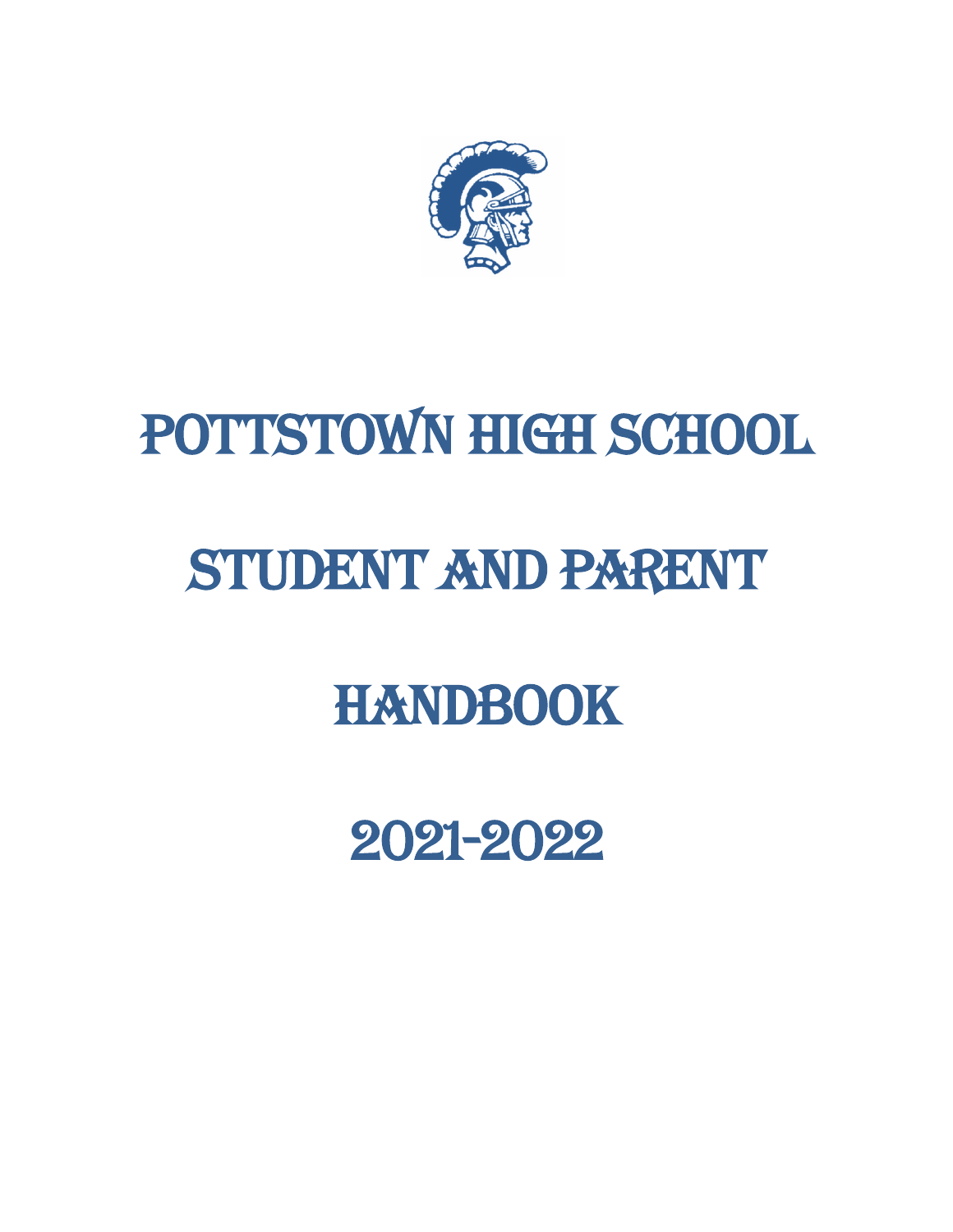## **Parent and Student Handbook 2021-2022**

| Access to Grades, Attendance & Discipline   | 6  |
|---------------------------------------------|----|
| Administration                              | 5  |
| <b>Alternative Education</b>                | 6  |
| Assurance of Non-Discrimination             | 6  |
| <b>Athletics and Clubs</b>                  | 6  |
| Athletics and Clubs Guidelines              | 6  |
| Athletics                                   | 6  |
| Extra-Curricular Code of Conduct            | 7  |
| Eligibility for Extra-Curricular Activities | 8  |
| Athletic Insurance                          | 9  |
| <b>Student Organizations</b>                | 10 |
| Dances                                      | 10 |
| Attendance                                  | 10 |
| <b>Board Policy</b>                         | 11 |
| Early Excusal                               | 12 |
| <b>Educational Tours/Trips</b>              | 12 |
| <b>Truancy Meetings</b>                     | 14 |
| <b>Beverage Policy</b>                      | 14 |
| <b>Bullying</b>                             | 14 |
| Cafeteria                                   | 15 |
| Career and Counseling Center                | 15 |
| Career and Technical Education - Admissions | 15 |
| <b>Class Dues</b>                           | 15 |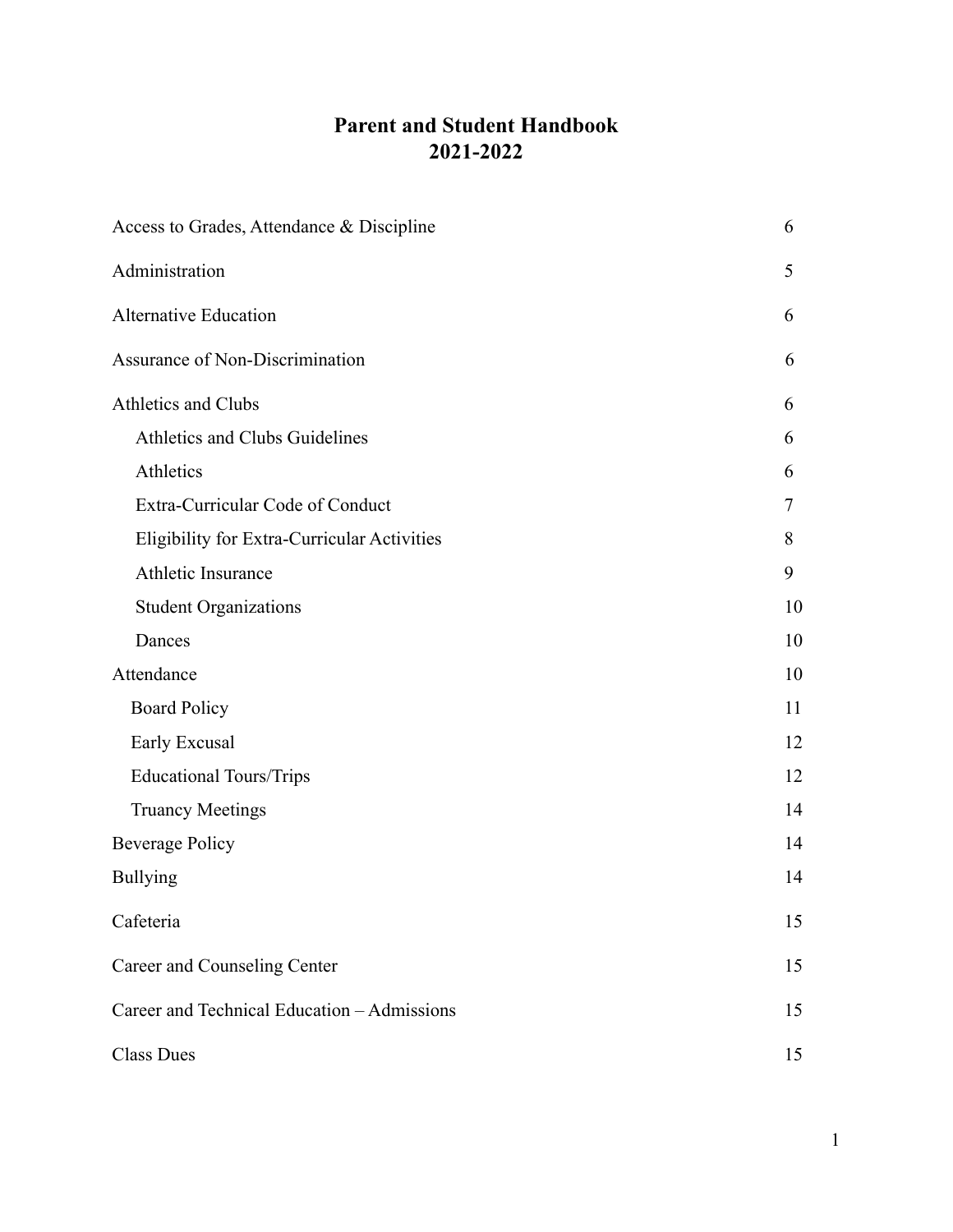| Class Rank                                         | 16 |
|----------------------------------------------------|----|
| Commencement                                       | 16 |
| <b>Contact Information</b>                         | 5  |
| Discipline Code for High School Students           | 16 |
| Level 1 Infractions                                | 17 |
| Level 2 Infractions                                | 18 |
| Level 3 Infractions                                | 19 |
| <b>Disciplinary Consequences</b>                   | 20 |
| Face Coverings                                     | 21 |
| Dress Code                                         | 22 |
| Dropping a Class                                   | 22 |
| Dual Enrollment Program                            | 22 |
| <b>Educational Tours or Trips</b>                  | 23 |
| <b>Electronic Devices</b>                          | 24 |
| <b>Emergency Closings and Delayed Openings</b>     | 25 |
| <b>Evacuation Drills</b>                           | 25 |
| Family Services Coordinator/McKinney-Vento Liaison | 26 |
| Field Trip and Class Trip Student Behavior Policy  | 26 |
| <b>Final Examinations</b>                          | 26 |
| <b>Grading System</b>                              | 27 |
| <b>Graduation Project</b>                          | 27 |
| <b>Graduation Requirements</b>                     | 27 |
| <b>Hall Pass Procedures</b>                        | 28 |
| Honor Roll                                         | 28 |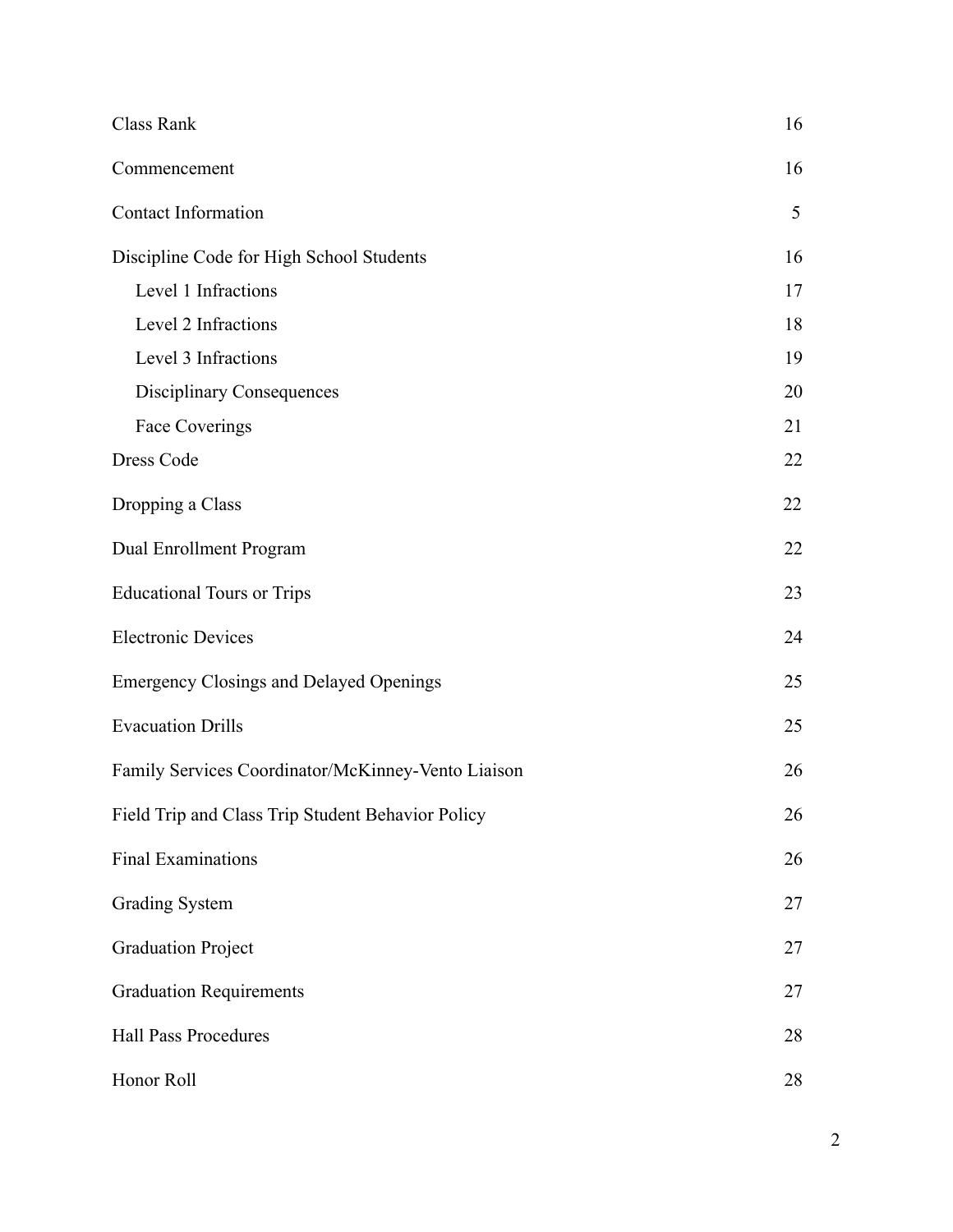| <b>ID</b> Cards                                                                    | 28 |
|------------------------------------------------------------------------------------|----|
| Learning Center                                                                    | 28 |
| Leaving School                                                                     | 29 |
| Legally Adult Students Signing Excuses/Early Dismissals/Field Trips                | 29 |
| Library/Media Center                                                               | 29 |
| Lockers                                                                            | 30 |
| Lost and Found                                                                     | 30 |
| Make Up Work Policy                                                                | 30 |
| Media Release                                                                      | 30 |
| Medication (Prescription and Non-Prescription Drugs)                               | 31 |
| Nurse                                                                              | 31 |
| Parking Regulations                                                                | 32 |
| <b>Physical Education Limitations</b>                                              | 32 |
| Possession of Drug Paraphernalia and/or Use of Alcohol/Drugs, Lookalike Drugs, etc | 32 |
| Recording of District Staff or Classes                                             | 34 |
| Safe2Say                                                                           | 34 |
| Schedules                                                                          | 35 |
| Daily Bell Schedule                                                                | 36 |
| Bell Schedule for Early Dismissals and Delayed Openings                            | 38 |
| School District Calendar                                                           | 37 |
| School Issued Materials and Supplies                                               | 37 |
| School Seal                                                                        | 5  |
| <b>Student Assistance Team (SAP)</b>                                               | 37 |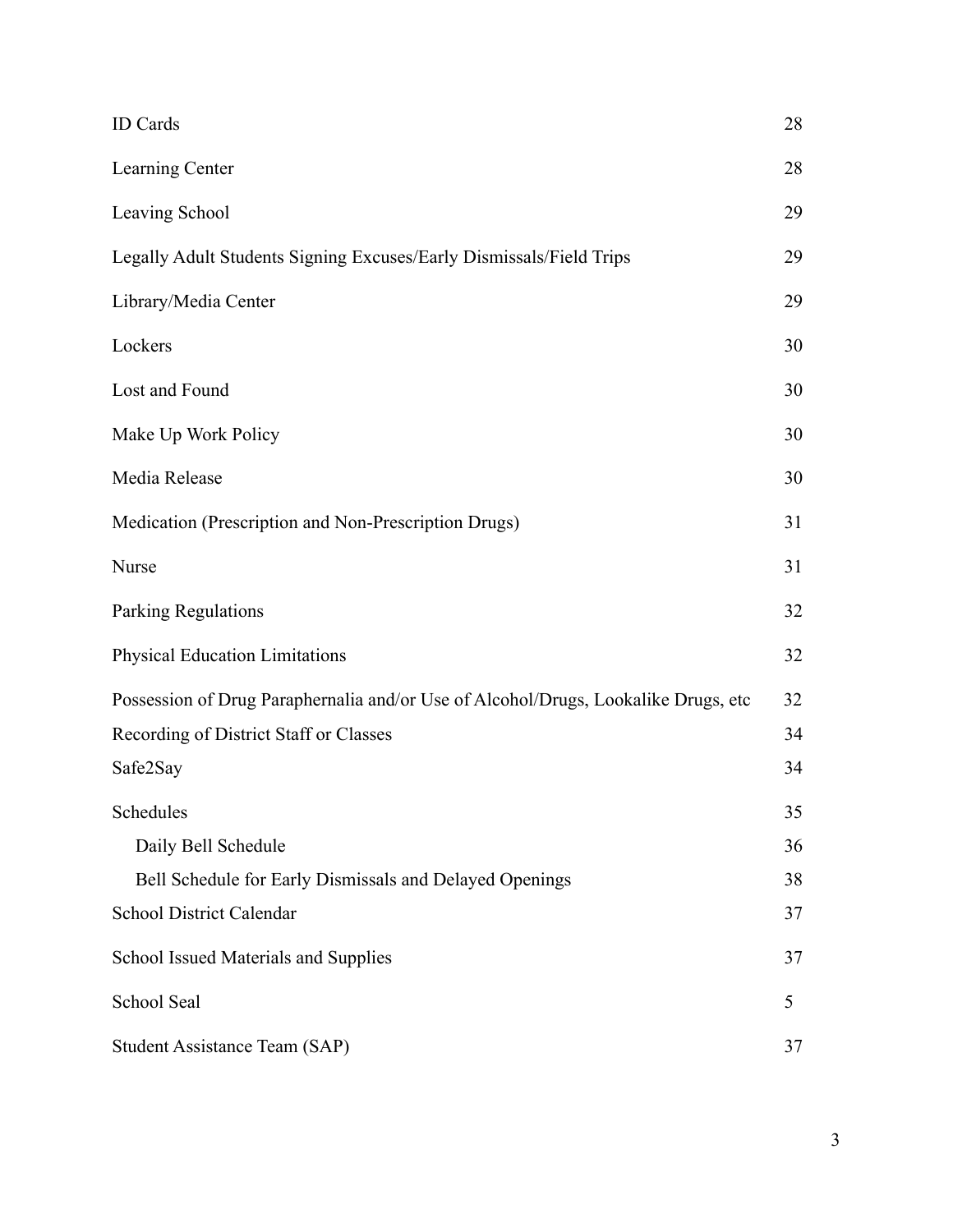| <b>Student Complaint Process</b>               | 38 |
|------------------------------------------------|----|
| <b>Student Responsibilities</b>                | 38 |
| <b>Student Information Sheets</b>              | 39 |
| <b>Student Searches</b>                        | 39 |
| <b>Entry Searches</b>                          | 39 |
| <b>Locker Searches</b>                         | 39 |
| Personal Searches                              | 39 |
| Vehicle Searches                               | 39 |
| Summer School                                  | 39 |
| Tardiness to School                            | 40 |
| Terminating or Transferring School(s)          | 41 |
| Technical College High School Pickering Campus | 41 |
| <b>Transcript Requests</b>                     | 42 |
| Utilization of Technology                      | 42 |
| <b>Actions Resulting from Misuse</b>           | 43 |
| Copyright                                      | 43 |
| <b>Internet Access</b>                         | 43 |
| Safety                                         | 43 |
| Email accounts                                 | 43 |
| <b>Visitors</b>                                | 44 |
| <b>Work Permits</b>                            | 44 |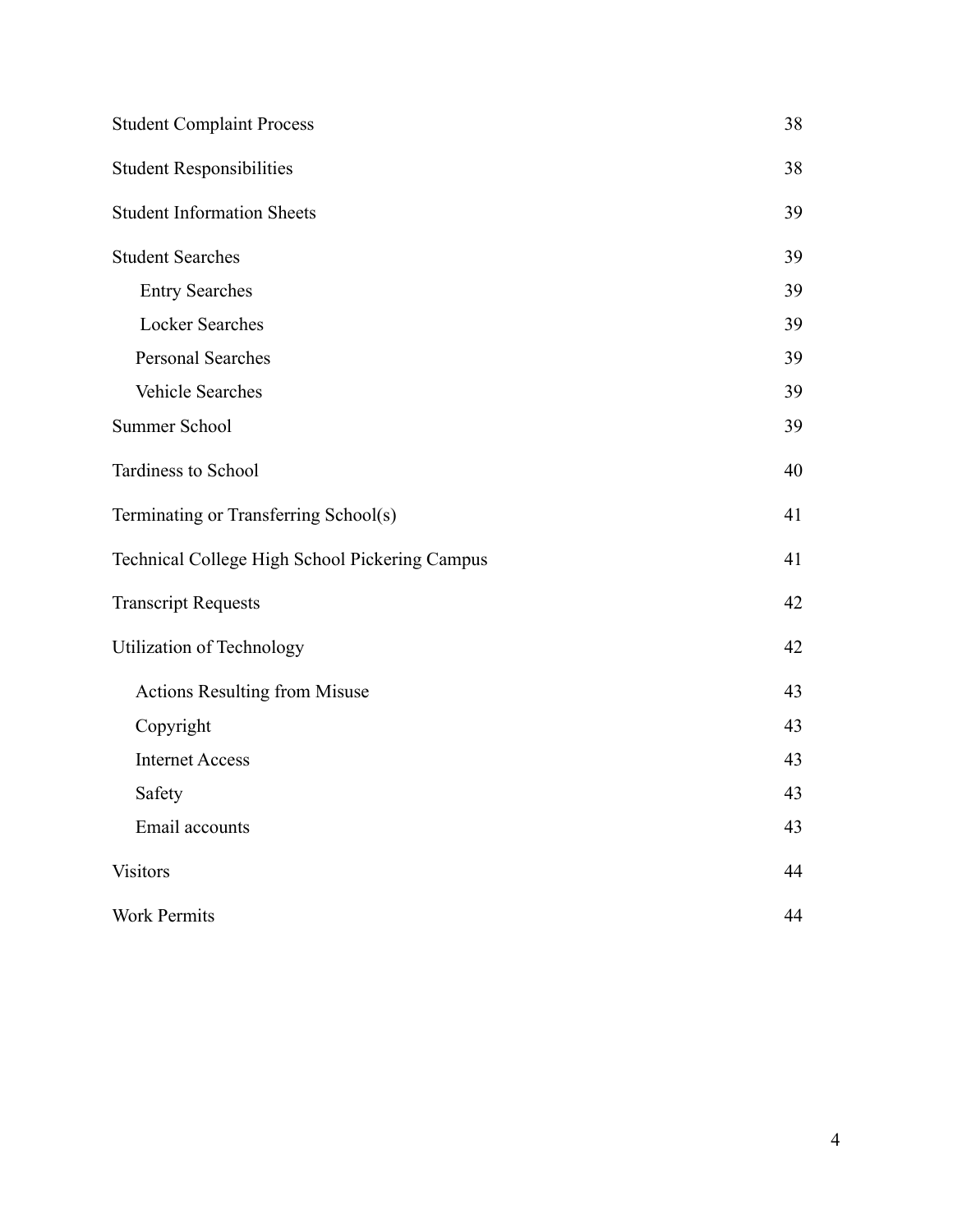## **The School Seal**



The seal is symbolic of the school. The central figure is a lamp burning vigorously. This is to represent the light of education as it spreads understanding, tolerance, and information to the world. Enclosing the lamp of learning is a triangle bearing the names of three general fields of endeavor. Resting on a base of art, which is indicative of all culture, the other two phases of school activity, science and industry, reach upward to form the apex of the triangle. Directly beneath the triangle is the year in which the school district was founded, 1881.

Twin circles bearing between them the name of the school, town, and state confine all of the symbols. These circles represent the unity of the school district and serve to remind us that we have a single, basic institution.

#### **Administration**

Danielle McCoy Principal

David Livengood Director of Career and Technical Education Gavin Lawler **Assistant Principal** Justin Baker Director of Co-Curricular Activities

### **Contact Information**

750 North Washington Street, Pottstown, Pennsylvania 19464

| Main Office                         | 610-970-6700             |
|-------------------------------------|--------------------------|
| Attendance Office                   | 610-970-6710             |
| Career and Counseling Office        | 610-970-6715             |
| Nurse's Office                      | 610-970-6713             |
| School Resource Officer (SAFE-Line) | 610-970-6705             |
| School Fax                          | 610-970-1363             |
| Website                             | www.pottstownschools.org |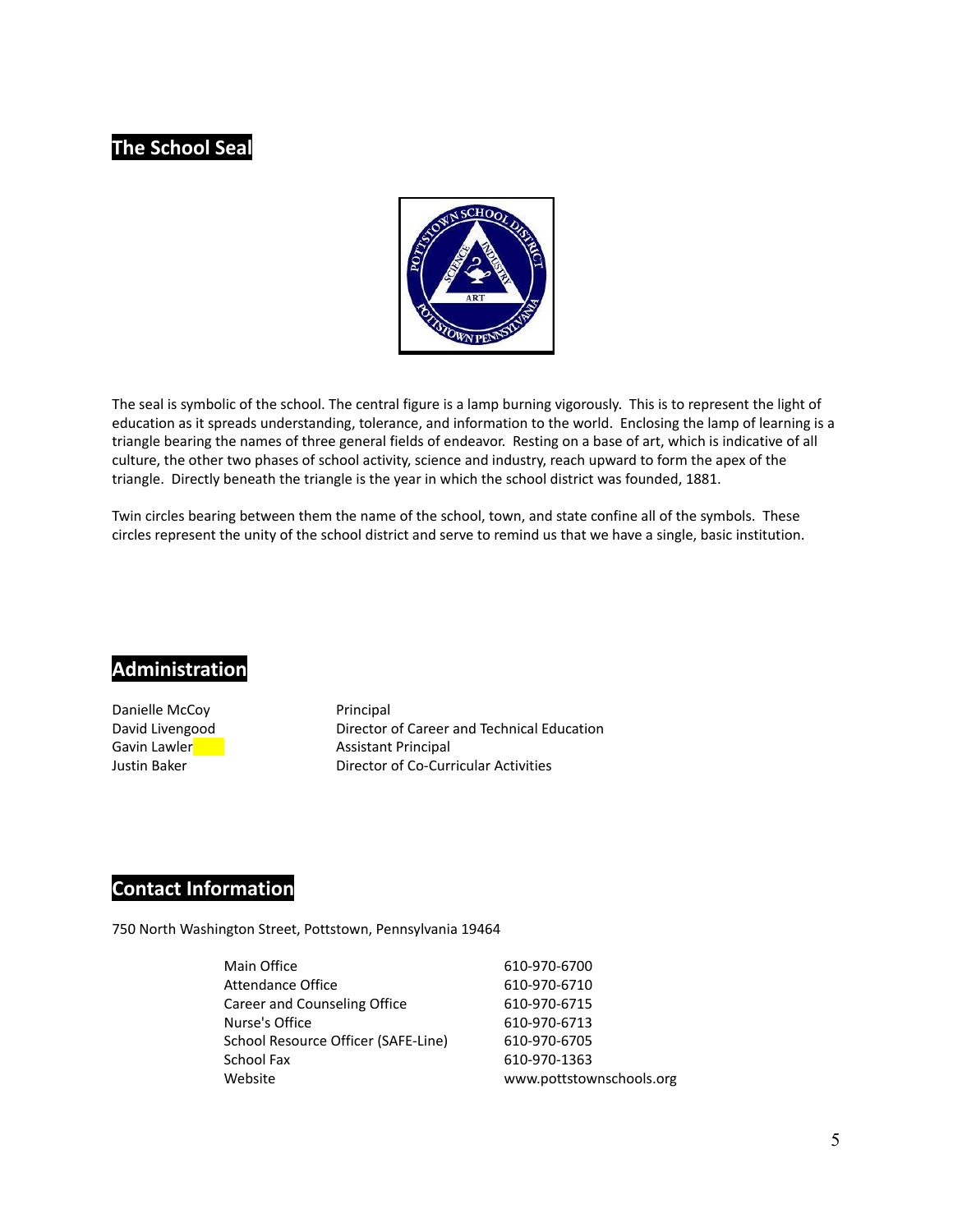#### **Access to Grades, Attendance & Discipline**

Students and parents can gain access to the most current grades, attendance, and discipline reports by logging into the Home Access Center. A link can be found on the school district's website, [www.pottstownschools.org.](http://www.pottstownschools.org)

Parents/Guardians login information is different from the students' login information. Notifications of absences and failing grades can be sent to parents through the automated system. These notifications must be set up by the parents/guardians. To set up notifications or to sign up, please visit the Pottstown School District web page and follow the link for Parents.

**It is important that students and parents/guardians regularly check attendance and grades via HAC. The parent and school partnership is critical to the academic success of children. Please contact the Assistant Principal's secretary if you have forgotten your login or password.**

## **Alternative Education**

The Pottstown In-House Alternative Education Program is designed to work with any student who is not succeeding in the regular classroom setting. The goal is for students to transition back into the regular classroom setting after a 45 to 90 day period in the alternative program.

Every student placed in the program has been referred through either an administrative hearing or referred to the program by the administration at Pottstown High School.

Please note that students enrolled in the Alternative Education program are not allowed on any district property outside the regular school day schedule without written permission from an administrator. A probationary period within the alternative education placement will be required. Eligibility per the alternative education placement must be maintained. Failure to abide by this rule will be considered defiant trespass and referred to the Pottstown Police Department.

## **Assurance of Non-Discrimination Notice**

It is the policy of the Pottstown School District not to discriminate on the basis of sex, age, handicap, race, color, and national origin in its educational and vocational programs, activities, or employment as required by Title IX, Section 504, Title VI, and the A.D.A.

For information about your rights and grievance procedures, contact the Title IX, 504, Title VI, and A.D.A. Coordinator, Stephen Rodriguez, Pottstown School District, Beech and Penn Streets, Pottstown PA 19464

## **Athletics and Clubs**

#### **Athletics & Clubs Guidelines**

- Any student in an extra-curricular program (as listed below) who serves or is elected to an officer or captain position, may be removed if that student fails to fulfill his or her responsibilities.
- The Faculty Advisor or Coach may place an officer or captain on probation for a period of time before recommending the removal of a student from such a position to the high school administration.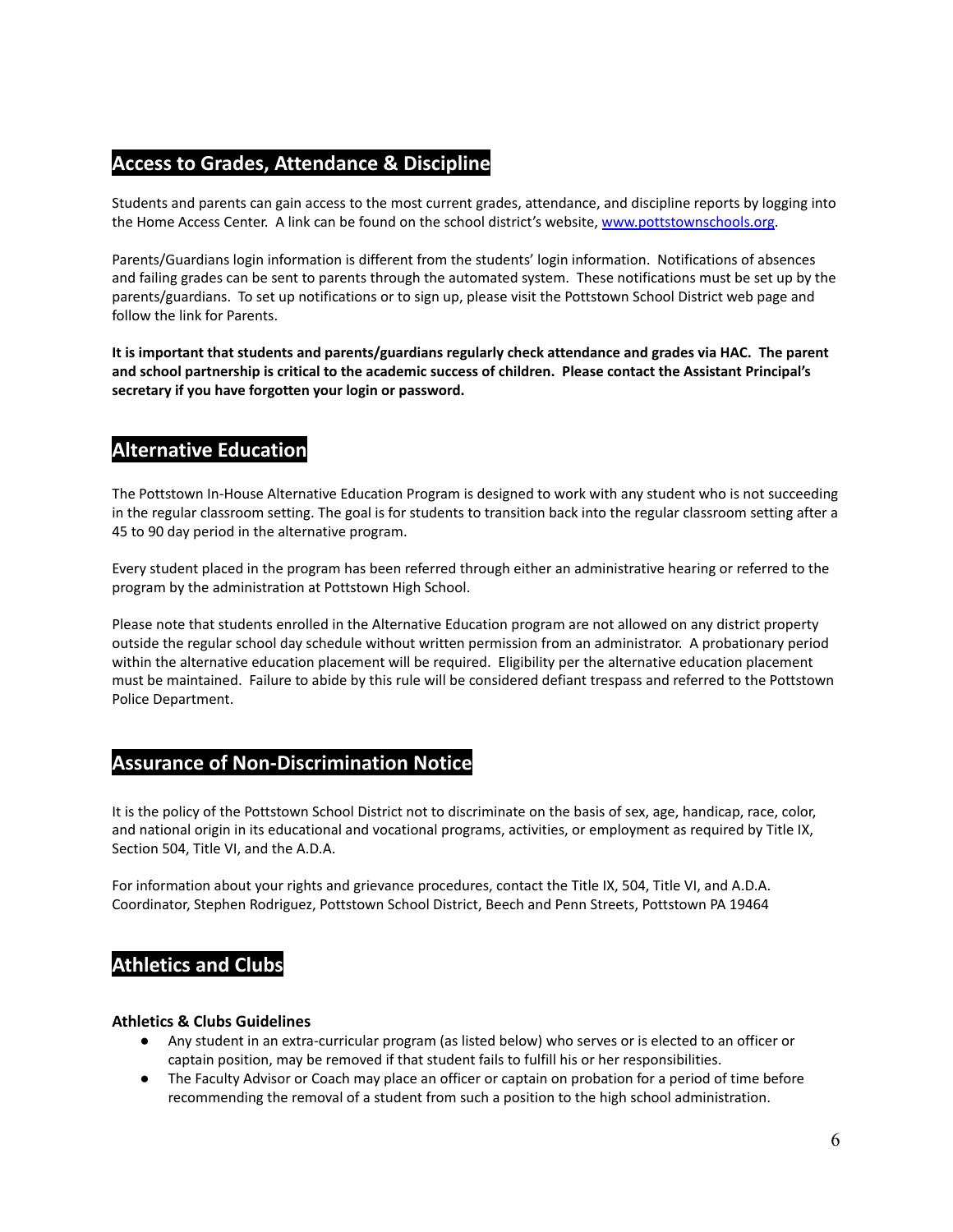- If the high school administration accepts the faculty advisor/coach's recommendation, the student will be removed from office for the remainder of the school year.
- A new officer or captain may be appointed without an election, if deemed appropriate by high school administration.

#### **Athletics (grades 9-12))**

- Fall Sports begin August 16, 2021
- o Football, Field Hockey, Girls' Tennis, Boys' Soccer, Girls' Soccer, Golf, Cross Country, and Cheerleading Winter Sports begin November 19, 2021
	- o Boys' Basketball, Girls' Basketball, Cheerleading, and Wrestling
- Spring Sports begin March 7, 2021
	- o Baseball, Softball, Lacrosse, Boys' Tennis and Boys' and Girls' Track

#### **Extra-Curricular Code of Conduct**

*Extra-Curricular activities are a privilege and not a right***.** In addition to individual team/club rules, all participants are required to adhere to the Extra-Curricular Code of Conduct as it is outlined below. Infractions to the Code of Conduct may be subject to consequences ranging from suspension from the activity for a determined time period to termination from all school activities for the entire school year. These consequences will be determined by the coaches, advisors and/or administration.

- Conduct A firm and fair policy for enforcement is necessary to uphold the regulations and standards of the high school. The community, school administrators, advisors and coaching staff feel strongly that high standards of conduct and citizenship are essential in maintaining a sound program of co-curricular activities, including athletics. The welfare of the student is our major consideration. All participants shall abide by a code of ethics which will earn them the honor and respect that participation and competition in the interscholastic programs afford. Any conduct that results in dishonor to the student, the team, the club or the school will not be tolerated. Acts of unacceptable conduct in school, on social media, or in the community, such as, but not limited to, theft, vandalism, disrespect, immorality, or violations of the law that tarnish the reputation of everyone associated with the program will not be tolerated. Penalties for such violations could range from loss of status on the team or in the club, suspension, or dismissal.
- Equipment School equipment checked out by a student is the responsibility of the student. Loss of any equipment is the student's financial obligation.
- Missing Practice or Meetings A student should always consult their coach or advisor before missing practice/meetings. Missing a meeting, practice or a competition without good reason will be dealt with firmly and could range from loss of status on the team or in the club to suspension or dismissal.
- Travel All students must travel to and from out of town athletic contests or club activities in transportation provided by the school unless previous arrangements are made and approved by an administrator. Exceptional situations may be weddings, funerals, or the prom. Notifications must be given in writing prior to the event and students must be picked up or dropped off by a parent/guardian.
	- o Students will remain with their team/club and under the supervision of the coach/advisor when attending away contests.
	- o Students who miss the bus will not be allowed to participate in the contest unless there are extenuating circumstances. (See above)
	- o Students are not to drive any vehicles to or from events.
	- o All regular bus rules will be followed.
	- o Dress appropriately and in good taste when traveling with the team/club.
- College Recruitment College recruitment information is available in the Career and Counseling Suite.
- **●** Attendance Students must be in attendance in school in order to participate in practice or events. Exceptions to this rule would involve absenteeism for an excused reason such as college visitation, doctor's appointment, driver's test, or other situations as determined by the administration. Students must be in the high school and middle school by **8:45 a.m**. to participate in games or practices that day. **Parent notes do not qualify as acceptable excuses for lateness.**
- Dismissal From Class It is the responsibility of the students to communicate with their teachers prior to early dismissal from class for an event.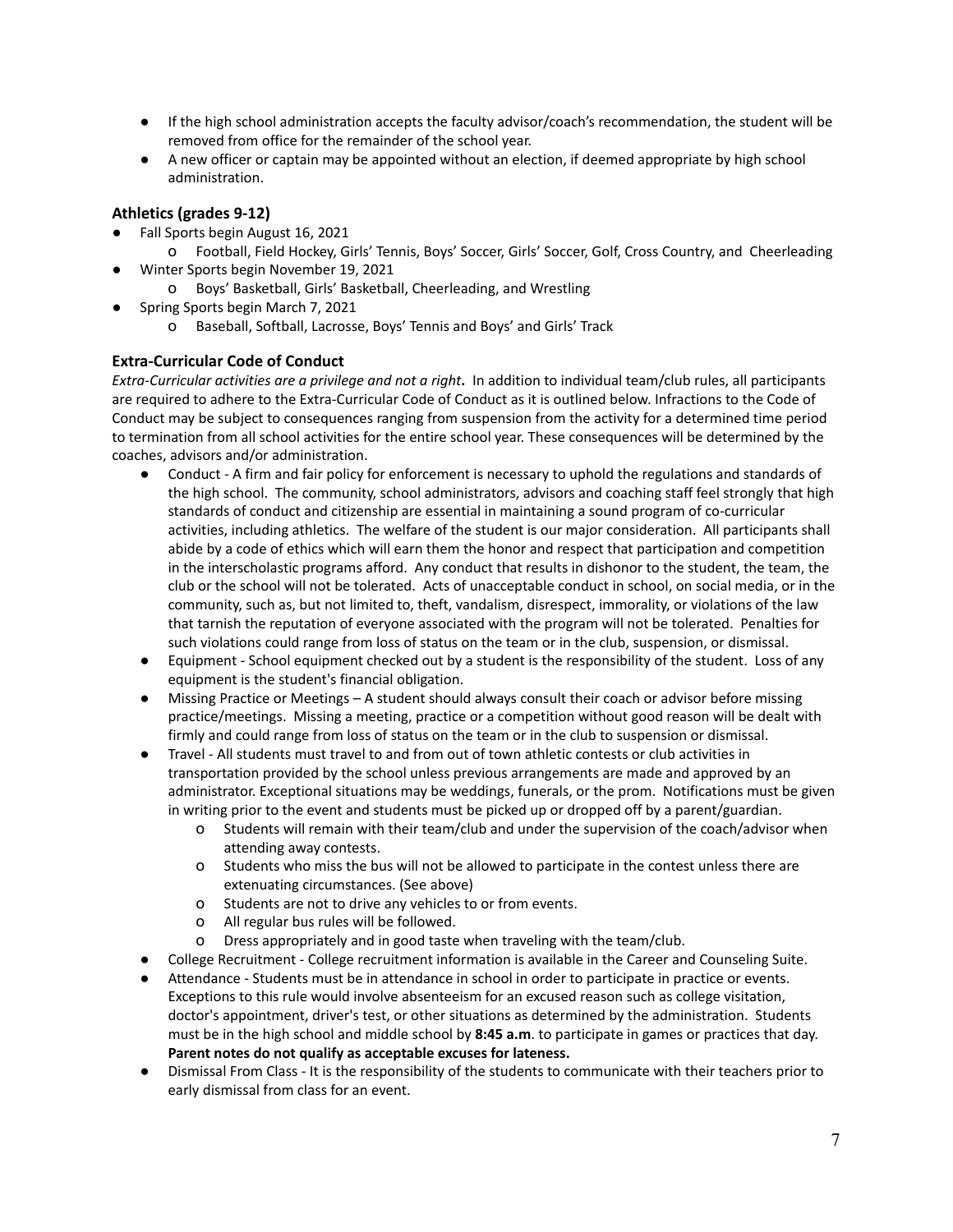- Grooming and Dress Appearance, expression, and actions always influence people's opinions of athletes and club members, the team or club, and the school. Once a student has committed to being a member of a squad or club, they have made a choice to uphold certain standards expected of athletes and club members. You are representing Pottstown High School and it is expected that you will in no way embarrass yourself or your school by behaving or dressing inappropriately.
- Reporting of Injuries All injuries which occur while participating in athletics should be reported to the trainer/coach immediately. If the injury requires medical attention by a doctor or a treatment center, it will be necessary to have an injury report form completed. Once an athlete is treated by a physician, the athlete must obtain the doctor's permission to return to the activity.
- Locker Room Regulations Roughhousing and throwing of objects is not allowed in the locker room.
	- o All showers must be turned off. The last person to leave the shower room is expected to check all showers.
	- o No one except coaches and assigned players are allowed in the locker room.
	- o No glass containers are permitted in the locker room.
	- o All spiked or cleated shoes must be put on and taken off outside the gym lobby. No metal or hard plastic spikes or cleats are ever allowed in any other part of the school building.
	- o All students are provided with a lock for their lockers. It is the students' responsibility to lock their lockers at all times.
- **Hazing** 
	- o The Pottstown School District does not condone any form of initiation or harassment known as hazing as a part of any school sponsored activity. This regulation is established that no student, coach, volunteer, or employee shall plan, direct, encourage, assist, or engage in any hazing activity. Hazing is defined as any activity that recklessly or intentionally endangers the mental health, physical health, or safety of a student for the purpose of initiation or membership into a Pottstown School District organization. Endangering the physical health shall include but is not limited to any brutality of a physical nature such as whipping, beating, branding, forced calisthenics, exposure to the elements, forced consumption of any food, beverage, drug or controlled substance, or other forced physical activity that could adversely affect the physical health or safety of the individual. Endangering the mental health shall include any activity that would subject an individual to extreme mental stress such as prolonged sleep deprivation, forced prolonged exclusion from social contact, forced conduct, forced conduct which could result in extreme embarrassment, or any other forced activity which could adversely affect the mental health or dignity of the individual. Any hazing activity, whether by an individual or a group, shall be presumed to be a forced activity even if a student willingly participates. If any hazing activities occur, this will result in the coach's immediate termination of responsibilities and/or the release of any and all students involved.

#### **Eligibility for Extracurricular Activities**

Pottstown High School is a member of the Pennsylvania Interscholastic Athletic Association (PIAA), and its interscholastic athletic program is governed by the rules and regulations of that association. The athletic program is controlled by the principal of the high school and the Athletic Director. Pottstown is a member of the Pioneer Athletic Conference. As a full member of the PAC, we adhere to all conference rules and regulations.

The extra-curricular activities programs shall be open to all students who meet the following Pottstown School District requirements. Extra-curricular activities include all athletics, clubs, non-curricular music/drama programs, assemblies, the Prom, dances, field trips, Homecoming, or any other non-academic school functions.

- Students must pursue a curriculum approved by the principal or his designee.
- **●** Every week, students must be passing at least three (3) credits. If a student's current semester schedule has less than three (3) credits, he or she must be passing all classes to be considered eligible. Eligibility is tabulated at 10:00 a.m. every Friday morning and runs Sunday to Saturday of the coming week. **Once a student is ineligible, he/she may not participate in competition until eligibility is checked again the next week and the student is found to be eligible.**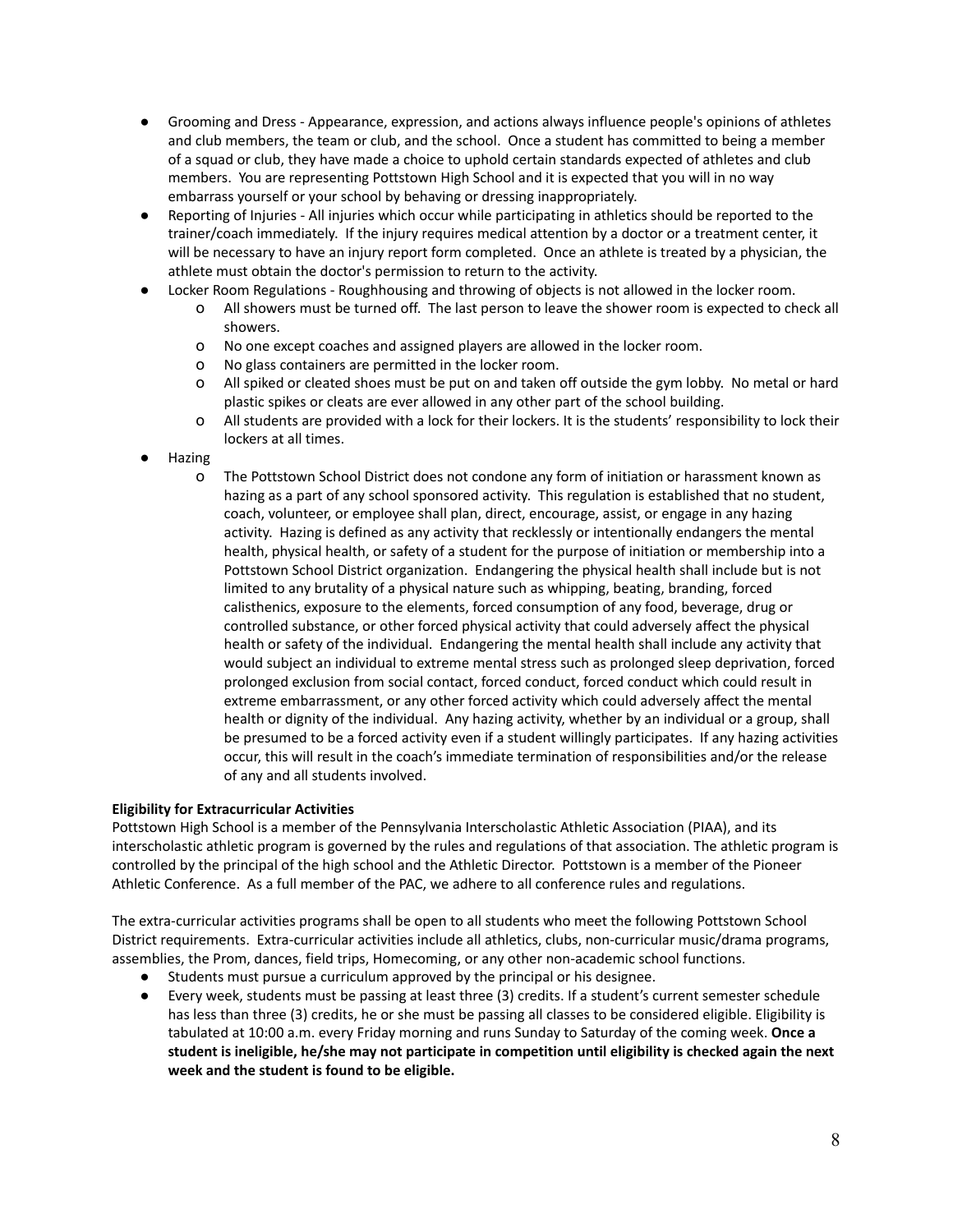- Students may have Academic Recovery / Study Hall time assigned for not meeting academic eligibility requirements. Students who are at risk of failing a course or are failing courses will have Academic Recovery / Study Hall hours assigned. Failure to complete the assigned hours may result in a loss of eligibility for the following week, missed hours must be completed before a student can regain academic eligibility.
	- o Students who are ineligible are expected to participate in all practices and study halls as per the directive of the coach or advisor.
	- o For purposes of eligibility, all classes are judged by the current number scale, with less than 60% being a failing grade.
	- o Eligibility run after the end of a marking period is effective for the following two weeks. The eligibility report will be run again at the end of the two weeks.
	- o A student must be in attendance and must arrive to school prior to 8:45 a.m. to participate in a practice, game, or event.
	- o PIAA states that any student missing 20 or more days in a semester is ineligible to participate in any interscholastic sports for 45 days attended after the 20<sup>th</sup> day.
	- **o** Students who are suspended out of school (OSS) or expelled may not participate in any after school competitions or activities during the period of suspension/expulsion.
	- **o** Students who are assigned in-school suspension (ISS) may not participate in after school competitions on the day(s) of the suspension but are expected to participate in all practices or study halls as per the directive of the coach or advisor.
	- o Students who have 5 or more incidents of suspension (ISS or OSS), forfeit the privilege to participate in athletics, field trips, dances (including the prom), pep rallies, class trips, and all other extra-curricular activities for the remainder of the school year.
- Students who do not meet published deadlines in Grades 9, 10, 11, and 12 regarding their graduation project will be ineligible for all extra-curricular participation. This includes but is not limited to: field trips, class trips, prom, and all high school club/athletic functions.
- No student may participate in a sport that has an outstanding obligation to the athletic department until the obligation has been satisfied.
- Students who do not meet the deadlines for Contract Physical Education will be ineligible for extracurricular activities, including the prom, until completed and approved by their advisor.
- **●** Eligibility for academic field trips is determined by the 5 or more incidents of suspension. Eligibility for non-academic field trips will be determined by the 5 or more incidents of suspension, and *include the minimum passing grade requirement of 3 credits*.

In all activities, the coach/advisor shall select the students who shall represent the school. The coach/advisor is given the privilege of cutting students to attain a workable or required number. Cuts, when necessary, will be based on students' ability, attitude, and general proficiency.

#### **Athletic Insurance**

The Pottstown School District makes it possible for all students to purchase insurance covering accidents. The cost is nominal. This policy normally covers any accidents from the time the student leaves home until he returns home, provided there is not an extended period of time after school hours. Teachers will make the necessary information available to their homeroom students at the beginning of each term.

No student may participate in any sport unless covered by either school insurance or adequate insurance from some other source. Parents who do not take advantage of the school insurance program must complete a form indicating the type of insurance that they carry and releasing the school district from responsibility for injuries which may be received by participating in the sport.

For those students who carry school insurance, a claim form is available at the school to which the parents should attach all bills. When these are returned to the school, they will be forwarded to the insurance company and the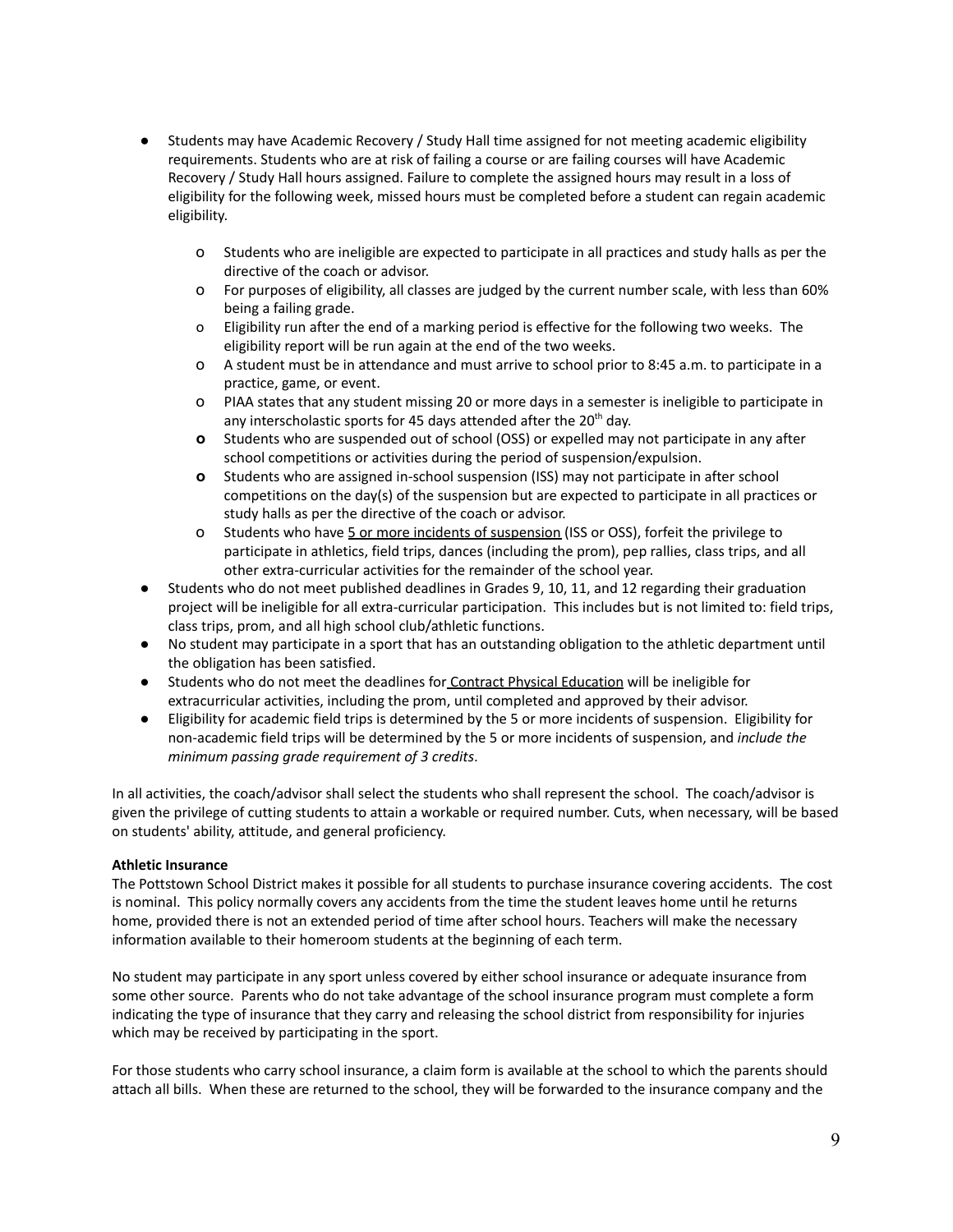insurance company will fulfill its obligations in regard to the injured student. In order to be honored, the forms must be filled out completely.

| <b>Student Organizations</b> |                               |                           |
|------------------------------|-------------------------------|---------------------------|
| Art Club                     | <b>FCCLA</b>                  | <b>Reading Olympics</b>   |
| Chess Club                   | <b>HOSA</b>                   | Robotics                  |
| Interact Club                | Service Club                  | Troiad                    |
| Concert Band                 | Marching Band                 | Skills USA                |
| <b>DECA</b>                  | Mixed Ensemble                | <b>Stage Crew</b>         |
| <b>Engineering Club</b>      | <b>National Honor Society</b> | <b>Student Government</b> |

#### **Dances**

All dances at PHS are considered "closed dances." This means that any individual who is not enrolled at PHS must complete an Administrative Approval Form at least one school day prior to the dance. All guests must be under the age of 21. Dances end at 10:00 unless otherwise stated. Students must meet eligibility requirements to attend any PHS dance.

#### **Attendance**

It is expected that each student will be present every day that school is in session. Every absence and tardy is entered on each student's permanent record. Parents are encouraged to call the Attendance Office at 610-970-6710 to notify the school when their child will be absent. Students may not be permitted to make up work from unexcused or unlawful absences. Upon returning to school from any absence:

- Students must submit a written parental statement that includes the student's first and last name, date(s) of the absence(s), and reason for the absence, phone number and parent/guardian signature.
- Notes are to be given to the Attendance Office clerk or a photo or scanned picture of the note can be emailed to dkatch@pottstownk12.org. Notes may also be faxed to 610-970-1363.
- Phone calls are not valid legal excuses. All excuses must be in writing.
- If the student does not submit this written note within three (3) days of his/her return to school, the absence is considered unlawful. Students over the age of 18 will be considered unexcused (see board policy for more information).
- No more than ten (10) parental notes will excuse a child per school year. This includes tardy notes. Upon submission of note # 8, a warning email will be sent to the Parent or Guardian. All absences or tardy may only be excused with a Doctor's note.
- Unlawful and unexcused absences resulting from the failure to turn in an approved note within the 3 day time period will not be changed.
- Students absent three (3) or more consecutive school days *within the same school year* must present a physician's excuse in order to be considered medically excused.
- Students needing to leave school early for any reason must have a handwritten note turned into the Attendance Office the morning of the dismissal. The note must include a parent/guardian signature and phone number where they can be reached to verify the note. An email from a parent is acceptable when sent three days in advance so school staff can call and verify authenticity. Phone calls and/or emails will not be accepted the day of the request.
- The State of Pennsylvania defines "truancy" as a student who has missed 3 days of unexcused absence from school and "habitual truancy" as a student who has 6 or more days of unexcused absence from school in a school year.
- When a student has a medical or dental appointment that requires early dismissal from school, a note from that office must be turned in immediately upon returning from the appointment. If the note is not handed in, the absence will be recorded as illegal.
- The attendance office emails truancy warnings when students have reached 3 and 6 days unexcused absences. Notifications are also sent home through the parent portal.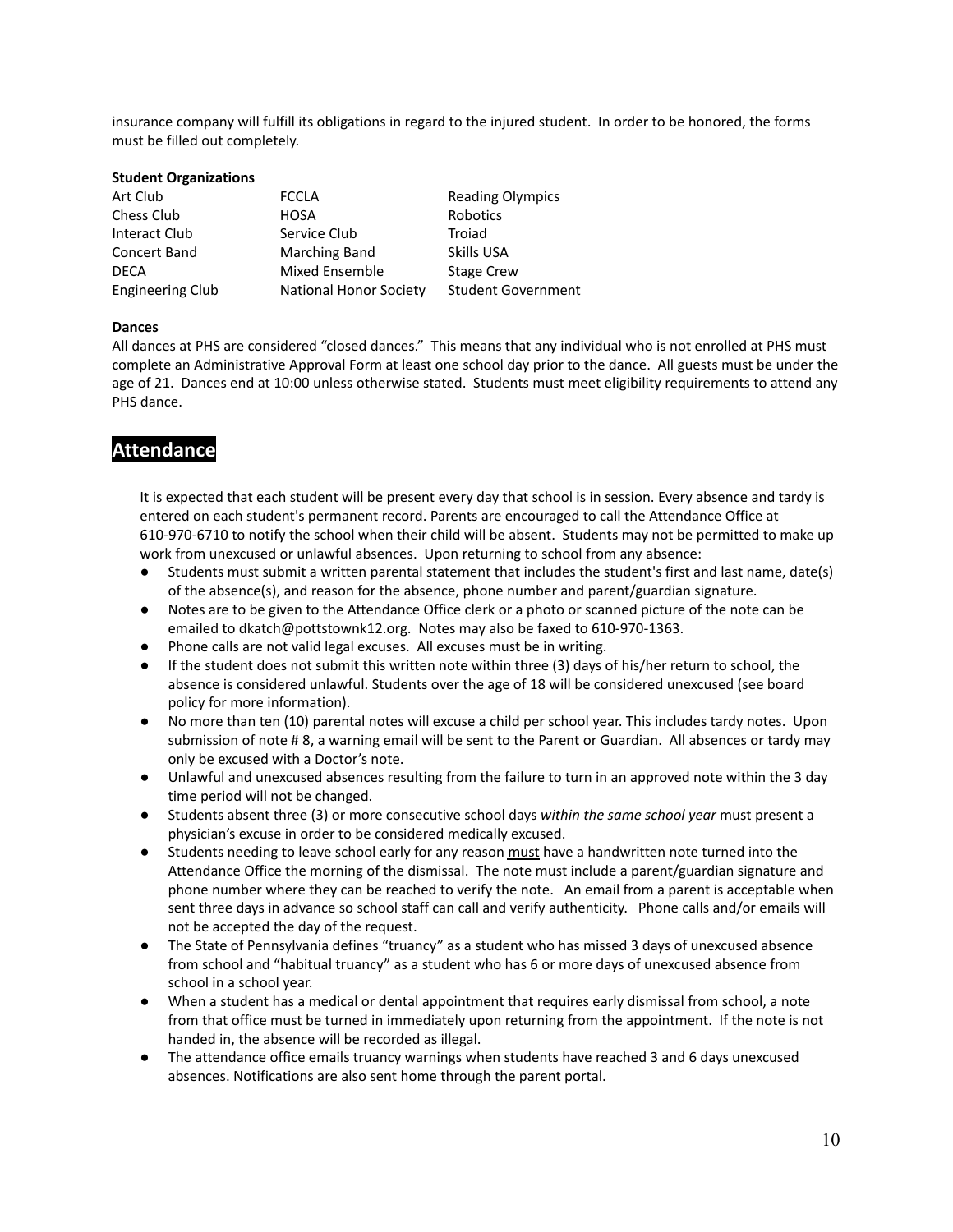Pottstown School Board Policy 204 states:

The Board requires that school age students enrolled in district schools attend school regularly, in accordance with state laws. The Board recognizes the importance of regular attendance to ensure student success in the district's instructional program.

#### **Authority**

Attendance shall be required of every student enrolled in district schools during the days and hours that school is in session, except that a principal or teacher may excuse a student for temporary absences when receiving satisfactory evidence of mental, physical, or other urgent reasons that may reasonably cause the student's absence. Urgent reasons shall be strictly construed and do not permit irregular attendance.

The Board considers the following conditions to constitute reasonable cause for absence from school:

- 1. Illness or Quarantine.
- 2. Death in the immediate family.
- 3. Family educational trips with prior written approval.
- 4. Educational tours and trips with prior written approval.
- 5. Religious obligations.
- 6. A driver's examination with prior written approval.
- 7. College visitations or a job interview with prior written approval.

When a student returns from an absence, s/he must present a written excuse within three (3) school days of his/her return to school, or the absence shall be considered unexcused or unlawful. A written excuse from a doctor will also be required of any student who has been absent for three (3) consecutive school days.

In the case of irregular attendance or excessive absences, the student may be required to present a doctor's excuse to cover each subsequent absence. Under these circumstances, any absences that are not covered by a doctor's excuse will automatically be marked unexcused or unlawful. This will be communicated to students and parents through the student handbook at each school. In cases where parents or students would like to appeal the requirement contained herein for irregular or excessive absences, the principal will be responsible to consider the facts presented and make the decision. All decisions made by the principals can be appealed to the superintendent or his/her designee. The decision rendered by the superintendent or his/her designee shall be considered final. The Board shall report to appropriate authorities infractions of the law regarding the attendance of students below the age of eighteen(18). The Board shall issue notice to those parents/guardians who fail to comply with the requirements of compulsory attendance that such infractions will be prosecuted according to law.

Attendance need not always be within school facilities. A student will be considered in attendance if present at any place where school is in session by authority of the Board; the student is receiving approved tutorial instruction, or health or therapeutic services; the student is engaged in an approved and properly supervised independent study, work-study or career education program; the student is receiving approved homebound instruction.

Upon written request by a parent/guardian, an absence occasioned by observance of a student's religion on a day approved by the Board as a religious holiday shall be excused. A penalty shall not be attached to an absence for a religious holiday.

The Board shall, upon written request of the parents/guardians, release from attendance a student participating in a religious instruction program acknowledged by the Board. Such instruction shall not require the child's absence from school for more than thirty-six (36) hours per school year, and its organizers must inform the Board of the child's attendance record. No part of the cost and expense of religious instruction shall be paid for out of district funds. The Board shall not provide transportation to religious instruction. A penalty shall not be attached to an absence for religious instruction.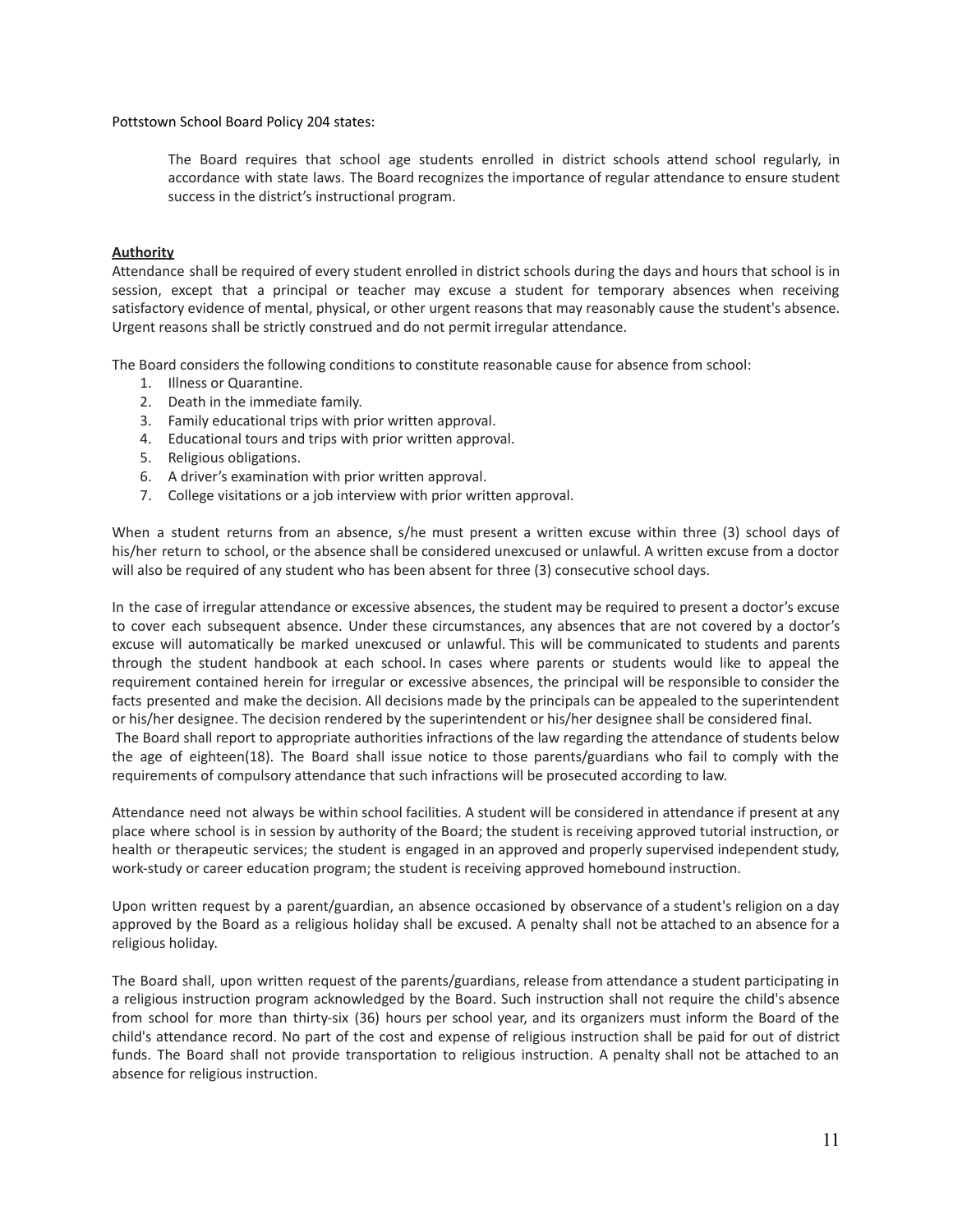The Board shall permit a student to be excused for participation in a project sponsored by a statewide or countywide or combined group upon written request prior to the event.

The Board shall excuse the following students from the requirements of attendance at the schools of this district:

- 1. On certification by a physician or submission of other satisfactory evidence and on approval of the Department of Education, children who are unable to attend school or apply themselves to study for mental, physical or other reasons that preclude regular attendance.
- 2. Students enrolled in nonpublic or private schools in which the subjects and activities prescribed by law are taught, except that such students and students attending college who are also enrolled part-time in the district schools shall be counted as being in part-time attendance in this district.
- 3. Students fifteen (15) or sixteen (16) years of age whose enrollment in private trade or business schools has been approved.
- 4. Students fifteen (15) years of age, and fourteen (14) years of age who have completed the highest elementary grade, who are engaged in farm work or private domestic service under duly issued permits.
- 5. Students sixteen (16) years of age regularly employed during the school session and holding a lawfully issued employment certificate.

The Board may excuse the following students from the requirements of attendance at district schools:

- 1. Students receiving tutorial instruction in a field not offered in the district's curricula from a properly qualified tutor approved by the Superintendent, when the excusal does not interfere with the student's regular program of studies.
- 2. Homebound children unable to attend school on the recommendation of the school physician and the school psychologist or a psychiatrist and approval of the Secretary of Education.
- 3. Students enrolled in special schools conducted by the Montgomery County Intermediate Unit or the Department of Education.

#### Early Excusal

Students needing to leave school early for any reason must have a handwritten note turned into the Attendance **Office the morning of the dismissal. The note must include a parent/guardian signature and phone number where they can be reached to verify the note. Phone calls and/or emails will not be accepted.**

#### Educational Tours/Trips

The district strongly discourages student absence from school except when illness or other urgent reasons prevent the student from attending. District officials are aware that it is not always possible to schedule family trips and vacations while school is not in session. In keeping with the district's guiding philosophy, but also recognizing the importance of the family unit, the Board will approve educational tours or trips not sponsored by the district up to a maximum of **five (5) school days per student per year**. Exceptions to the five (5) day rule may be considered by the Superintendent if compelling, extenuating circumstances warrant such consideration. The following provisions must be met for approval/conditional approval of an educational tour/trip:

- 1. A parental request for excused absence must be submitted on the designated form to the building principal or designee for consideration at least three (3) days prior to the date of the intended trip. The request must include a statement detailing the educational value of the trip and the name of the person responsible for supervision. Questionable requests will be submitted to the Superintendent for final determination.
- 2. The building principal will evaluate the request in terms of its educational value, duration, and adequateness of the supervision. If approved, the absence will be considered excused, subject to the student's satisfactory completion of the assignments missed. At the secondary level (grades 7-12), students must also present a written report highlighting the educational aspects of the trip. Elementary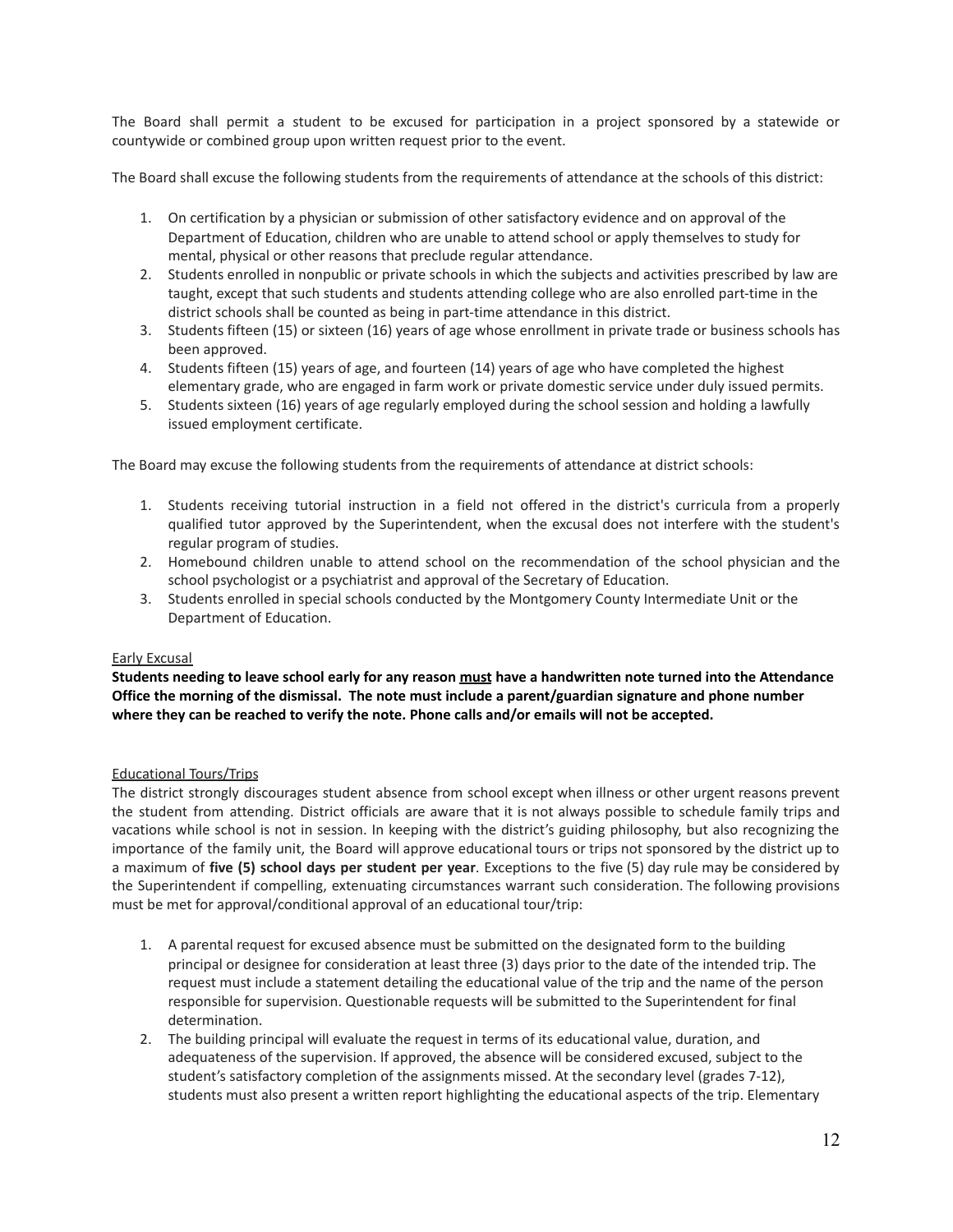students (grades K-6) are encouraged to share the trip experience with their class upon return to school. Prior to leaving on the trip, it is the responsibility of the student to seek assignments. It will be the responsibility of the student to make-up all work missed during the absence as per their student handbook requirements. If the class work and/or the written report is not completed and submitted to the building principal or designee, the days will be considered unlawful or unexcused and subject to the compulsory attendance laws, which may result in a fine.

- 3. The absence of a student taking a tour or trip which has not received prior approval from the building principal as being educational in nature will be considered unexcused or unlawful and subject to the provisions of the compulsory attendance laws.
- 4. A student may be excused from school to accompany his/her family to attend important family functions, such as graduations, weddings, funerals, etc., which are out of town and require lengthy travel. An excuse from school for this reason shall require prior approval from the building principal or designee and satisfactory completion of all work missed during the period of absence.
- 5. No educational trip will be excused during end of semester or end of year final exams, Keystone Testing, NOCTI testing or AP Exams.

#### Alternative Education

Students assigned to any form of alternative education must adhere to the requirements adopted by the Board. Any days absent from this program which are not covered by established guidelines will be marked as unexcused or unlawful.

#### Release of Students from School

- Students shall be released from school only to a parent/guardian or person authorized by the parent/guardian.
- Students of separated or divorced parents/guardians will be released to either parent/guardian unless a court order excluding one (1) parent/guardian from this right is provided to the principal.
- In case of illness, it shall be determined that the parent/guardian or another person authorized by the parent/guardian is available to receive the student.
- Students shall not be dismissed during school hours for non-school activities such as private music lessons, dancing lessons, scouts, etc., except with the approval of the principal.

The Superintendent or designee shall develop administrative regulations for the attendance of students which:

- 1. Ensure a school session that conforms with requirements of state law and regulations.
- 2. Govern the keeping of attendance records in accordance with law.
- 3. Distribute annually to staff, students, and parents/guardians Board policies and school rules and regulations governing student attendance, tardiness, absences and excusals via student handbooks or other written or electronic publications.
- 4. Impose on truant student's appropriate incremental disciplinary measures for infractions of school rules, but no penalty may have an irredeemably negative effect on the student's record beyond that which naturally follows absence from classroom learning experiences.
- 5. Identify the habitual truant, investigate the causes of truant behavior, and consider modification of the student's educational program to meet particular needs and interests.
- 6. Ensure that students legally absent have an opportunity to make up work.
- 7. Issue written/verbal notice to any parent/guardian who fails to comply with the compulsory attendance law, within three (3) days of any proceeding brought under that law. Such notice shall inform the parent/guardian of the date(s) the absence occurred, that the absence was unexcused and in violation of law, that the parent/guardian is being notified and informed of his/her liability under law for the absence of the student, and that further violation during the school term will be prosecuted without notice.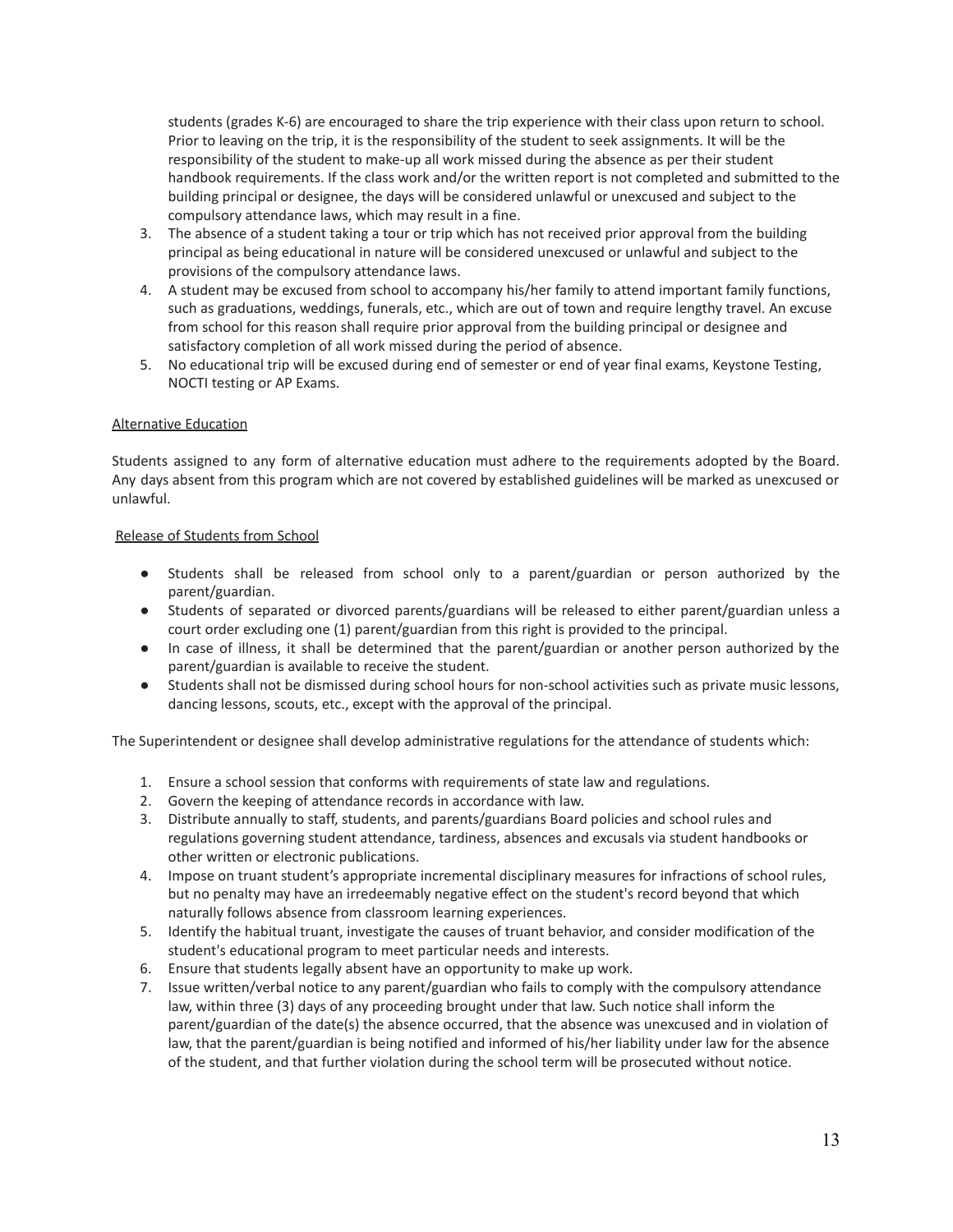Repeated infractions of Board policy requiring the attendance of enrolled students may constitute misconduct and disobedience to warrant the student's suspension or expulsion from the regular school program. The School Code of the Commonwealth of Pennsylvania defines absence as the nonattendance of a pupil all those days and half days when school is in session. There are three kinds of absences:

- 1. Excused absences include: illness, quarantine, death in the immediate family, approved educational trips, religious obligations, driver's examination, approved college visitation, approved interviews, jury duty, court appearances, or family emergency.
- 2. Unexcused absences are recorded for all other reasons other than those listed above.
- 3. Unlawful absence is the unexcused absence for all students under the age of 18. Unlawful absences are always unexcused absences.

#### **Truancy Meetings**

Once a student has reached 6 total absences for the school year the following may take place:

- 1. Parents/Guardians may be contacted to set up a meeting with school administration or Truancy Prevention team. .
- 2. The meeting will discuss the reason for the absences and to develop a plan to eliminate the issues causing the student's truancy.
- 3. **When the student reaches 8 unexcused absences for the school year they will be issued a truancy citation. Truancy citations result in court appearances before the District Magistrate and could result in** community service or a fine. If the truancy continues the Office of Children and Youth will be notified by **the court or school.**

### **Beverage Policy**

Students are allowed to drink water in the classrooms with the following stipulations:

- Water must be in plastic containers.
- Students may not drink any beverage other than water.
- Teachers are permitted to make appropriate rules conducive to their classroom situation. For example, a computer or science teacher may limit or not allow drinking in their classroom.
- Students will be informed if a teacher bans the drinking of water in class. Failure to comply will be treated as insubordination.

## **Bullying**

Pottstown School District Policy 249 states:

Bullying means an intentional electronic, written, verbal or physical act or series of acts directed at another student or students, which occurs in a school setting and/or outside a school setting, that is severe, persistent or pervasive and has the effect of doing any of the following:

- 1. Substantial interference with a student's education.
- 2. Creation of a threatening environment.
- 3. Substantial disruption of the orderly operation of the school.

Bullying, as defined in this policy, includes cyberbullying.

#### Consequences for Violations

A student who violates this policy shall be subject to appropriate disciplinary action consistent with the Code of Student Conduct, which may include:

1. Restorative conference or peer-mediation between students.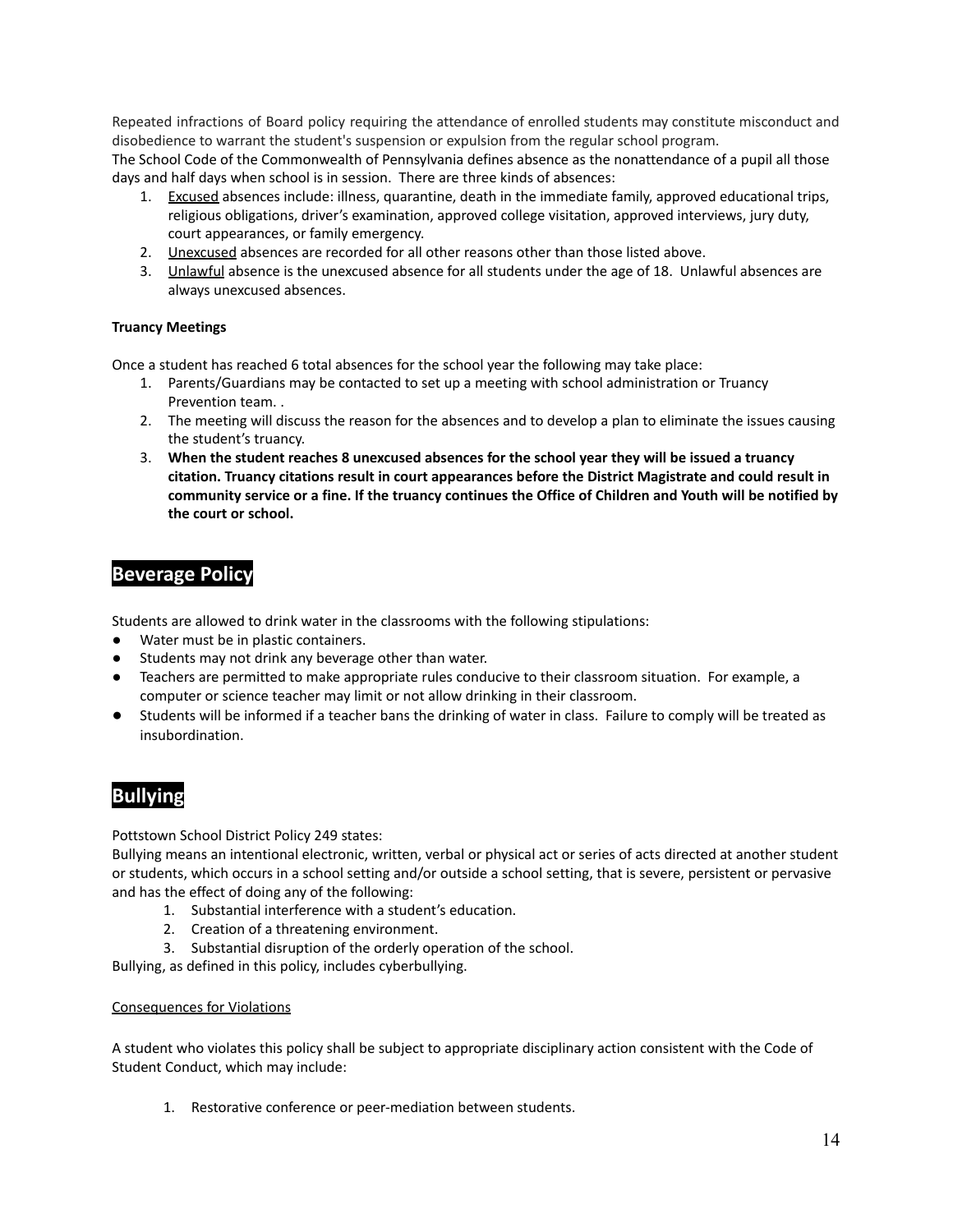- 2. Counseling within the school.
- 3. Parental conference.
- 4. Loss of school privileges. Exclusion from school-sponsored activities.
- 5. Detention.
- 6. Suspension.
- 7. Expulsion.
- 8. Counseling/Therapy outside of school.
- 9. Referral to law enforcement officials.
- 10. Transfer to another school building, classroom, or school bus.

### **Cafeteria**

- **●** Lunch is provided in the cafeteria. **Students are not permitted to leave school for lunch or have delivered food from outside vendors.**
- Food is not to leave the cafeteria without permission from an administrator.
- Loud and boisterous behavior is inappropriate and is not tolerated in the cafeteria.
- Book bags and jackets are not permitted in the cafeteria.
- Students are to:
	- o Enter the cafeteria and form lines in order to be served.
	- o Place all paper and debris in proper containers.
	- o Deposit trays and dishes at the service window.
- Students will be dismissed from the cafeteria by the proctor in charge.
- Students must have a pass to leave the cafeteria.
- One (1) student per seat.

#### **Career and Counseling Center**

Counseling services are available through the Career and Counseling Center to assist students with academics, personal/social development, career interests and post-secondary planning. Counselors are available to meet with students and parents by appointment.

#### **Career and Technical Education Programs (CTE) - Admissions**

- Programs may require completion of a CTE application packet in order for students to gain entrance into that program. Students will attain entrance through student discipline history, attendance, grades, grade point average, grade level, and a recommendation from the Level 1 instructor of the program.
- If a CTE program is oversubscribed (full), students will be placed on a waiting list and the above criteria will be reviewed should an opening become available before the start of school in the fall.

#### **Class Dues**

This small student fee is used to support functions which directly benefit the entire class. Examples of activities previously conducted with money received from class dues include, but are not limited to: prom, pep rallies, dances, school spirit supplies, competition supplies, fundraising supplies, class trips, etc. Class dues are currently \$4 per school year and are due by the end of the year. Student failure to pay class dues results in their exclusion from class activities, including prom and graduation.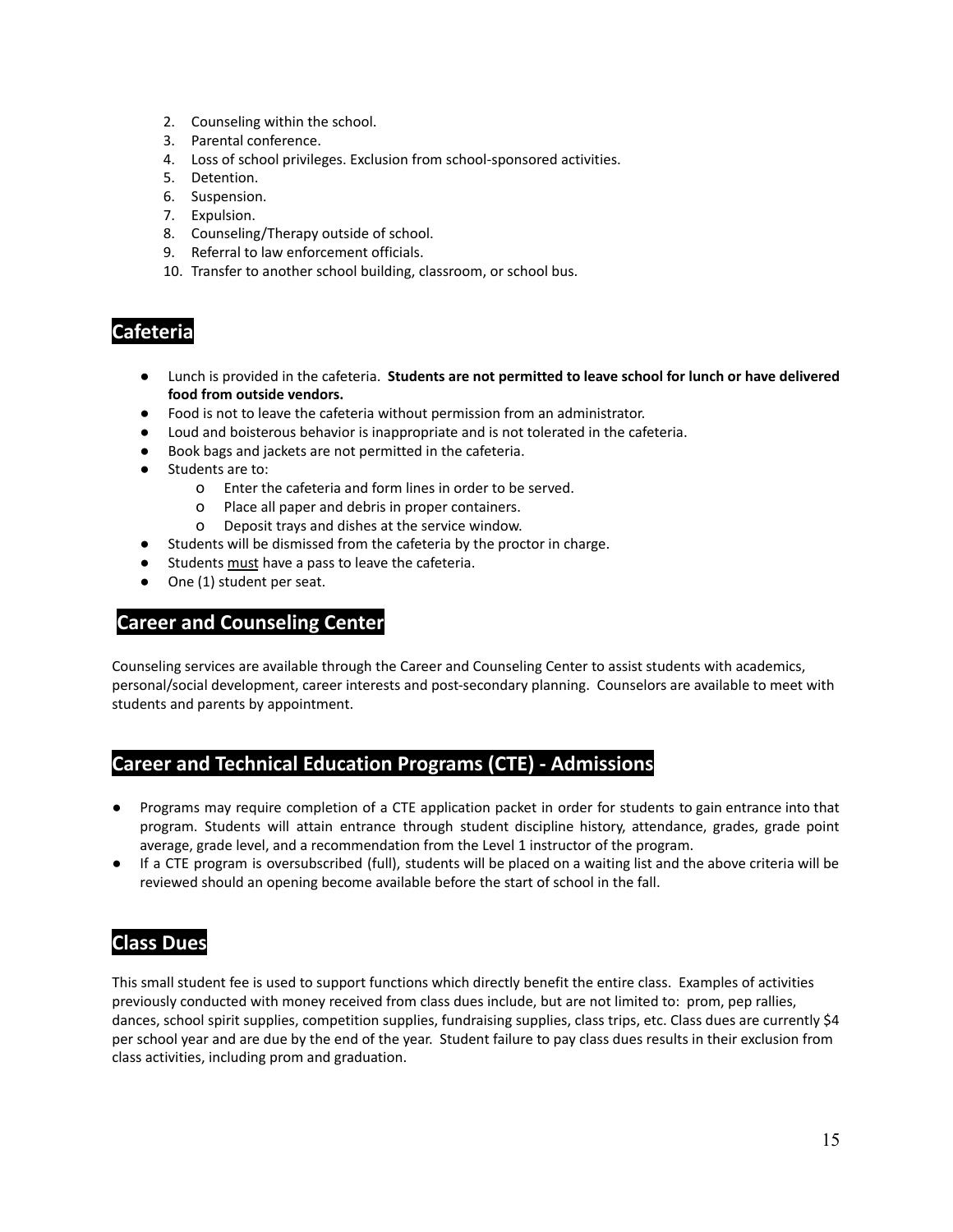## **Class Rank**

Class rank shall be computed by the final grade in all subjects for which credit is awarded. To reflect the intensity of the academic requirements, honors, Advanced Placement, and certain upper level courses shall be weighted when calculating class rank and honor roll. Please see Pottstown School District Board Policy 214 for more information.

#### **Commencement**

Commencement is a special occasion that takes place to recognize those students who have completed the requirements for graduation including:

- Credit requirements
- Graduation Project
- Payment of financial obligations such as class dues and student debts
- Attendance and proper behavior at all graduation practices

Failure to meet the graduation requirements may result in not receiving a diploma or not being permitted to participate in the graduation ceremony.

Students who have met the requirements to participate in graduation are expected to adhere to the following procedures:

- Full participation in all practice sessions
- Adherence to the graduation dress code:
	- o Ladies White dress/white pants or skirt/white blouse/white shoes
	- o Gentlemen Black or Navy blue pants/white dress shirt with collar/black or Navy blue dress shoes/solid black or Navy blue regular tie or bow tie

Failure to follow these criteria may result in not being permitted to participate in the graduation ceremony. Students who are unable to meet the dress code expectations should speak to an administrator or class advisor privately.

## **Discipline Code for High School Students**

The guidelines outlined in this section represent the consequences for violations of the Discipline Code for PHS students. Consequences may be modified if alternative or additional actions will serve the best interest of the student and/or school physical or virtual environment. Please note that this list of unacceptable behaviors is not inclusive. Any event not mentioned below will be addressed by the administration. The administration expects each student to demonstrate behavior that shows respect for all persons and property. It is each student's responsibility to demonstrate desirable behavior which is conducive to a good learning atmosphere.

Aggression of any form directed towards staff will not be tolerated. Aggression toward staff is defined as words or actions delivered in a manner that is hostile, or violent behaviors or attitudes towards another. Students found to have behaved aggressively towards any staff member will be suspended out of school for no more than 10 days until such time that an administrative hearing is held to address the situation and to determine next steps which may include alternative education placement. Hands put behind your back are not a defense for *physical aggression.*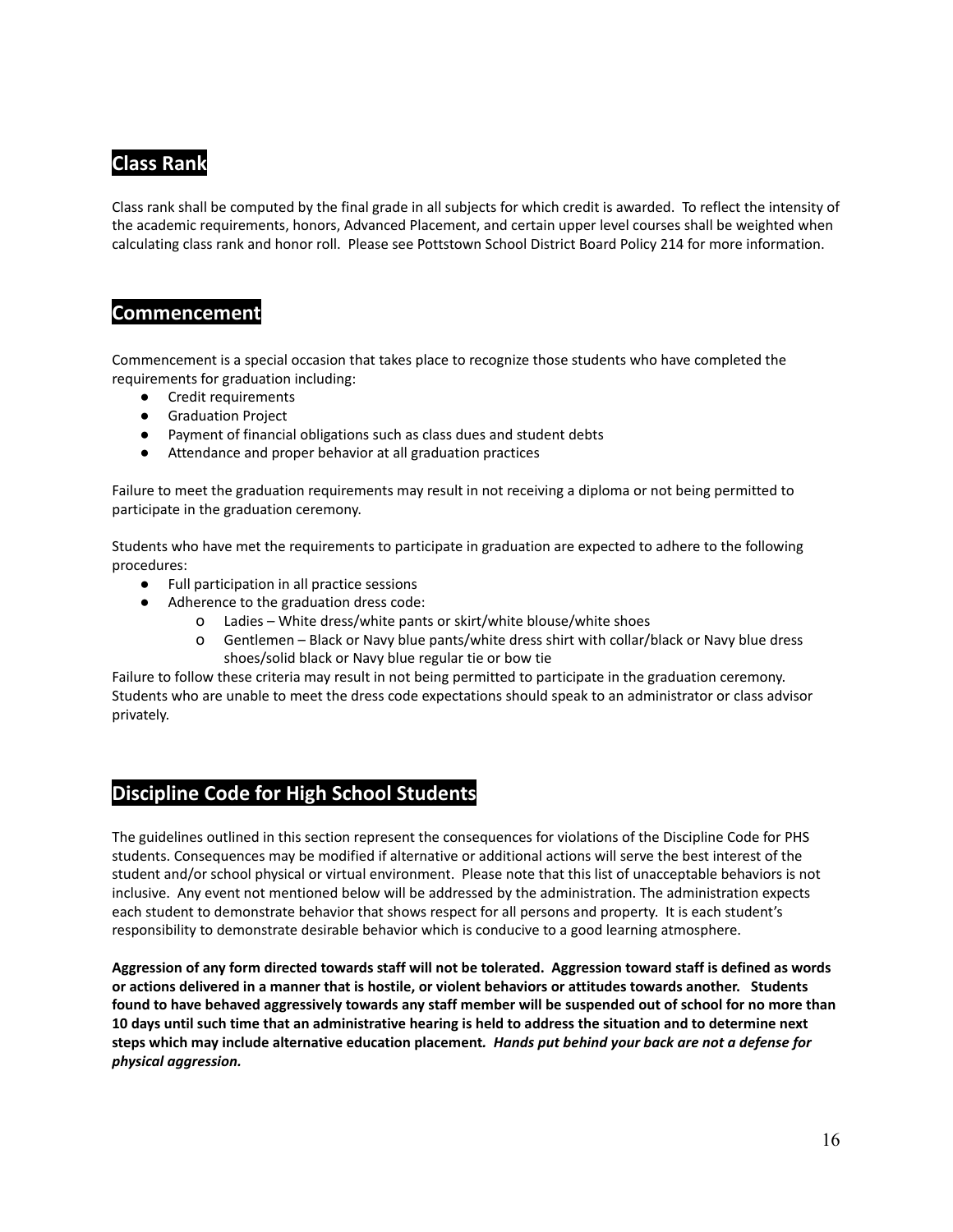Administration may use higher levels of disciplinary measures as necessary. The code is divided into three levels, which apply to the severity and/or frequency of the behavior. Police will be notified whenever federal, state, county, or municipal laws are violated.

#### **Level 1 Infractions**

**Definition:** Student misbehavior that impedes orderly classroom procedures or interferes with the orderly operation of the school. The following chart is meant as a guideline for Level 1 infractions that are administered by the staff or administration. Consequences may vary on a case by case basis. Students who have reached the level of 3-5 days of detention for a Level 1 infraction can have further occurrences of the same infraction considered as an act of insubordination. Level I infractions should first be addressed by the referring teacher prior to the involvement of administration. Potential teacher consequences are determined by the referring teacher and could include, but are not limited to, classroom redirections (non-verbal warning, proximity, seat change, etc.), contacting home, conferences, and teacher detention(s). Should an administrator become involved, consequences could include, but are not limited to, contacting home, administrative detention(s), and restorative justice methods. The below infractions apply to both physical and virtual school settings.

| Disruptive behavior                                                     |
|-------------------------------------------------------------------------|
| Late to class                                                           |
| Cheating and/or lying                                                   |
| Horseplay                                                               |
| Abusive/unacceptable language among or between students                 |
| Electronic Device Violation (see Page 24)                               |
| Vandalism (e.g., writing on desks, books, etc.)                         |
| Eating food in classrooms or hallways                                   |
| Cafeteria Violations - (e.g. failure to clear off the table completely) |
| Cafeteria Violation - throwing food                                     |
| Infringing on the rights of others                                      |
| Littering                                                               |
| Misuse of pass                                                          |
| Loitering                                                               |
| Dress Code                                                              |
| Cutting teacher detention                                               |
| Leaving class without permission (Student receives a 0 for missed work) |
|                                                                         |
| Other - As determined by an administrator                               |

Pottstown High School detention may be served in the morning or the afternoon on or before the date it is assigned. If it is not served by the assigned date, consequences will result. The times that detention may be served in the morning from 7:30 a.m. to 7:50 a.m. or the afternoon session from 2:50 p.m. to 3:15 p.m.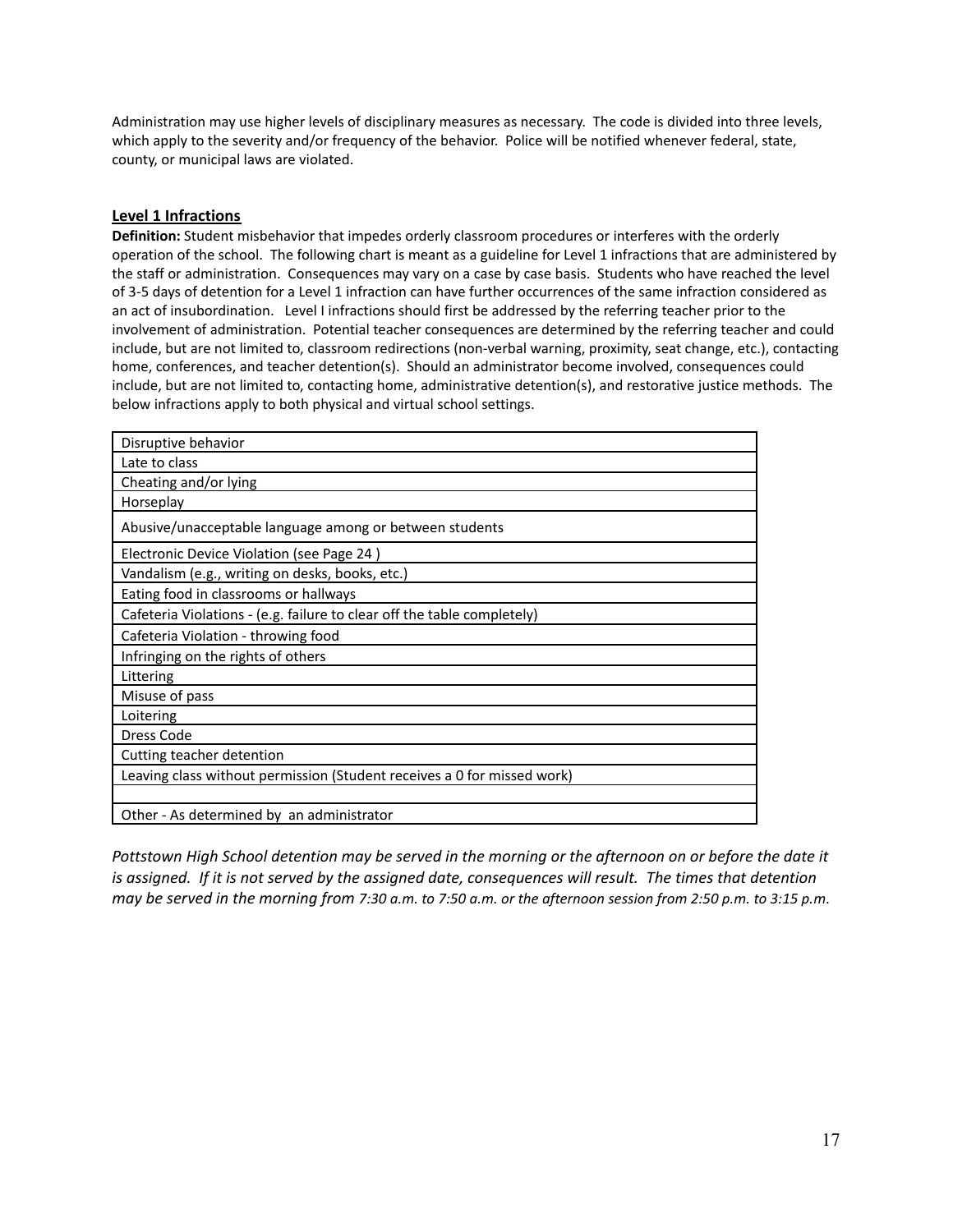#### **Level 2 Infractions**

**Definition:** Student behavior in which the frequency or seriousness tends to disrupt the learning climate of the school. Level 2 infractions are incidents that do not represent a direct threat to the health and safety of others but are serious enough to require corrective action on the part of administrative personnel. Level 2 infractions may be referred to law enforcement depending on the number of occurrences and/or seriousness. The following chart is meant as a guideline for Level 2 infractions. Consequences may vary on a case by case basis but can include administrative detention(s), in-school/out-of-school suspension, and restorative justice methods. The below infractions apply to both physical and virtual school settings.

| Insubordination/ Defiance of Authority/ Refusal to Obey Orders/Continuation of Level 1 infractions |
|----------------------------------------------------------------------------------------------------|
| Dress code/Continuation of Level 1 infraction                                                      |
| Cutting Class or Abuse of pass (includes >14 minutes out of class for locker, lavatory, or drink)  |
| (Student will receive a 0 for missed work)                                                         |
| Violation of school's security policies (d)                                                        |
| Forging or falsifying a school document, form, or assignment                                       |
| Verbal altercation                                                                                 |
| Cutting administrative detention                                                                   |
| Leaving school without permission/not following procedures (c)                                     |
| (Student marked unlawful/unexcused absent and receives a 0 for any missed work)                    |
| Failure to follow ISS rules (b)                                                                    |
| Smoking and/or possession of tobacco products, E-cigarettes, or incendiary devices                 |
| Lying or deceiving school officials                                                                |
| Theft (less than \$10.00 value) (a)                                                                |
| Participation in a school related event while suspended (ISS or OSS)                               |
| Vandalism (less than \$10.00 in value) (a)                                                         |
| Abusive/unacceptable language directed toward faculty/staff                                        |
| Abuse of Pass/Continuation of Level 1 infraction                                                   |
| Other                                                                                              |
|                                                                                                    |

(a) The student is required to make restitution for all expenses.

(b) If a student loses credit in ISS for failing to follow the rules of ISS, the student will be suspended out of school for the remainder of the day and will serve the ISS on the next scheduled school day.

(c) When a student leaves school without permission, the Pottstown Police Department will be notified and the student will be cited with a daytime curfew violation.

(d) Includes allowing entry to students/persons through non-designated access doors, or propping open windows or door entrances to secure areas.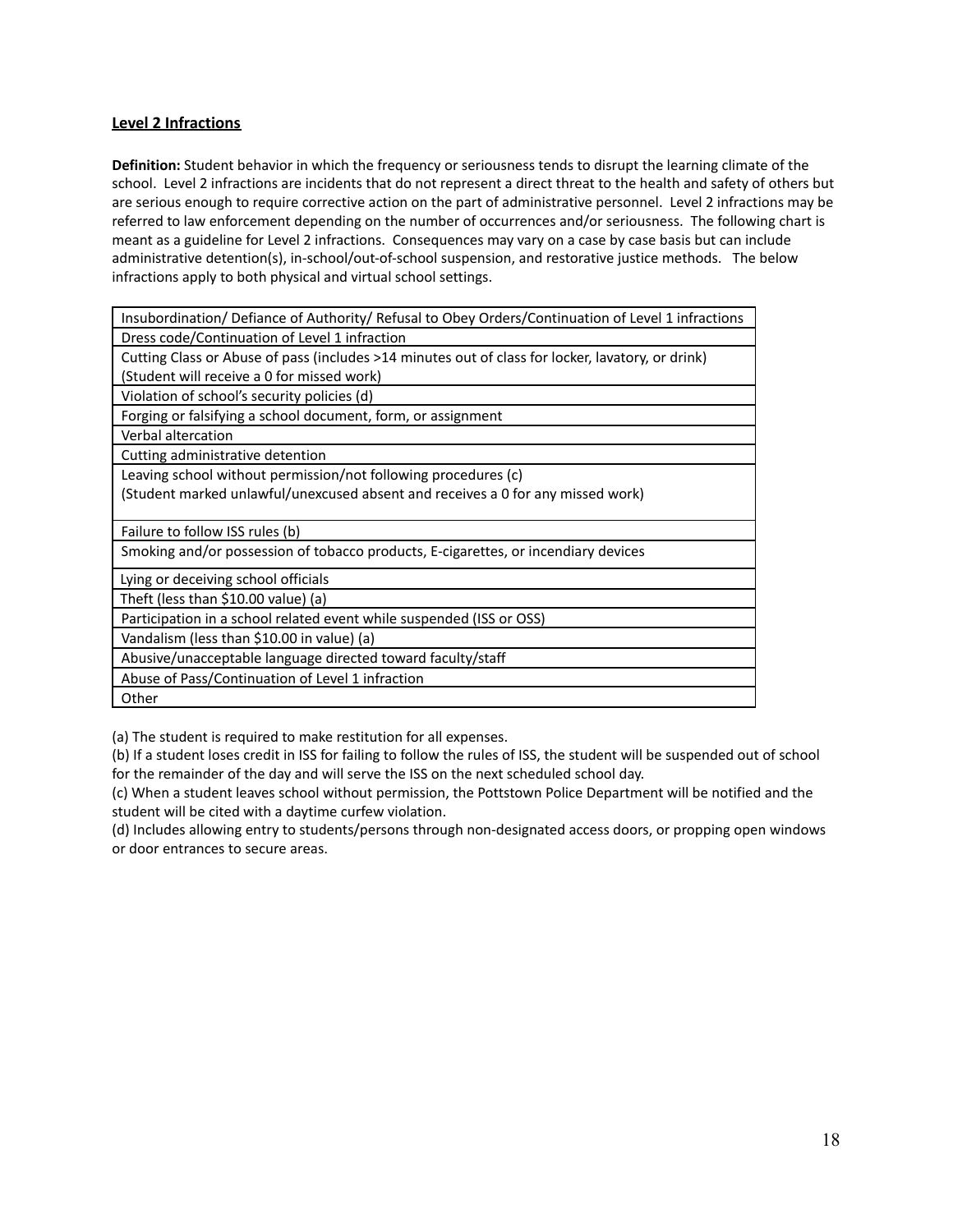#### **Level 3 Infractions**

**Definition:** Student misbehavior that results in violence being directed to another person or to property. These misbehaviors can pose a direct threat to the safety of others in the school. Level 3 infractions can also include continuations from Level 2 infractions. Level 3 infractions are subject to law enforcement referral. In addition, any Level 3 infractions may result in an administrative hearing, expulsion, and charges pressed by the police. The below infractions apply to both physical and virtual school settings.

| Insubordination-continuation of Level 2 infractions                                                     |
|---------------------------------------------------------------------------------------------------------|
| Endangerment/horseplay (a)                                                                              |
| Theft (more than \$10.00 in value) (b)                                                                  |
| Vandalism (more than \$10.00 in value) (b)                                                              |
| Extortion                                                                                               |
| Threats toward student(s)                                                                               |
| Physical aggression toward student(s)                                                                   |
| Physical altercation                                                                                    |
| Threats toward faculty or staff                                                                         |
| Sexual, ethnic, religious, and/or ableist harassment, physical harassment, electronic harassment        |
| Possession or digital access of pornography, including sexting                                          |
| Inappropriate physical or sexual contact                                                                |
| Physical aggression toward faculty or staff                                                             |
| Possession, use of, furnishing, selling, or under influence of narcotics, illegal drugs, intoxicants on |
| school property or at a school function.                                                                |
| Possession or use of a dangerous, illegal, or lethal weapon, substance, or facsimile.                   |
| Physical assault                                                                                        |
| Activating false fire alarm                                                                             |
| Inappropriate use of computer/electronic device.                                                        |
| Other - As determined by administrator                                                                  |

(a) If an incident involves the use of a motor vehicle, the student will lose parking privileges on school property. (b) Student is required to make restitution for all expenses

**Note**: If a student displays abnormal or potentially injurious behavior, the student may be required to obtain a psychological examination at the expense of the family in order to return to school.

#### Any student may be interviewed by a teacher, school administrator, or school resource officer at any time for any **reason. Notification of parents/guardians before or after is not required by law.**

**Senate Bill No. 530 as Act 110 of 2020** - On November 3, 2020, Governor Tom Wolf signed into law Senate Bill No. 530 as Act 110 of 2020. The law took effect on January 4, 2021.

#### Sexual Assault Act 110:

Act 110 provides that if a student enrolled in a public school entity is adjudicated delinquent of committing a sexual assault upon another student enrolled in the same public school entity, the public school shall, pursuant to applicable laws and regulations, take one of the following actions:

- 1. Expel the adjudicated student
- 2. Transfer the adjudicated student to an alternative education program
- 3. Reassign the adjudicated student to another school or education program within the public school entity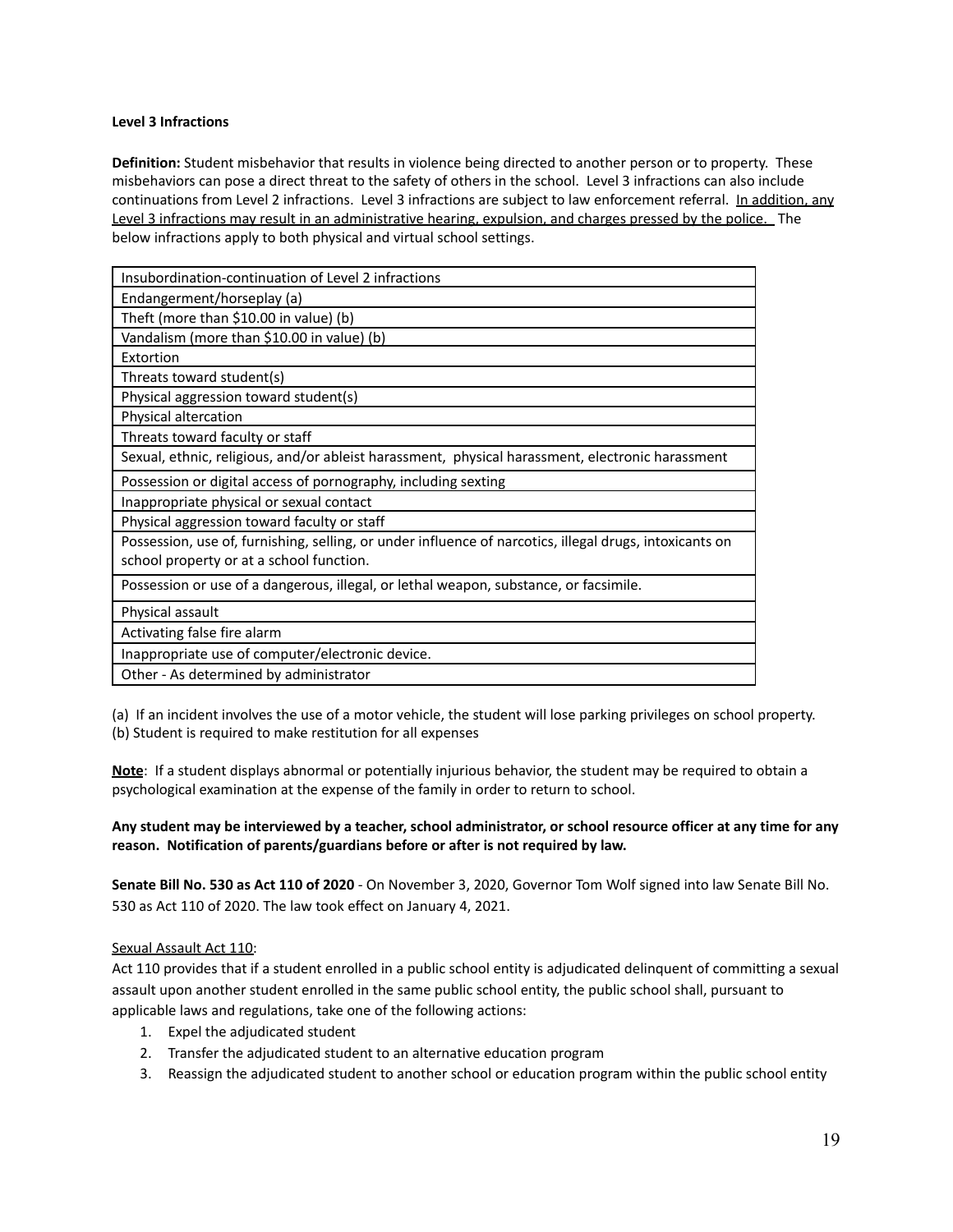Act 110 further provides that a public school entity shall ensure that the adjudicated student is not educated in the same school building, transported on the same school vehicle or allowed to participate in the same school-sponsored activities at the same time as the victim.

#### **Disciplinary Consequences**

- Administrative Disciplinary Hearing: An informal hearing with administration at the central office. This meeting usually occurs at the Administration Building.
- Administrative Detention:
	- o Students may choose to serve detention during either before school or after school sessions and will be given 24-hours notice. Students are responsible for attending their detentions on the scheduled days.
	- o Before school detention sessions are from 7:30 a.m. to 7:50 a.m.
	- o After school detention sessions are from 2:50 p.m. to 3:15 p.m.
	- o Detention will be held on early dismissal days unless otherwise announced.
- Alternative Education Placement: Placement in either an internal or external program outside the regular school day.
- Board Hearing: Formal hearing that may result in expulsion.
- In-School Suspension (ISS):
	- o One (1) to five (5) days (per offense) in the ISS room. Parents may request a conference. It is the responsibility of the student to request work from the classroom teacher.
	- o ISS runs from 7:56 a.m.-2:40 p.m. Students who are assigned ISS must report to the ISS room by the beginning of Block 1. It is the student's responsibility to report to ISS.
	- o All students in ISS must complete the required ISS assignments in order to receive credit.
	- o If you are absent the day your detention or ISS has been assigned, you are responsible for attending the detention or ISS on the day you return to school.
	- o If you are absent the day you are assigned ISS and have a field trip the day you return, you must serve ISS and are not permitted to attend the field trip.
	- o Students who serve ISS may practice, but may not participate in games or travel with their team. Otherwise, they are not permitted to participate in any school activities during the period of suspension.
- **Out-of-School Suspension (OSS)/Expulsion:** 
	- o Students who are suspended out of school (OSS) are responsible for any missed classwork. It is the student's responsibility to contact their teachers and request work. Students have the number of days suspended plus one to complete and submit work to their teacher. Example: If a student was suspended out of school for three days, they would have four days to complete and submit work from the start of the suspension.
	- o Students who are suspended out of school (OSS) or expelled may not participate in any school activities during the period of suspension/expulsion and may not be on school property**.** In addition, students are not permitted to attend sporting events, concerts, and school trips on school grounds.
	- o One (1) to ten (10) days out of school under the supervision of the parent/guardian.
	- o A parental conference with an administrator is required prior to reinstatement.
- Parent Conferences: Teachers will contact parents regarding disciplinary concerns and may request more formal conferences if needed.
- Informal Principal's Hearing: A meeting with student, parent/guardian, and building administrator or his designee.
- Teacher Detention: Students may be assigned to detention with a teacher before or after school. Students will be given 24 hours' notice and teachers will notify parents of detentions. Failure to attend will result in additional consequences.
- Behavioral Contract: A meeting with student, parent/guardian, and building administrator to discuss the behavior and develop a plan to prevent it from occurring again.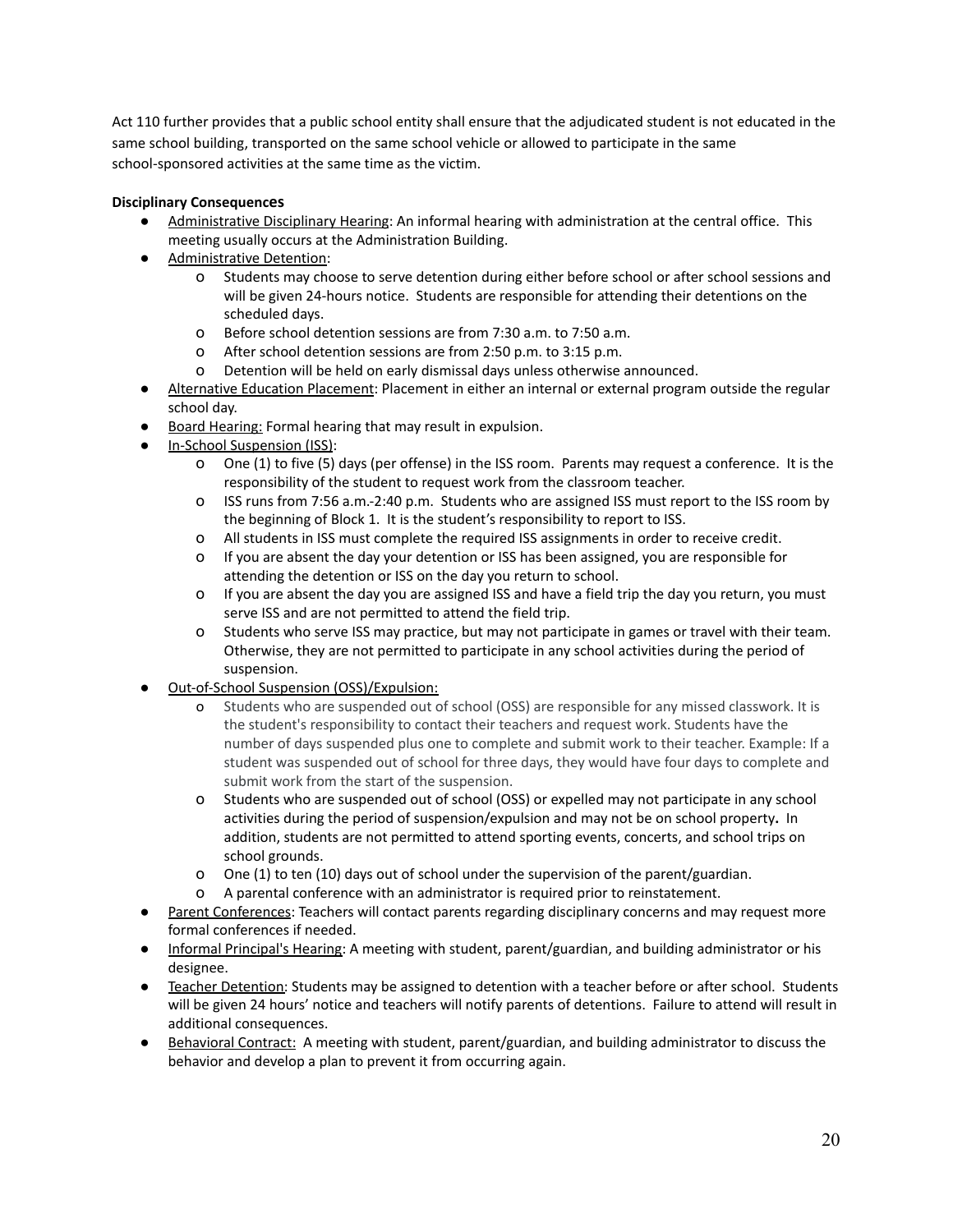#### **FACE COVERINGS**

#### Order from the PA Department of Health

Effective July 1, 2020, the PA Department of Health issued an order requiring everyone over the age of 2 is required to wear a face-covering in all public settings to assist with disease prevention and control.

The Order requires individuals to wear a "face covering." "Face covering" means a covering of the nose and mouth that is secured to the head with ties, straps, or loops over the ears or is wrapped around the lower face. A "face covering" can be made of a variety of synthetic or natural fabrics, including cotton, silk, or linen, and, for the purposes of the order, can include a plastic face shield that covers the nose and mouth. "Face coverings" may be factory-made, sewn by hand, or improvised from household items, including but not limited to, scarves, bandanas, t-shirts, sweatshirts, or towels.

#### **Removal of Face Coverings**

Face covering breaks will occur only when a distance of at least 6 feet for less than 15 minutes can occur. These times might include:

- Eating or drinking when spaced at least 6 feet apart;
- Seated at desks or assigned workspaces at least 6 feet apart;
- Engaged in any activity at least 6 feet apart (e.g., face covering breaks, recess, etc.); or
- When wearing a face covering creates an unsafe condition in which to operate equipment or execute a task.

#### **Exceptions to Face Coverings**

Children two years and older are required to wear a face covering unless they have a medical or mental health condition or disability, documented in accordance with Section 504 of the Rehabilitation Act or IDEA, that precludes the wearing of a face covering in school. Accommodations for such students should be made in partnership with the student's health care provider, school nurse, and IEP/504 team.

#### **Athletics and Other Physical Activities**

Everyone must wear a face covering, such as a mask, unless they fall under a previously stated exception. Coaches, athletes and spectators must wear face coverings unless they are outdoors and can consistently maintain social distancing of at least 6 feet. Athletes are not required to wear face coverings while actively engaged in workouts and competition that prevent the wearing of face coverings, but must wear face coverings when on the sidelines, in the dugout, etc. and anytime 6 feet of social distancing is not possible.

#### **Expectations and Disciplinary Matters with Regard to Face Coverings**

Failure to adhere to all requirements pertaining to wearing face coverings will be considered a disciplinary matter.

Removal of a face covering for the purpose of intimidating someone else will be viewed as a direct violation of the face covering requirement and will be handled as a disciplinary matter. Threatening to bite, sneeze, or spit on another person or in any way threatening or intentionally directing body fluids, particularly saliva or mucus onto or near another person will be considered an act of aggression and will be handled in the same manner.

Face coverings will be considered part of a person's attire and as such should follow the same guidelines presented in Policy 235, School Attire and Grooming; in particular, "Is what a student is wearing disruptive?"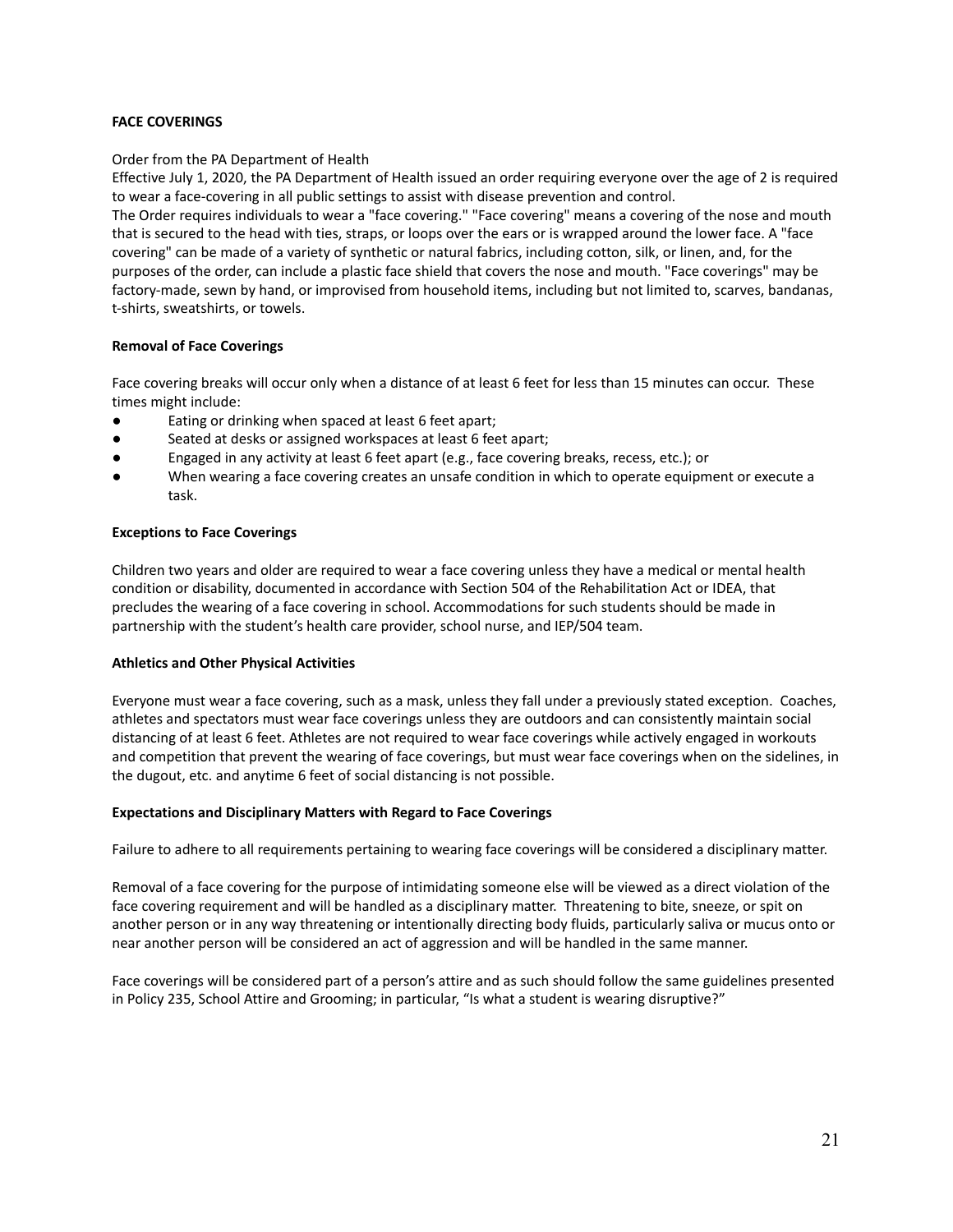## Dress Code

Students must be dressed in appropriate attire **BEFORE** arriving to school. Students are to remain appropriately dressed throughout the school day. A student out of compliance with the dress code will be expected to change into appropriate attire or will not return to class and will receive consequences as indicated in the Discipline Code. Refer to District Policy 6182. Appropriate attire includes the following:

- Clothing must completely cover the midriff. Pulling down a shirt is not acceptable as a corrective action. A change of shirt will be required.
- No cut off sleeves
- Skirts and dresses must be at least fingertip length.
- Cleavage baring tops are prohibited.
- All shirts must cover the shoulder area to a minimum of the width of 3 fingers.
- All shirts must completely cover the wearer's back.
- All pants must be worn at the waist (no sagging pants).
- Undergarments of any kind may not be visible, including through sheer cloth.
- Any headwear that covers the head, including hats, hoods, scarves ,and bonnets, are prohibited, with the exception of religious clothing worn on a consistent basis.
- Clothing may not advertise sex, drugs, weapons, or any other offensive material.
- Pajamas may not be worn at any time. This includes bedroom slippers.
- Sunglasses must be removed once you have entered the building.
- Clothing deemed by the administration to be excessively baggy or excessively tight is not permitted.
- Tights and yoga pants are permitted ONLY if a shirt or dress that reaches fingertip length is worn with the *tights or pants.*

#### Dropping a Class

Classes cannot be dropped beyond 2 weeks into the semester the course is scheduled. See the Course Selection Guide for more details on scheduling courses and schedule changes.

#### **Dual Enrollment Program**

The Dual Enrollment Program allows students who qualify (see Course Catalog for details) to take a class at a local college and receive credit both at the high school and at the college.

- The student is responsible for full cost of attendance which includes: tuition, fees and textbooks. The payment of tuition and fees are required at the time of registration.
- Transportation is not provided.
- *Participation in this program is one of the highest academic privileges students can attain.* Therefore, both student and parents MUST agree to the following in order to take part in the program:
	- Follow all procedures and directions as set forth by the college and high school as appropriate to the program.
	- Remain in good standing with both schools, both academically and behaviorally.
	- Attend all classes at both schools.
	- Maintain a "C" in all classes at both schools.

**FAILURE TO ABIDE BY ALL THE STIPULATIONS ABOVE WILL RESULT IN RETROACTIVE STUDENT ASSUMPTION OF ALL TUITION AND BOOK COSTS, DISCIPLINARY ACTION AND/OR LOSS OF ELIGIBILITY IF APPROPRIATE, AND/OR A PERMANENT WITHDRAWAL FROM THE DUAL ENROLLMENT PROGRAM FOR THE REST OF THE STUDENT'S ACADEMIC CAREER AT POTTSTOWN HIGH SCHOOL.**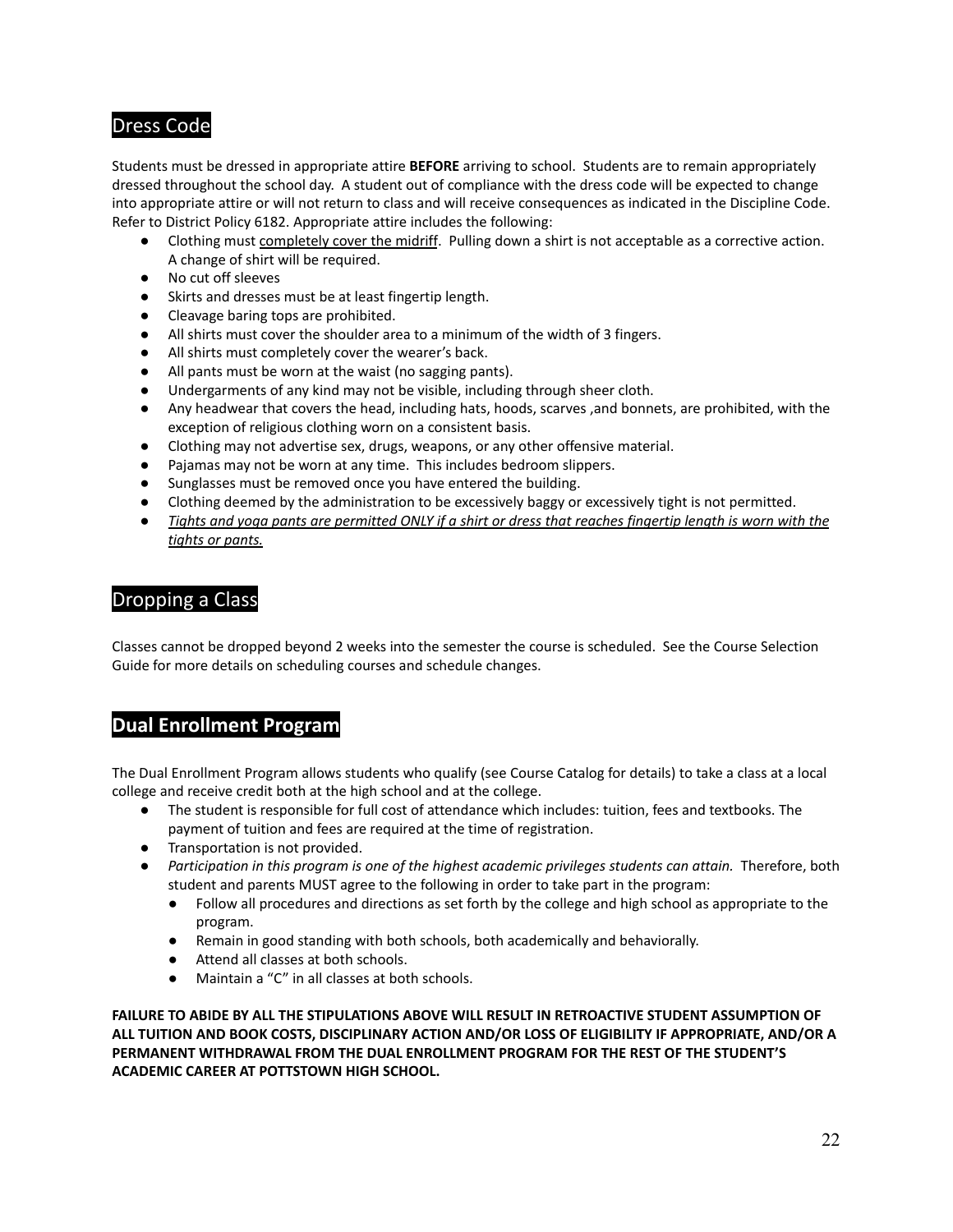#### **Educational Tours or Trips**

#### **School Board Policy 204 states:**

The district strongly discourages student absence from school except when illness or other urgent reasons prevent the student from attending. District officials are aware that it is not always possible to schedule family trips and vacations while school is not in session. In keeping with the district's guiding philosophy, but also recognizing the importance of the family unit, the Board will approve educational tours or trips not sponsored by the district up to a maximum of five (5) school days per student per year. Exceptions to the five (5) day rule may be considered by the Superintendent if compelling, extenuating circumstances warrant such consideration. The following provisions must be met for approval/conditional approval of an educational tour/trip:

- 1. A parental request for excused absence must be submitted on the designated form to the building principal or designee for consideration at least **three (3) days prior** to the date of the intended trip. The request must include a statement detailing the educational value of the trip and the name of the person responsible for supervision. Questionable requests will be submitted to the Superintendent for final determination.
- 2. The building principal will evaluate the request in terms of its educational value, duration, and adequateness of the supervision. If approved, the absence will be considered excused, subject to the student's satisfactory completion of the assignments missed. At the secondary level (grades 7-12), students must also present a written report highlighting the educational aspects of the trip. Elementary students (grades K-6) are encouraged to share the trip experience with their class upon return to school. Prior to leaving on the trip, it is the responsibility of the student to seek assignments. It will be the responsibility of the student to make-up all work missed during the absence as per their student handbook requirements. If the class work and/or the written report is not completed and submitted to the building principal or designee, the days will be considered unlawful or unexcused and subject to the compulsory attendance laws, which may result in a fine.
- 3. The absence of a student taking a tour or trip which has not received prior approval from the building principal as being educational in nature will be considered unexcused or unlawful and subject to the provisions of the compulsory attendance laws.
- 4. A student may be excused from school to accompany his/her family to attend important family functions, such as graduations, weddings, funerals, etc which are out of town and require lengthy travel. An excuse from school for this reason shall require prior approval from the building principal or designee and satisfactory completion of all work missed during the period of absence.
- 5. No educational trip will be excused during end of semester or end of year final exams.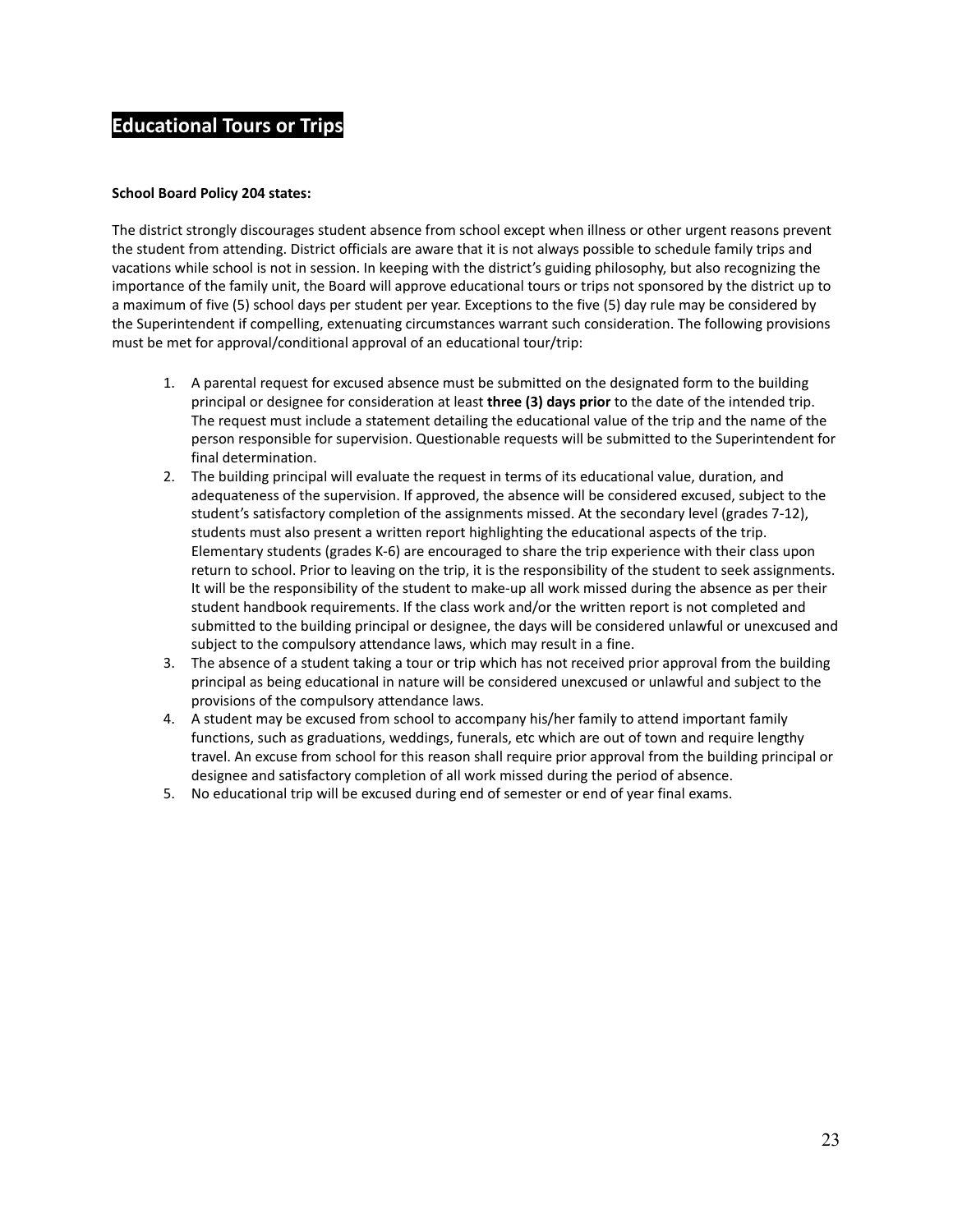#### **Electronic Devices**

#### **Electronic Devices**

- All students will receive a Chromebook assigned specifically to them for the duration of their time as Pottstown High School students. Please refer to the guidelines and rules received at the time of receipt of the Chromebook regarding the use, care, responsibility, and expectations of each student. *It is highly recommended that families acquire insurance to protect the Chromebook and any costs incurred from damage, loss, etc.*
- The Chromebook is the property of the school district and must be produced upon request by an administrator. All Chromebooks have serial numbers and are assigned to specific students. Students should not share Chromebooks, borrow another student's Chromebook or lend their Chromebook to another student.
- **●** Students are expected to bring their Chromebook to school fully charged each day and to use it during class time at the direction of the classroom teacher. Chromebook usage in class is at the discretion of the teacher. Students should not have their Chromebooks opened or be on them unless directed to do so by the teacher*. Chromebooks are not be open unless directed by the teacher.*
- Personal electronic devices and associated equipment (with the exception of the Chromebook) such as cell phones and earbuds cause a serious distraction to learning and as such should not be visible during class time. Electronic devices are defined as anything with an "on/off" button.

Examples: cell phones, Kindles, iPads, iPods, gaming devices, Nooks, headphones, *earbuds,* Bluetooth speakers or any other listening device, etc.

- Electronic device use will be deemed unacceptable during class time in ALL classes. Class time is defined as that time during which class is in session according to the bell schedule.
- Students are permitted to wear or use headphones, earbuds during class time if required to complete a lesson, project on the Chromebook. **At no time should headphones or earbuds be connected to a student's phone.** Once a student enters the classroom all personal devices with the exception of their Chromebook must be put away, out of sight.
- Students who take pictures or videos that are deemed inappropriate by the administration will be in violation of the Pottstown School District Technology policy and will incur consequences commensurate with violation of said policy. Please refer to the Technology policy for more details.
- Students are prohibited from making phone calls during the school day without administrative permission.
	- Any student needing to make a phone call should see an administrator in the office for permission.
	- This includes using headphones, Bluetooth devices, or any other devices during or between classes in any part of the school building, including the cafeteria and lavatories.
- Violations to the electronic device rules are as follows:
	- $\bullet$  1<sup>st</sup> offense:
		- Device taken by teacher and returned to the student at the end of class.
		- Parent contacted by the teacher
		- 1 Detention = Teacher may issue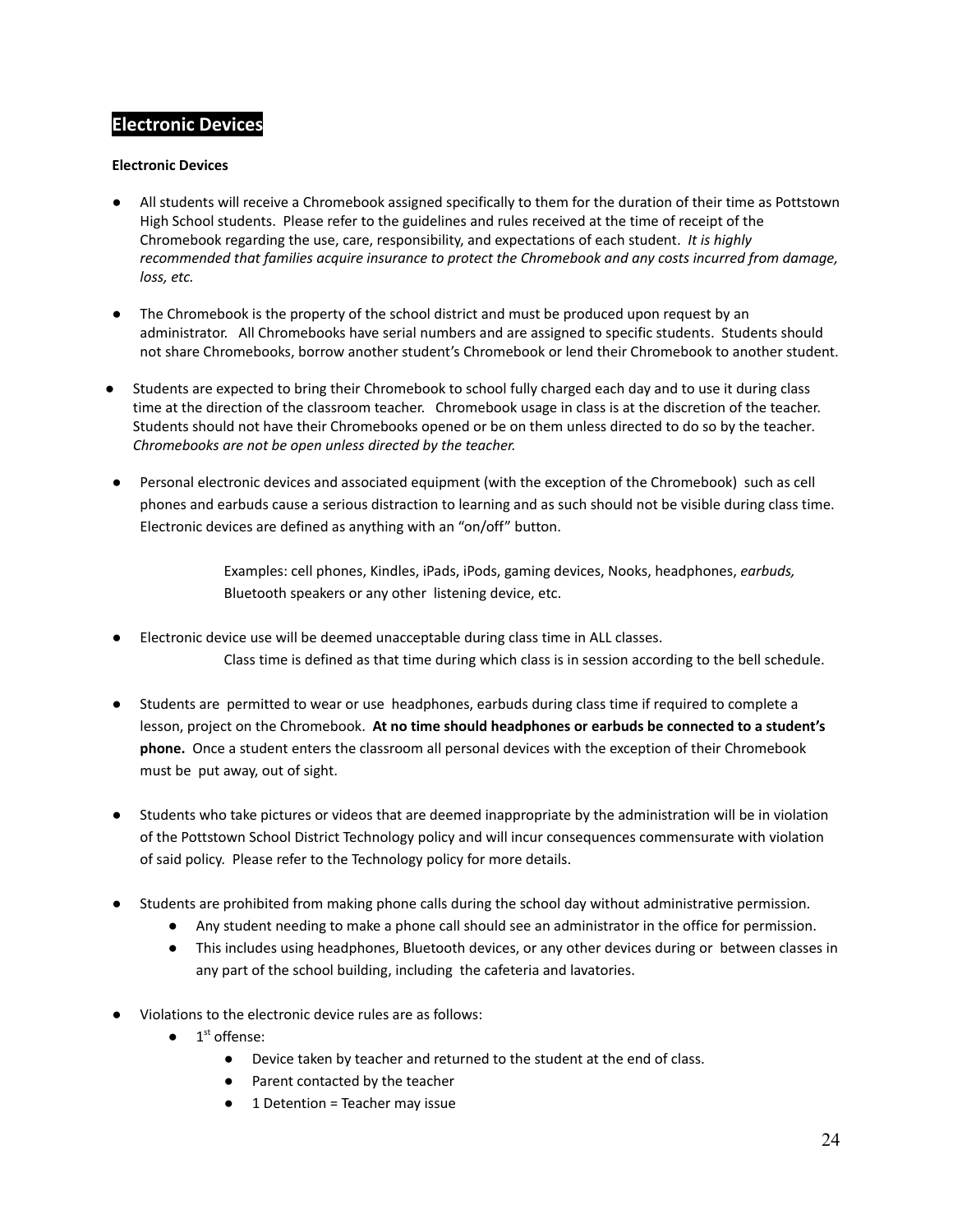- $\bullet$  2<sup>nd</sup> offense:
	- Device taken by teacher and returned to the student at the end of class.
	- Parent contacted by the teacher
	- 2 detentions = Teacher may issue
- 3<sup>rd</sup> offense & up:
	- Device taken by teacher, turned into office
	- Discipline referral submitted to administration
	- Parent contacted by administration
- Refusal to hand over the electronic device at the request of the faculty or staff will be deemed as insubordination and the device will be held by administration until the end of the school day and the student will receive a  $\frac{1}{2}$  day of ISS. Refusal to hand over the electronic device to administration is deemed as insubordination and the student will be suspended.

Pottstown High School recognizes that these devices are a part of our everyday life and will allow limited usage at the following times.

**●** Cell phones may be used in the cafeteria during a student's assigned lunch, at the change of classes between bells, and before or after school with the exception of making/receiving phone calls.

## **Emergency Closing or Delayed Openings of School**

In the event school is to be canceled or the opening delayed as a result of inclement weather, information will be available on the school district website, [www.pottstownschools.com.](http://www.pottstownschools.com)

## **Evacuation Drills**

Evacuation drills will be conducted periodically. Signs are posted in each room to indicate the proper direction to the nearest exit. For the safety of all:

- When appropriate, follow *the run-hide-fight* protocol as trained
- When students hear the alarm or announcement over the PA system it is imperative that they listen to the message and respond accordingly.
- Students should not talk; they should move quickly.
- If the designated exit is blocked, turn around and use the closest open exit.
- When reaching the outside of the building, stay with your class and move to your assigned spot until directed to return to the building by a PHS staff member.
- Students will return to the building after the all-clear signal is given and when directed to do so by a PHS staff member.
- Students who exit the building from an exit different than their class must report to the person in charge of attendance in that area.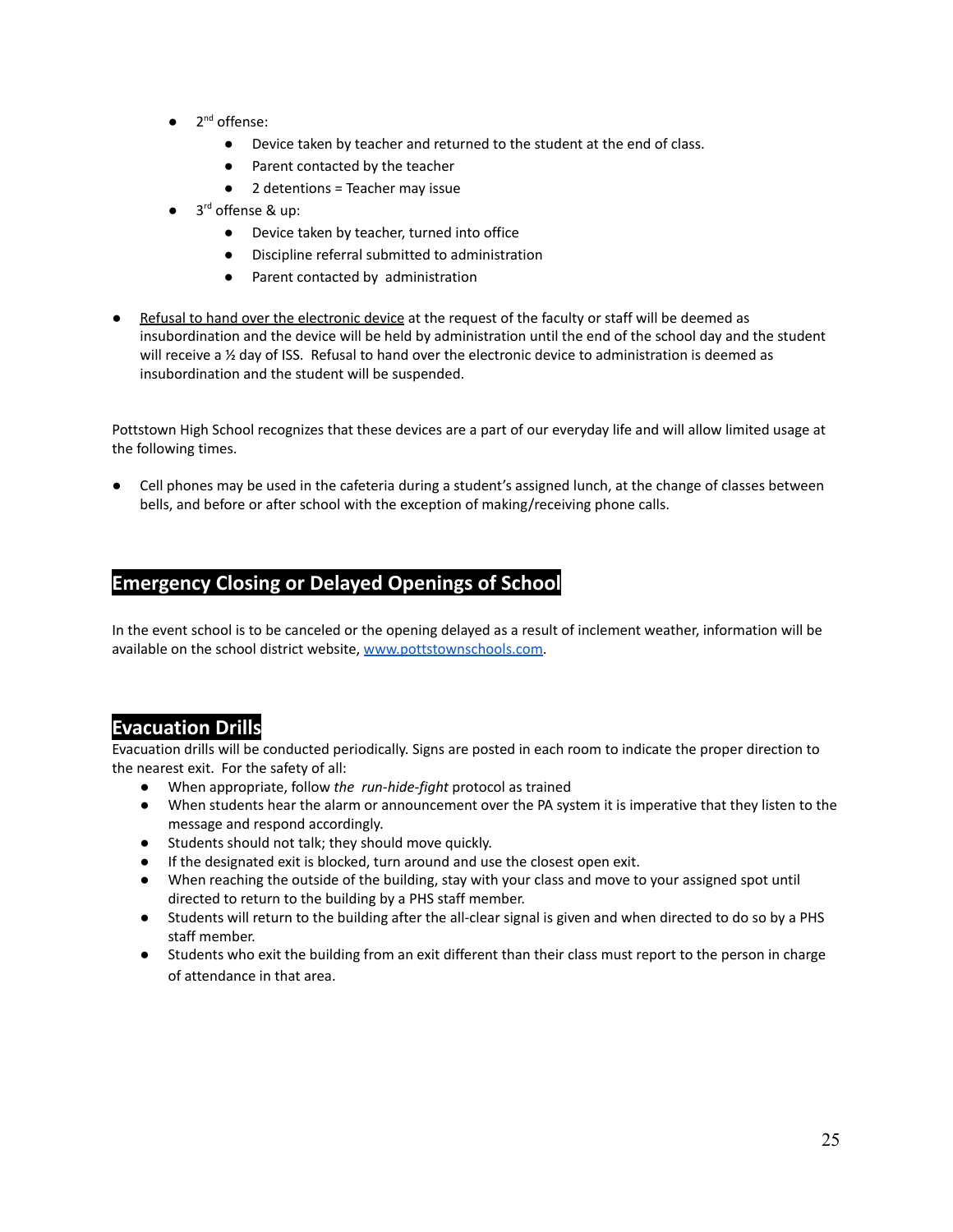## **Family and Student Support Services/McKinney-Vento Liaison**

The Family Services Coordinator/McKinney-Vento Liaison is available to support school teams and families as they decide how to best assist a family in need of resources and supports outside of the PSD. The intention is to facilitate a positive connection for families and students to any supports that will help them be more successful in school and the community. These resources can include, but are not limited to: housing assistance, utility assistance, food, clothing, shelter, medical care, mental health care and medical insurance.

#### **Contact:**

Holly Lee Family Services Coordinator Pottstown School District 230 Beech St. Pottstown, Pa 19464 Office...610-970-6691 Fax...610-323-9307

## **Field Trip and Class Trip Student Behavior Policy**

- Students may not participate in a trip without a permission/medical form completed and signed by a parent/guardian.
- Students must prove they have medical insurance in order to participate in any trip.
- In the event a student becomes involved in unacceptable behavior while participating in a field trip or class trip, the student will be returned to PHS and the expenses for the return trip will be borne by the student's parent/guardian. The individual will not be permitted to participate in extracurricular activities for the balance of the school year.
- Students are not permitted to leave a field trip location without permission from a chaperone.
- Students are strictly forbidden from taking any form of public transportation while on a field trip without a chaperone present. This includes but is not limited to Uber, Lyft, busses, subways, trains.

## **Final Examinations**

Students who miss a final examination as a result of illness must present a physician's note to take a make-up final exam. No other reason such as vacation, educational leave, or family issues will be accepted as a reason to reschedule final exams. This rule applies to all final examinations, including half-credit final exams.

Students who arrive late to school for a final examination will need to make up the final examination at 12:45 p.m. on the same scheduled day as the final examination for which they were late. The location for these examinations will be announced the week before final examinations. **NO STUDENT WILL BE PERMITTED TO ENTER A FINAL EXAMINATION IF THEY ARRIVE LATE TO THE CLASSROOM**. Any student late to a half-credit final exam will need to make up the exam at 12:45 p.m. on the day of a full credit final examination. The student will need to make arrangements with the teacher of the course in question to take this examination.

Each of the two marking periods in a semester will have a value of half of the final average. If a final exam is given to the students in a subject, the value of the final exam will be one-ninth (1/9) of the final grade.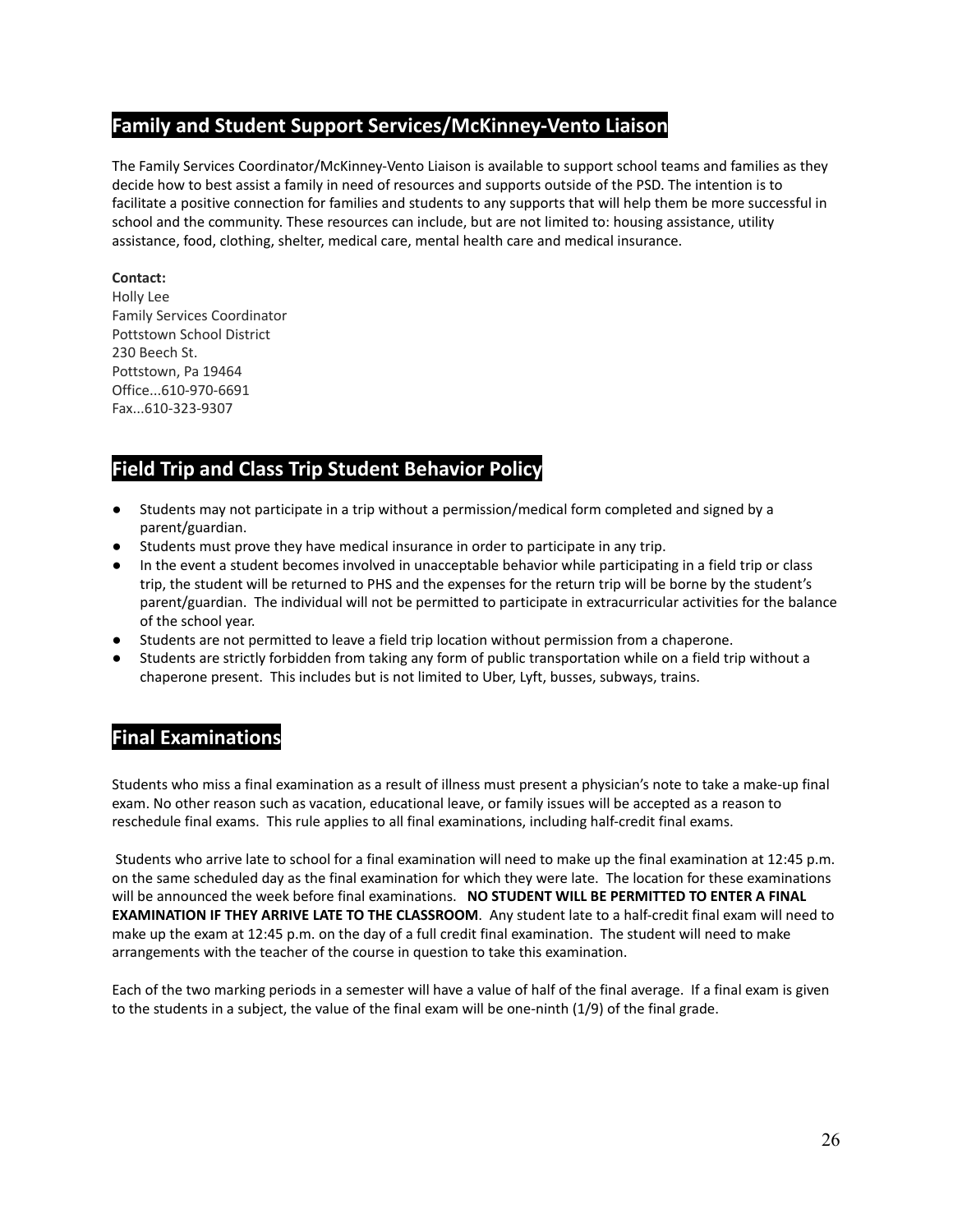## **Grading System**

Marks are recorded on the permanent records and on report cards as numbers. Grades are given as follows:

| $A =$ | $90 - 100$ |
|-------|------------|
| $B =$ | $80 - 89$  |
| $C =$ | $70 - 79$  |
| D =   | $60 - 69$  |
| F =   | $0 - 59$   |

Final grades will be calculated (weighted) using two marking periods and a final exam (one ninth). To compute the final grade for a course use the following formula:

> (MP1 x 4) + (MP2 x 4) + Final Exam Grade 9

## **Graduation Project**

- During their high school career students shall work with an advisor to complete a graduation project.
- Failure to complete the graduation project requirements may result in the failure to graduate or participate in the graduation ceremony.

#### **Graduation Requirements**

Please refer to Pottstown School District Board Policy 217 for full details of graduation requirements, a summary of which you will find below.

Satisfactory completion of at least 26 credits aligned with the Pennsylvania Standards as outlined below:

| Discipline Area                | <b>Required Credits</b>                                                  |
|--------------------------------|--------------------------------------------------------------------------|
| English                        | 4 full credit courses                                                    |
| Social Studies                 | 3 full credit courses                                                    |
| Science                        | 3 full credit courses                                                    |
| Math                           | 3 full credit courses                                                    |
| STEAM <sup>*</sup>             | .5 credit                                                                |
| Wellness/Physical Education* * | 2 credits (1.5 credits of Wellness and .5 Contract Physical Education or |
|                                | Strength and Conditioning)                                               |
| <b>Computer Applications</b>   | .5 credit                                                                |
| Career Exploration             | .5 credit                                                                |
| Personal Finance/Economics     | .5 credit each, 1 credit total                                           |
| <b>Humanities</b>              | 1 credit total                                                           |
| Electives                      | 7.5 credits                                                              |
| Minimum                        | 26 credits                                                               |

and

Satisfactory completion of a Graduation Project, in accordance with school requirements

\*STEAM credits are defined as courses in Science, Math, Engineering, Robotics, the Performing or Visual Arts, or a Career and Technical Education Level II or III course. (Please note: this would be an additional .5 credits above any earned Humanities credit)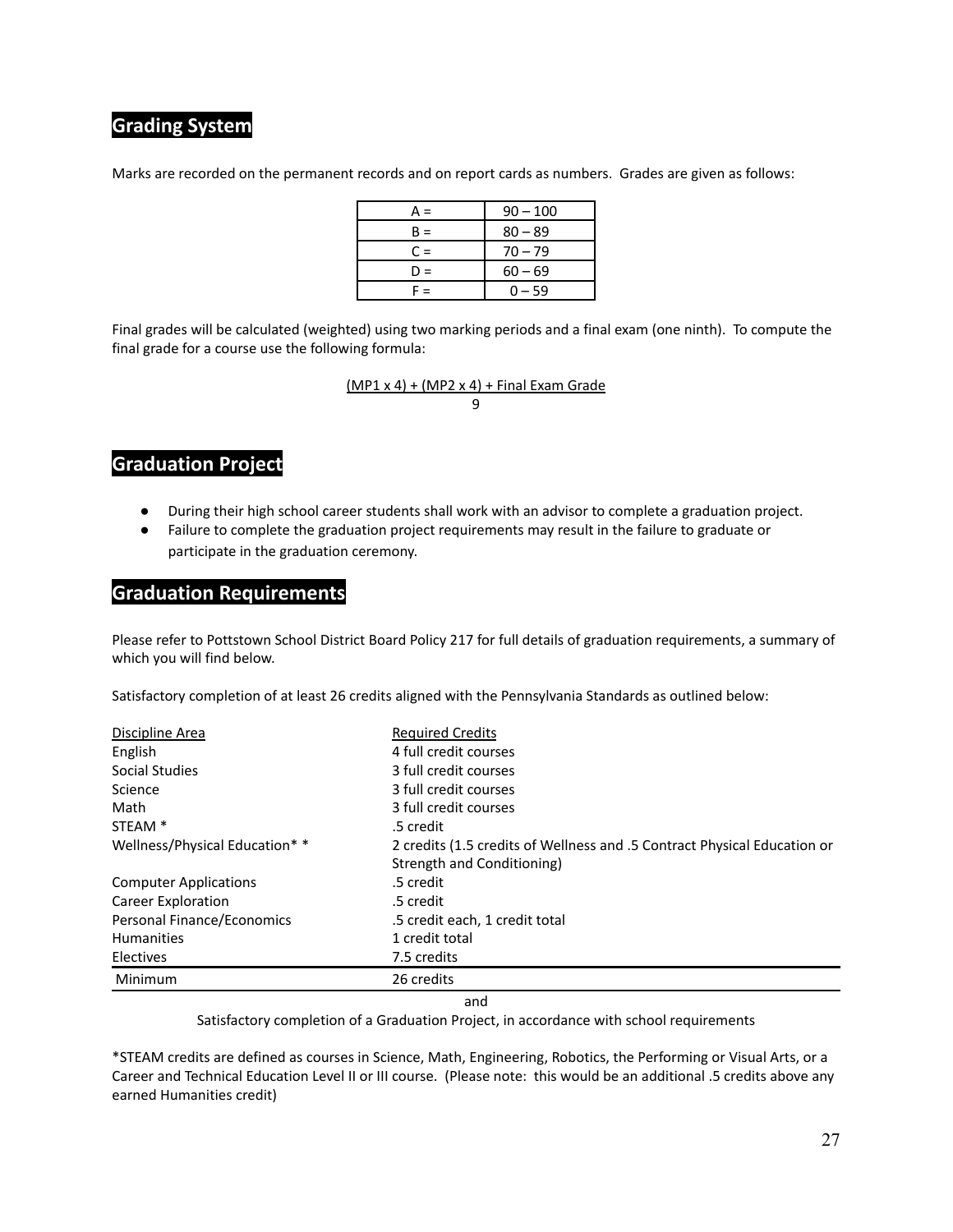**\*\***Every student must take .5 credits of Wellness/Physical Education in their freshman, sophomore, junior and senior year of high school.

## **Hall Pass Procedures**

- **●** Students need to have their assigned teacher's permission to leave the classroom.
- **●** Passes are created and maintained through E-Hallpass
- **●** Students are NOT permitted to wander the halls
- **● Students are not permitted to leave the classroom during the first or last 15 minutes of class.**
- **●** Any student in the hallway during scheduled class time must have a pass, issued by a teacher, counselor, or administrator through E-Hallpass.

### **Honor Roll**

PHS has two levels of academic honors for report cards: Distinguished Honors and Honors.

To achieve Distinguished Honors, students must have:

● a weighted average of 90% or higher with no grade lower than an 70% and no grades of Incomplete

To achieve Honors status, students must have:

● a weighted average of 80% or higher with no grade lower than a 70% and no grades of Incomplete

Pass/Fail courses will not count towards honor roll status.

An Honors Diploma will be bestowed upon any graduating senior who attains a cumulative grade point average of 90% or above over their four years in high school.

#### **ID Cards**

All students are issued and expected to carry a Pottstown School District picture ID with them any time they are in a district facility. The ID must be available for presentation upon request by any teacher, administrator, or other district personnel. The ID is used to gain entrance into the building, borrow library books, and to identify as a student of the Pottstown School District. Students are expected to keep the picture and bar code free of any markings or stickers. Students who lose or deface the picture or barcode will be required to purchase a new ID.

#### **Learning Center**

The Learning Center is available two (2) hours after school Monday-Friday from 2:50 p.m. to 4:50 p.m. in the high school library. Students have access to teachers and paraprofessionals for remedial help, project and homework help, and make-up work.

To ensure the success of all students in the Learning Center and to develop a consistent work ethic in an environment that allows for the success of all students who use the Learning Center, students must adhere to the following: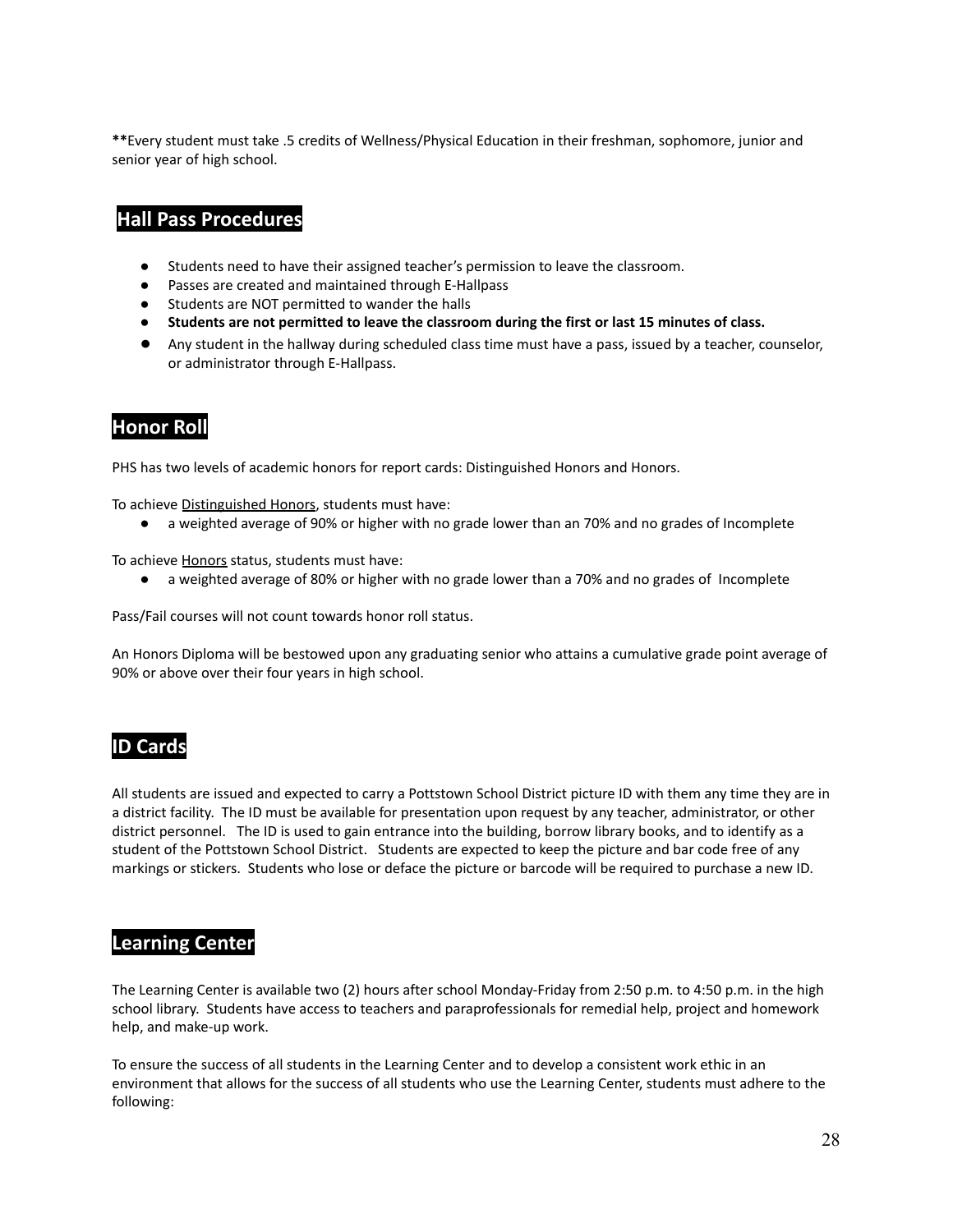- Students entering the Learning Center must sign in at the librarian's desk.
- No food or drink is permitted in the library.
- Students must have needed classroom books and materials upon entry. Students will not be permitted to go to their lockers once they have signed into the Learning Center.
- Students who wish to leave the Learning Center and return at a later time must sign out and sign back in upon returning.
- All school rules apply. Improper language and conduct towards other students or Learning Center staff will not be tolerated.
- Students are expected to take advantage of all resources available to them but are not allowed to misuse or damage any resources.
- Students are expected to use the Internet as a resource and must follow the guidelines set forth by the Utilization of Technology Policy. Improper use includes games, chat rooms, and inappropriate websites.

Failure to follow these rules will result in disciplinary action commensurate with the PHS discipline policy.

### **Leaving School**

Dismissal of classes will be at 2:40 unless otherwise noted. Students not engaged in any supervised school activity must leave the school premises by 2:50. On days with early dismissals all students must leave the building within 10 minutes of the dismissal time. Failure to comply with this rule may result in disciplinary action for insubordination and/or legal action for trespassing.

#### **Legally Adult Students Signing Excuses & Early Dismissals & Field Trips**

- The Division of Child Accounting in the State Department of Education has indicated that students eighteen (18) years old and above are **no different than other students**.
- If they are still living with their parents, the parents must sign their excuses.
- In order for a student to sign their own excuses, court approved emancipation must be proven to the school and is the burden of the student.
- Students eighteen years old and older are required to follow the attendance rules of the school including the rules for early dismissals and field trips.

## **Library/Media Center**

- The library/media center serves as an area for research for the completion of class and homework assignments.
- Internet usage is closely supervised.
- Students may use the library as part of a scheduled class activity, during the homeroom period, or before or after school.
- Students who want to use the library during the day must get permission from the librarian prior to using the library and from their assigned teacher.
- Students may use the library during scheduled free blocks. Students must follow all rules during this time.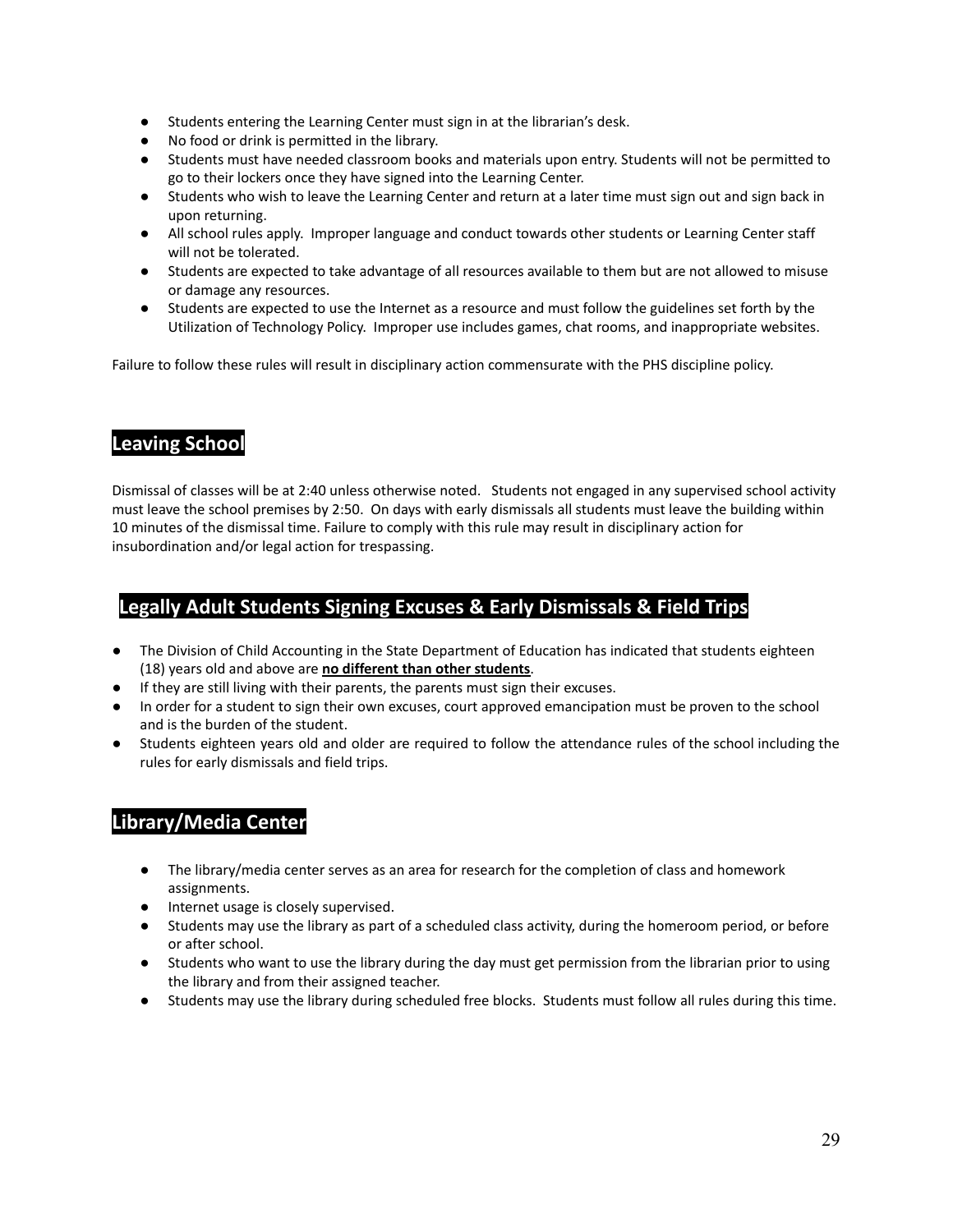#### **Lockers**

- Lockers are assigned the first day of school by your homeroom teacher. Lockers will be inspected by the student and homeroom teacher for any damage at the beginning and end of the school year.
- Students are responsible for the contents and the interior of their locker and will be charged at the rate of \$40.00 per hour plus the cost of materials for the removal of graffiti or to fix damage.
- Students are not permitted to change lockers without permission.
- Students should not exchange locker combinations with anyone.
- THE SCHOOL IS NOT RESPONSIBLE FOR PROPERTY STOLEN FROM LOCKERS.
	- o We recommend that students not bring valuables to school. Lockers may not be used as a depository for any object which is prohibited by law or which poses a threat to the health, safety or welfare of the occupants of the school building.
	- o Students are given a temporary privilege to use a locker, but have no expectation of privacy therein.
- All lockers are and shall remain the property of the school district. Please refer to Student Searches for more information regarding lockers.
- Students in Wellness and athletics will be provided with lockers. Students should not keep any valuables in these lockers.

### **Lost and Found**

- Students who lose or misplace any of their belongings should first look for them in the room where they used them the last time. If unable to locate the lost item, report to the main office before or after school.
- Articles that are found should be turned into the main office.

## **Make Up Work Policy**

- When a student has a legally excused absence, he/she will have the number of days he/she was absent plus one day to make up work.
	- o Example: If a student is legally absent from school on a Monday and Tuesday, he/she will have Wednesday, Thursday and until the end of the school day on Friday to make up and hand in any missed work.
- If a student is unlawfully absent, he/she is ineligible to make up work and will receive a 0 for any missed work in accordance with state law.
- More time may be provided at the discretion of the teacher. It is the student's responsibility to make arrangements to make up any missed work.

#### **Media Release**

From time to time photographs, slides, or video tapes are taken on school property by school personnel or by media photographers. These may be individual pictures, small groups, or whole class shots. If you want to restrict any use of such visuals, put your request in writing to the building principal.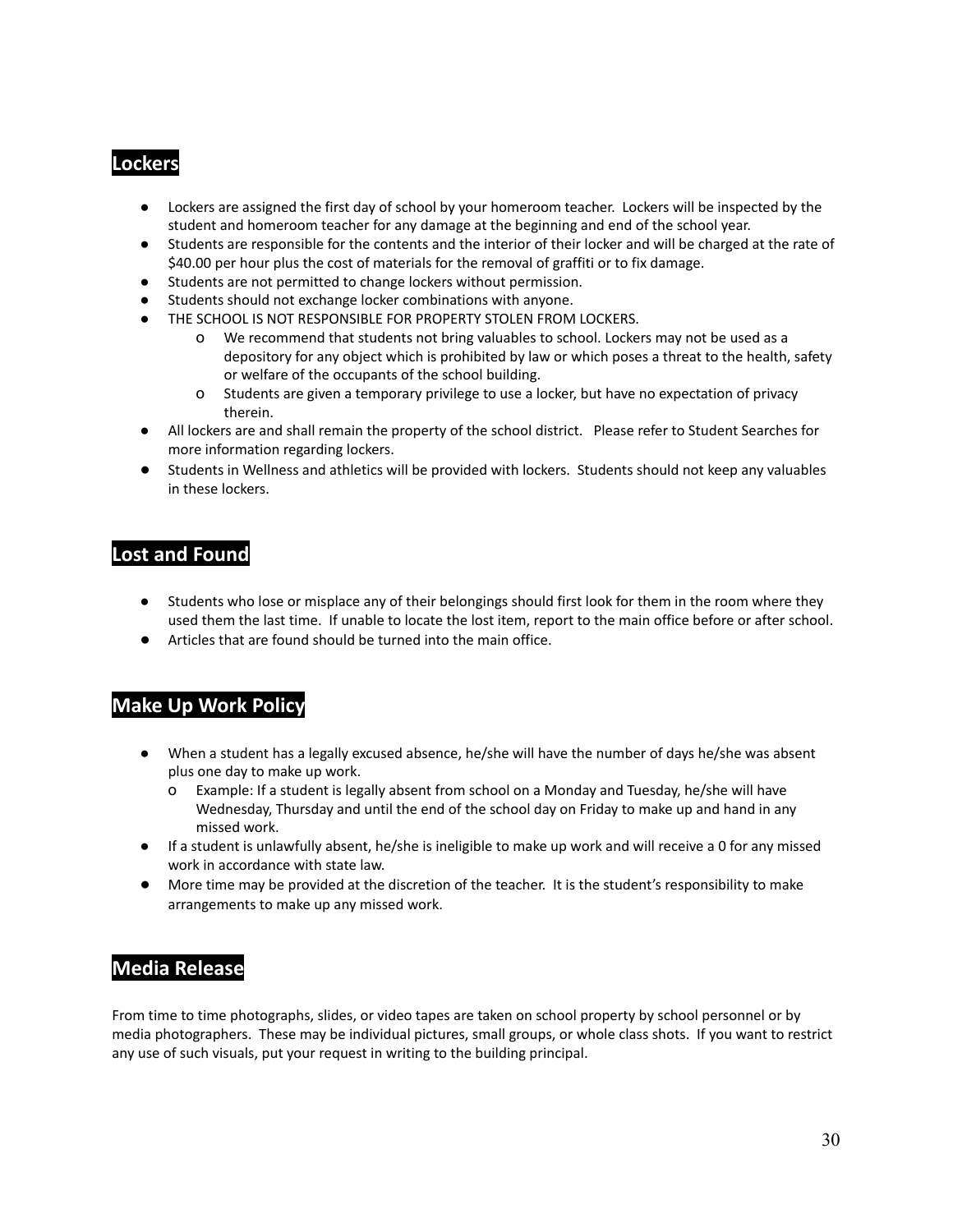## **Medication (Prescription and Nonprescription Drugs)**

- **●** Students are not permitted to have in their lockers, or carry in their possession any medications. This includes medications to be self-administered.
- Medication should be scheduled around school hours if possible. Medication orders are required from a physician for all prescription and over-the-counter medicine. The order from the physician must include: - Student's name
	- Name, signature, and phone number of the licensed prescriber
	- Name of medication
	- Route and dosage of medication
	- Frequency and time of medication administration
	- Date of the order and discontinuation date
	- Specific direction for administration if necessary
- All medications administered in school require the completion of the "Authorization for School Medication Administration" form found on the district website under Nursing Services. A new prescription is needed every school year for medicine that is taken on a long term basis. Physicians' orders (licensed prescriber's order) do not carry over from one school year to the next. They are good for one school year and summer only.
- A parent/guardian or a responsible adult designated by the parent/guardian should deliver all medications to the school. The medication must be in the original over-the-counter or pharmacy labeled bottle. Prescription medication labels must contain:

- Student's name, address, telephone number, and Federal DEA (Drug Enforcement Administration) number of the pharmacy

- Patient name
- Directions for use (dosage, frequency and time of administration, route, any special instructions)
- Name and registration number of the licensed prescriber
- Prescription serial number
- Date originally filled
- Name of medication and amount dispensed
- Controlled substance statement, if applicable
- Medications in plastic bags or containers other than their original pharmacy container are not
- acceptable. For life-threatening allergic reactions, oral Benadryl and/or epinephrine may be administered.
- Epinephrine Opt-Out The Pennsylvania Public School Code, Section 1414.2(g) allows parents/guardians to request an exemption to the administration of an epinephrine auto-injector for their student. In order to request this exemption, contact the school nurse to make an appointment. Parents/guardians will meet with the nurse to discuss their decision and then review and sign the opt-out form in the presence of the school nurse.
- Pottstown School District does not supply any medication to students.
- Ingestion of any drug without proper supervision is prohibited for students on school property or at school functions. If you have any questions regarding this policy or need to keep certain emergency medicines on hand, please see the school nurse.

## **Nurse Nurse**

The nurse is available:

- Monday-Friday, 7:48 a.m. to 2:50 p.m., with the exception of a 30 minute lunch break. This is subject to change when an emergency arises.
- Sick students must have a signed pass to report to the nurse's office. All students reporting to the nurse's office must have a pass and will not be accepted without one.
- Sick students who are sent home will receive a pass from the nurse to sign out with the attendance office. Students may not leave the building because they are ill without following the proper procedures.
- Standing orders are followed and FIRST AID ONLY is given. If further treatment is needed, parents and guardians will be contacted at home or work.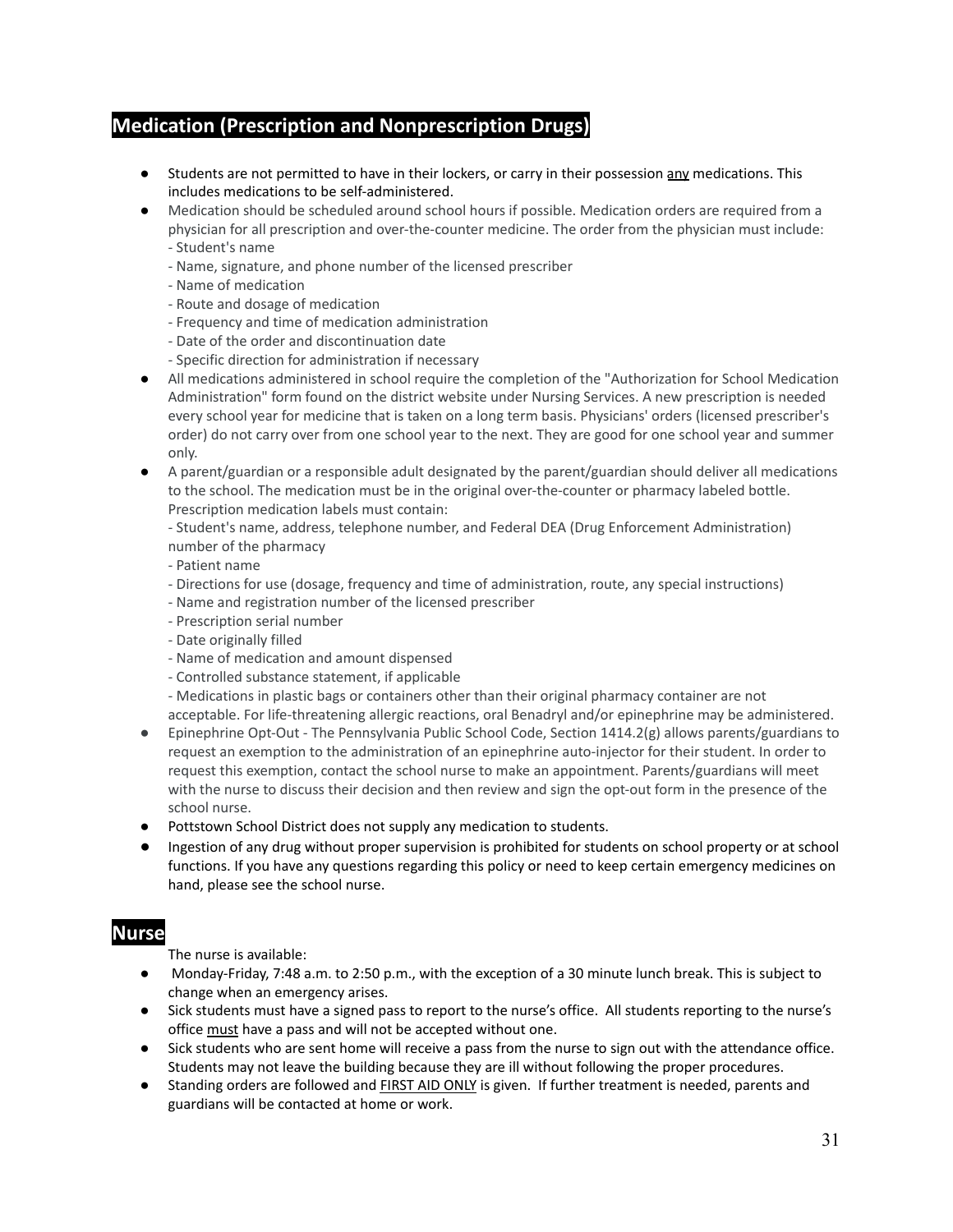● Students are **not** permitted to use their phone in the nurse's office.

State law requires that all school students be completely immunized in the following areas:

diphtheria (three doses), tetanus (three doses), oral polio (three doses), live attenuated measles vaccine (one dose) given after twelve months of age or serological evidence of immunity, live attenuated rubella vaccine (one dose) given after twelve months of age or serological evidence of immunity, and live attenuated mumps vaccine (one dose), given after twelve months of age or a physician's verified history of mumps disease.

#### **Parking Regulations**

Students may park on school grounds at the far end of the front parking lot and all of the upper parking lot. Students may not park in the Automotive Technology parking lot. Parking on school property is a privilege that will be revoked for any misconduct. Students may not park in spaces marked for handicapped, faculty, or visitors. Students who violate this rule may have their car towed at their expense and/or have the privilege to park at the high school revoked.

## **Physical Education Limitations**

If a student has limitations in participating in physical education, the student shall bring a physician's note to the school nurse. A copy will be made and given by the student to the student's respective physical education teacher.

## **Possession of Drug Paraphernalia and/or Use of Alcohol or Other Drugs, Look-Alike Drugs, Narcotics, Mood Altering Substances, or other Health Endangering Compound**

Pottstown School Board Policy 227, in part, states:

For purposes of this policy, **under the influence** shall include any consumption or ingestion of controlled substances by a student.

For purposes of this policy, **look-alike drugs** shall include any pill, capsule, tablet, powder, plant matter or other item or substance that is designed or intended to resemble a controlled substance prohibited by this policy, or is used in a manner likely to induce others to believe the material is a controlled substance.

For purposes of this policy, **drug paraphernalia** shall include any equipment, utensil, or item which in the school administrator's judgment can be associated with the use of drugs, look-alike drugs, alcohol, mood altering substance, or health endangering compound.

The Board prohibits students from using, possessing, distributing, and being under the influence of any controlled substances during school hours, at any time while on school property, at any school-sponsored activity, and during the time spent traveling to and from school and to and from school-sponsored activities.

The Board may require participation in drug counseling, rehabilitation, testing or other programs as a condition of reinstatement into the school's educational, extracurricular or athletic programs resulting from violations of this policy.

In the case of a student with a disability, including a student for whom an evaluation is pending, the district shall take all steps required to comply with state and federal laws and regulations, the procedures set forth in the memorandum of understanding with local law enforcement and Board policies.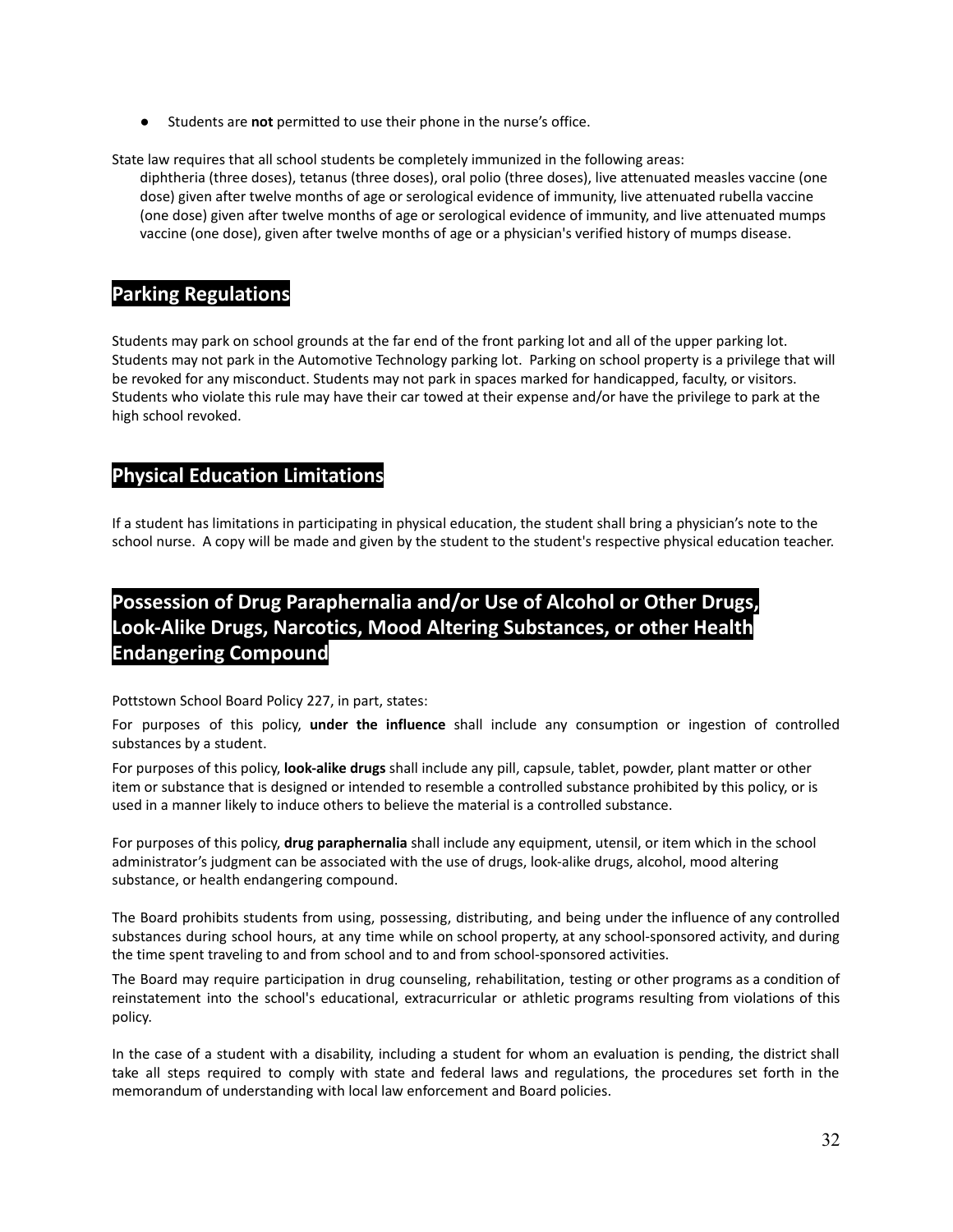#### Off-Campus Activities

This policy shall also apply to student conduct that occurs off school property and would otherwise violate the Code of Student Conduct if any of the following circumstances exist:

- 1. The conduct occurs during the time the student is traveling to and from school or traveling to and from school-sponsored activities, whether or not via school district furnished transportation.
- 2. The student is a member of an extracurricular activity and has been notified that particular off-campus conduct could result in exclusion from such activities.
- 3. Student expression or conduct materially and substantially disrupts the operations of the school, or the administration reasonably anticipates that the expression or conduct is likely to materially and substantially disrupt the operations of the school.
- 4. The conduct has a direct nexus to attendance at school or a school-sponsored activity, for example, a transaction conducted outside of school pursuant to an agreement made in school, that would violate the Code of Student Conduct if conducted in school.
- 5. The conduct involves the theft or vandalism of school property.
- 6. There is otherwise a nexus between the proximity or timing of the conduct in relation to the student's attendance at school or school-sponsored activities.

Violations of this policy may result in disciplinary action up to and including expulsion and referral for prosecution. The Superintendent or designee may assign a less severe consequence including but not less than a forty-five (45) day minimum alternative education placement for any student grade 7 through 12.

The Superintendent or designee shall immediately report required incidents and may report discretionary incidents involving possession, use or sale of controlled substances on school property, at any school-sponsored activity or on a conveyance providing transportation to or from school or school-sponsored activity to the local police department that has jurisdiction over the school's property, in accordance with state law and regulations, the procedures set forth in the memorandum of understanding with local law enforcement and Board policies.

The Board prohibits the use of anabolic steroids by students involved in school-related athletics, except for a valid medical purpose. Bodybuilding and muscle enhancement, increasing muscle bulk or strength, or the enhancements of athletic ability are not valid medical purposes. Human Growth Hormone (HGH) shall not be included as an anabolic steroid.

#### Reasonable Suspicion/Testing

If based on the student's behavior, medical symptoms, vital signs or other observable factors, the building principal has reasonable suspicion that the student is under the influence of a controlled substance, the student may be required to submit to drug or alcohol testing. The testing may include but is not limited to the analysis of blood, urine, saliva, or the administration of a Breathalyzer test.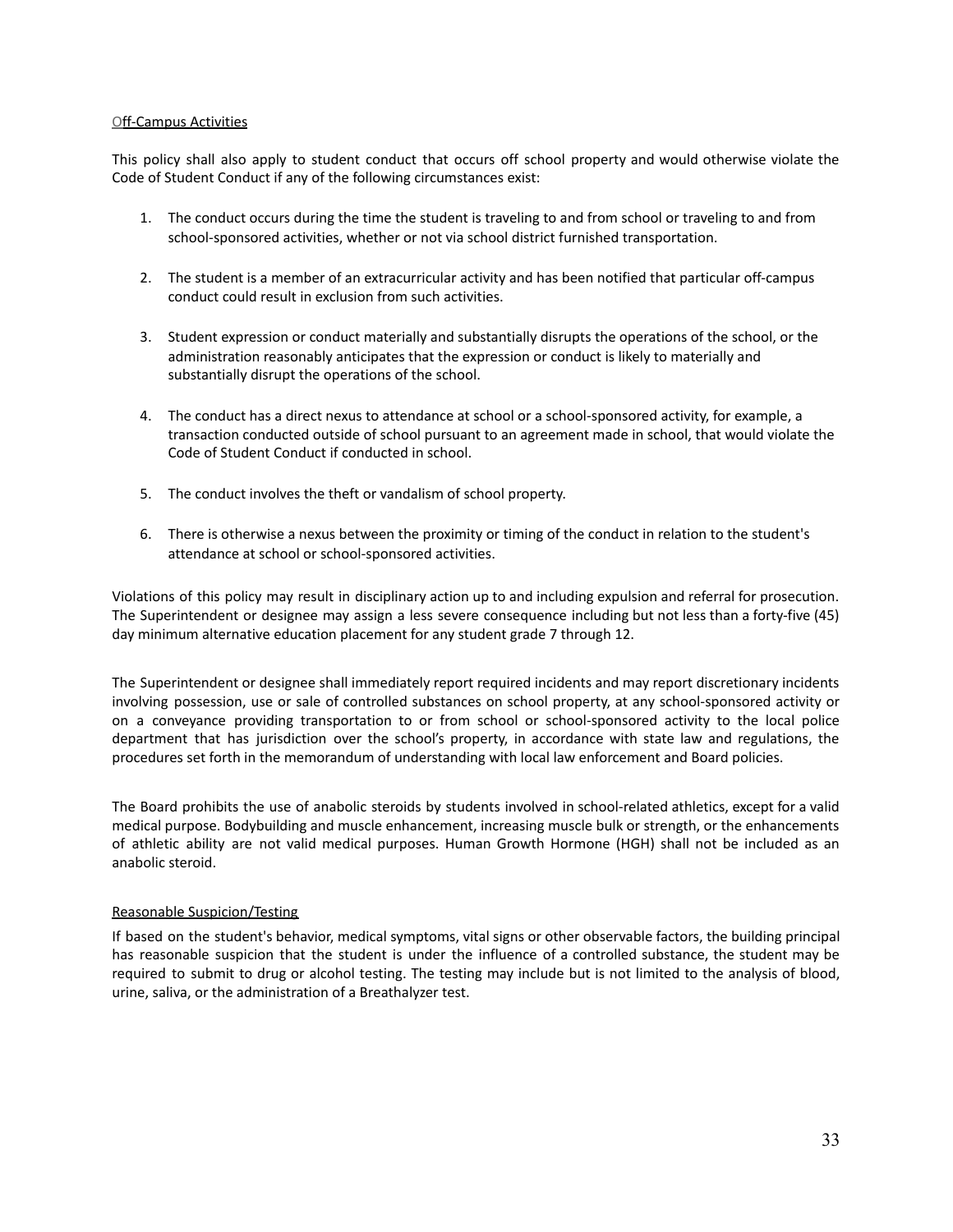## **Recording District Staff and Classes**

Recording any member of the Pottstown School District staff in any capacity is prohibited.

## **Safe2Say Something Tip Line**

The SAFE-Line is monitored by our School Resource Officer. Safe2Say Something will be forwarded to the proper school district and/or police partner immediately.



- Safe2Say Something is a youth violence prevention program run by the Pennsylvania Office of the Attorney General. Students or parents can contact Safe2Something if there is a suspicion of self harm or harm to others, including but not limited to suicide or violence whether the threat is heard in person, on social media or through any other means. Students or parents are encouraged to "say something" BEFORE it is too late."
- Who can make a report: students, parents, teachers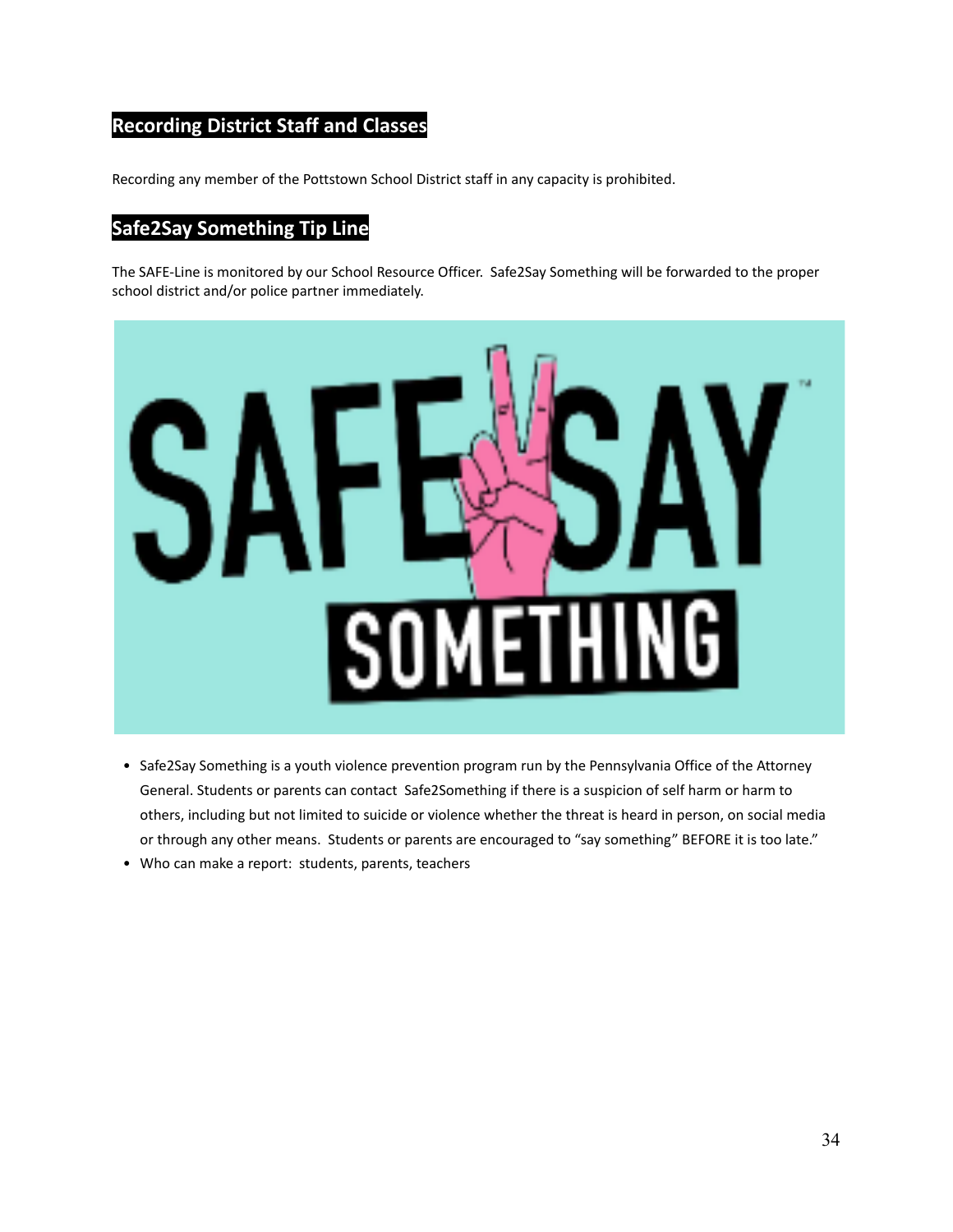

## **SAFE-Line: 610-970-6705**

If you have a concern about safety for people or the school, call 610-970-6705. During school, notify a teacher, nurse, counselor, or principal immediately. After school hours, call the SAFE-Line. The message will not be listened to until the beginning of the next school day.

## Schedules

Daily Bell Schedule

| <b>Teachers Enter</b>   | 7:20          |                              |
|-------------------------|---------------|------------------------------|
| <b>Staff Meetings</b>   | $7:25 - 7:48$ |                              |
| <b>Doors Open</b>       | 7:48-7:56     |                              |
| <b>Block 1/Homeroom</b> | 7:56-9:30     | 94 minutes                   |
| <b>Block 2</b>          | $9:34-11:03$  | 89 minutes                   |
| <b>Block 3</b>          | 11:07-1:07    | 120 minutes (30 min lunches) |
| A Lunch                 | 11:07-11:37   |                              |
| <b>B</b> Lunch          | 11:37-12:07   |                              |
| C Lunch                 | 12:07-12:37   |                              |
| D Lunch                 | 12:37-1:07    |                              |
| <b>Block 4</b>          | $1:11 - 2:40$ | 89 minutes                   |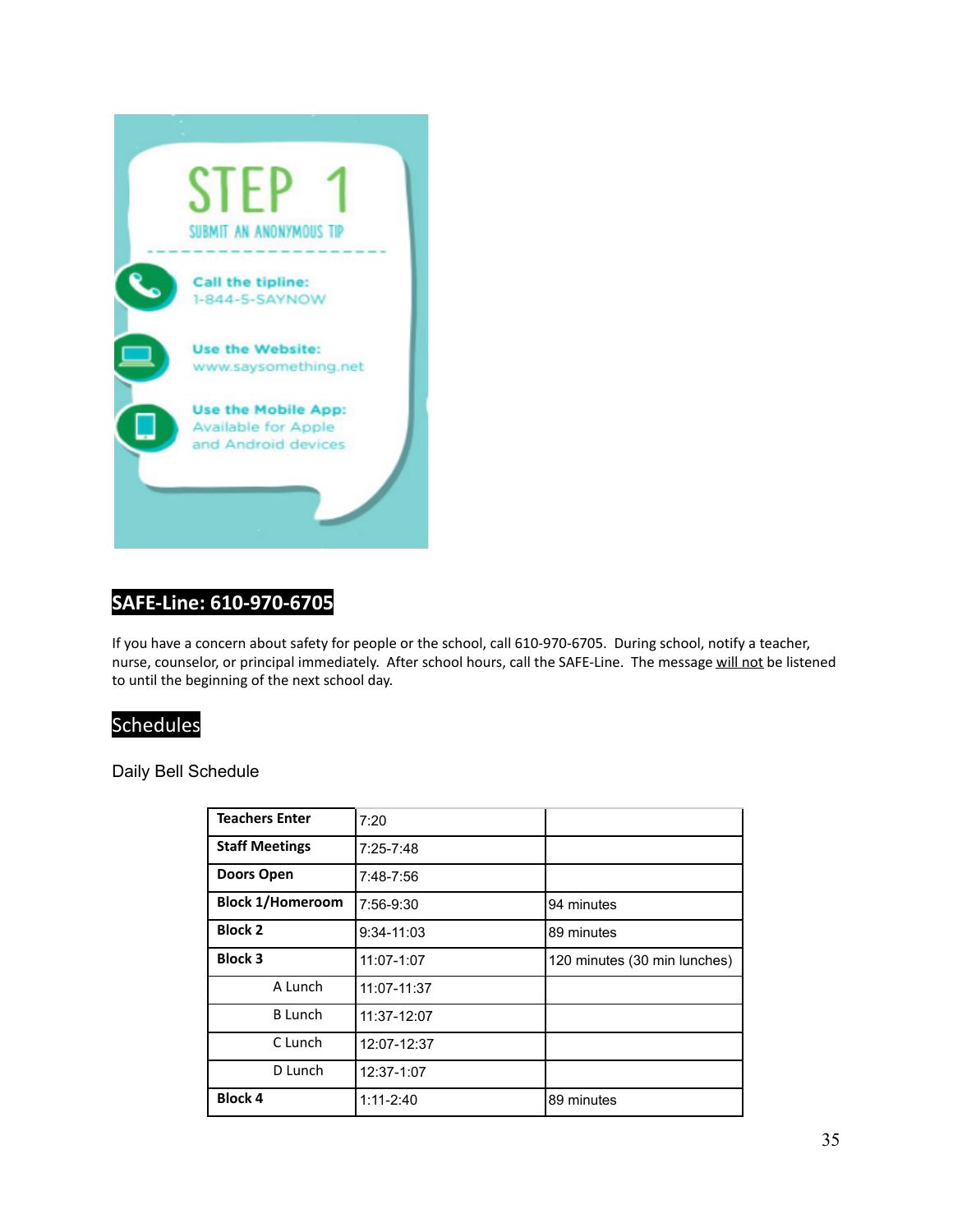## **Bell Schedule for Early Dismissals and Delayed Openings**

| <b>One Hour Delay</b>   |                     |                       | <b>Two Hour Delay</b> |
|-------------------------|---------------------|-----------------------|-----------------------|
| <b>Teachers Enter</b>   | 8:20                | <b>Teachers Enter</b> | 9:20                  |
| <b>Students Enter</b>   | 8:48                | <b>Students Enter</b> | 9:48                  |
| Block 1/Homeroom        | 8:56-10:10<br>(74)  | Block 1/Homeroom      | 9:56-10:50<br>(54)    |
| Block 2                 | (69)<br>10:14-11:23 | Block 2               | 10:54-11:43<br>(49)   |
| Block 3                 | (120)<br>11:27-1:27 | Block 3               | 11:47-1:47<br>(120)   |
| Lunch A                 | 11:27-11:57         | Lunch A               | 11:47-12:17           |
| Lunch B                 | 11:57-12:27         | Lunch B               | 12:17-12:47           |
| Lunch C                 | 12:27-12:57         | Lunch C               | 12:47-1:17            |
| Lunch D                 | 12:57-1:27          | Lunch D               | $1:17-1:47$           |
| Block 4                 | (69)<br>1:31-2:40   | Block 4               | 1:51-2:40<br>(49)     |
| <b>Three Hour Delay</b> |                     |                       | 11:55 a.m. Dismissal  |
| <b>Teachers Enter</b>   | 10:20               |                       | (No Lunches)          |
| <b>Students Enter</b>   | 10:48               | <b>Teachers Enter</b> | 7:20                  |
| Homeroom (Block 3)      | 10:56-11:01<br>(5)  | <b>Students Enter</b> | 7:48                  |
| Block 3                 | (120)<br>11:01-1:01 | Block 1/Homeroom      | 7:56-8:56<br>(60)     |
| Lunch A                 | 11:01-11:31         | Block 2               | 9:00-9:55<br>(55)     |
| Lunch B                 | 11:31-12:01         | Block 3               | 9:59-10:55<br>(56)    |
| Lunch C                 | 12:01-12:31         | Block 4               | 10:59-11:55<br>(56)   |
| Lunch D                 | 12:31-1:01          |                       |                       |
| Block 1                 | 1:05-1:34<br>(29)   |                       |                       |
| Block <sub>2</sub>      | (29)<br>1:38-2:07   |                       |                       |
| Block 4                 | 2:11-2:40<br>(29)   |                       |                       |
|                         |                     |                       |                       |
| 12:10 p.m. Dismissal    |                     |                       | 10:30 a.m. Dismissal  |
|                         | (No Lunches)        |                       | (No Lunches)          |
| <b>Teachers Enter</b>   | 7:20                | <b>Teachers Enter</b> | 7:20                  |
| <b>Students Enter</b>   | 7:48                | <b>Students Enter</b> | 7:48                  |
| Block 1/Homeroom        | 7:56-9:00<br>(64)   | Block 1/Homeroom      | 7:56-8:35<br>(39)     |
| Block 2                 | 9:04-10:03<br>(59)  | Block 2               | 8:39-9:13<br>(34)     |
| Block 3                 | 10:07-11:06<br>(59) | Block 3               | 9:17-9:51<br>(34)     |
| Block 4                 | 11:10-12:10<br>(60) | Block 4               | 9:55-10:30<br>(35)    |
| 12:40 p.m. Dismissal    |                     |                       | <b>AIM SCHEDULE</b>   |
|                         | (With Lunches)      | <b>Teachers Enter</b> | 7:20                  |
| <b>Teachers Enter</b>   | 7:20                | <b>Students Enter</b> | 7:48                  |
| <b>Students Enter</b>   | 7:48                | Block 1/Homeroom      | 7:56-9:15<br>(79)     |
| <b>Block 1/Homeroom</b> | 7:56-8:50<br>(54)   | Block 2               | 9:19-10:33<br>(74)    |
| Block 2                 | 8:54-9:43<br>(49)   | AIM                   | (40)<br>10:37-11:17   |
| Block 4                 | 9:47-10:36<br>(49)  | Block 3               | 11:21-1:21<br>(120)   |
| Block 3                 | 10:40-12:40 (120)   | Lunch A               | 11:21-11:51           |
| Lunch A                 | 10:40-11:10         | Lunch B               | 11:51-12:21           |
|                         |                     |                       | 12:21-12:51           |
| Lunch B                 | 11:10-11:40         | Lunch C               |                       |
| Lunch C                 | 11:40-12:10         | Lunch D               | 12:51-1:21            |
| Lunch D                 | 12:10-12:40         | Block 4               | 1:25-2:40<br>(75)     |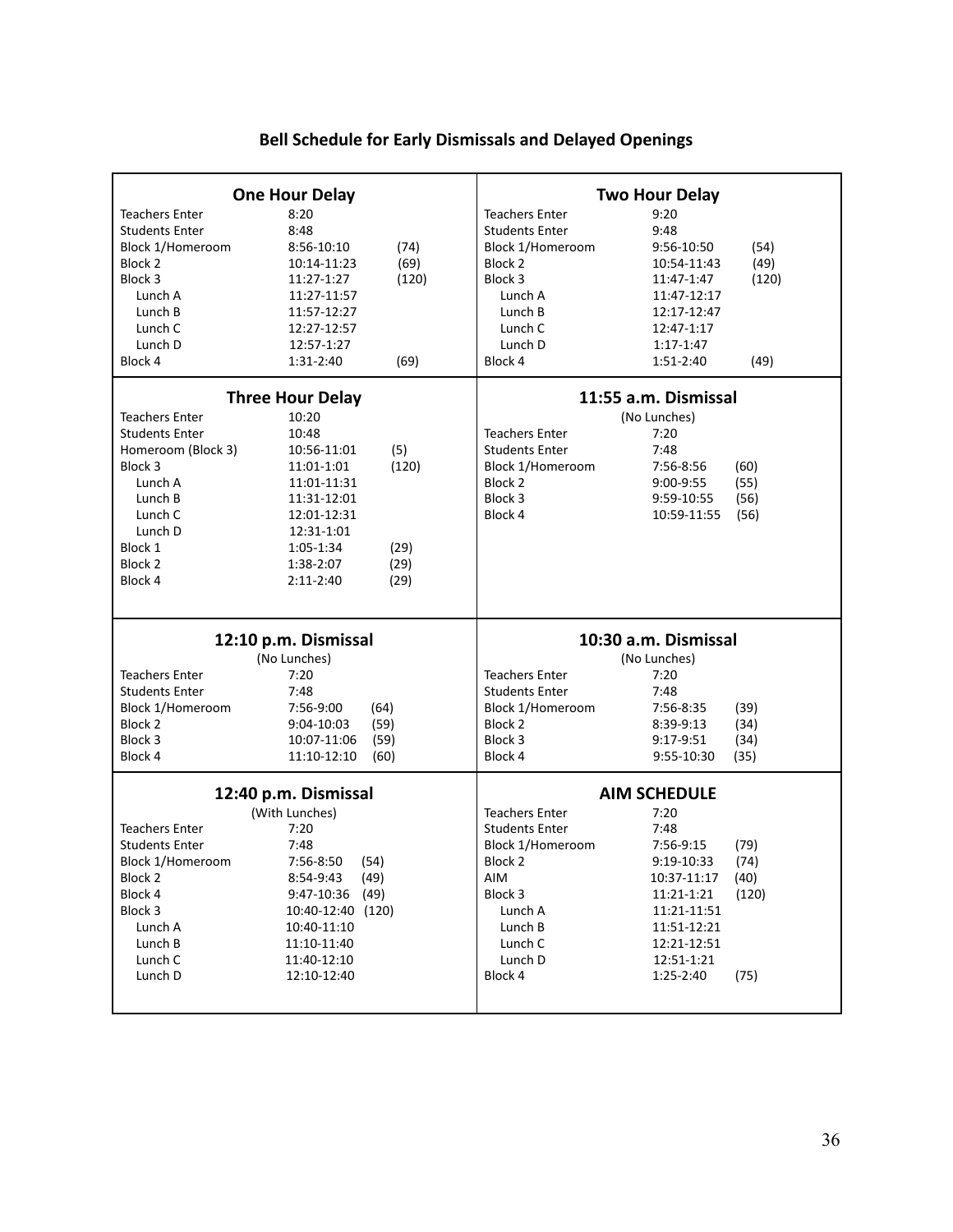## **School District Calendar**

The school calendar includes five (5) emergency/inclement weather days. If schools are closed as a result of inclement weather or emergencies, days will not be rescheduled unless there are more than five (5) days of school closings. For specific dates see the school calendar on the district website. The calendar will be revised in April to reflect 182 student days and 190 teacher days. The final graduation date will be established in April.

## **School Issued Materials & Supplies**

Students are held responsible for loss or damage to any books, materials, uniforms & supplies (including calculators) issued to them. If they are lost, stolen or damaged, the student must pay for it or replace it with the exact model. Failure to replace lost or damaged items may result in forfeiture of the right to attend prom and/or graduation.

### **Student Assistance Team (SAP)**

- The SAP Team is a group of staff members whose purpose is to identify students who are having problems in school because of alcohol or drug abuse, depression, suicidal behavior, and any other "at risk" behaviors which may be self-destructive.
- The SAP Team is an intervention, not a treatment program. The team will act upon referrals from staff, students, parents, and concerned others by first gathering factual information to determine the extent of the problem. The team will then develop recommendations for appropriate action, consistent with school district policy, which will assist students in handling observed problems.
- If you are concerned about a student who may be depressed, suicidal, or involved with substance abuse, you can make your concern known to the SAP Team.
- All information is CONFIDENTIAL. Drop your concern in the locked box in the Career and Counseling Center. Forms can be obtained from any SAP Team member, the nurse, or in the Career and Counseling Center.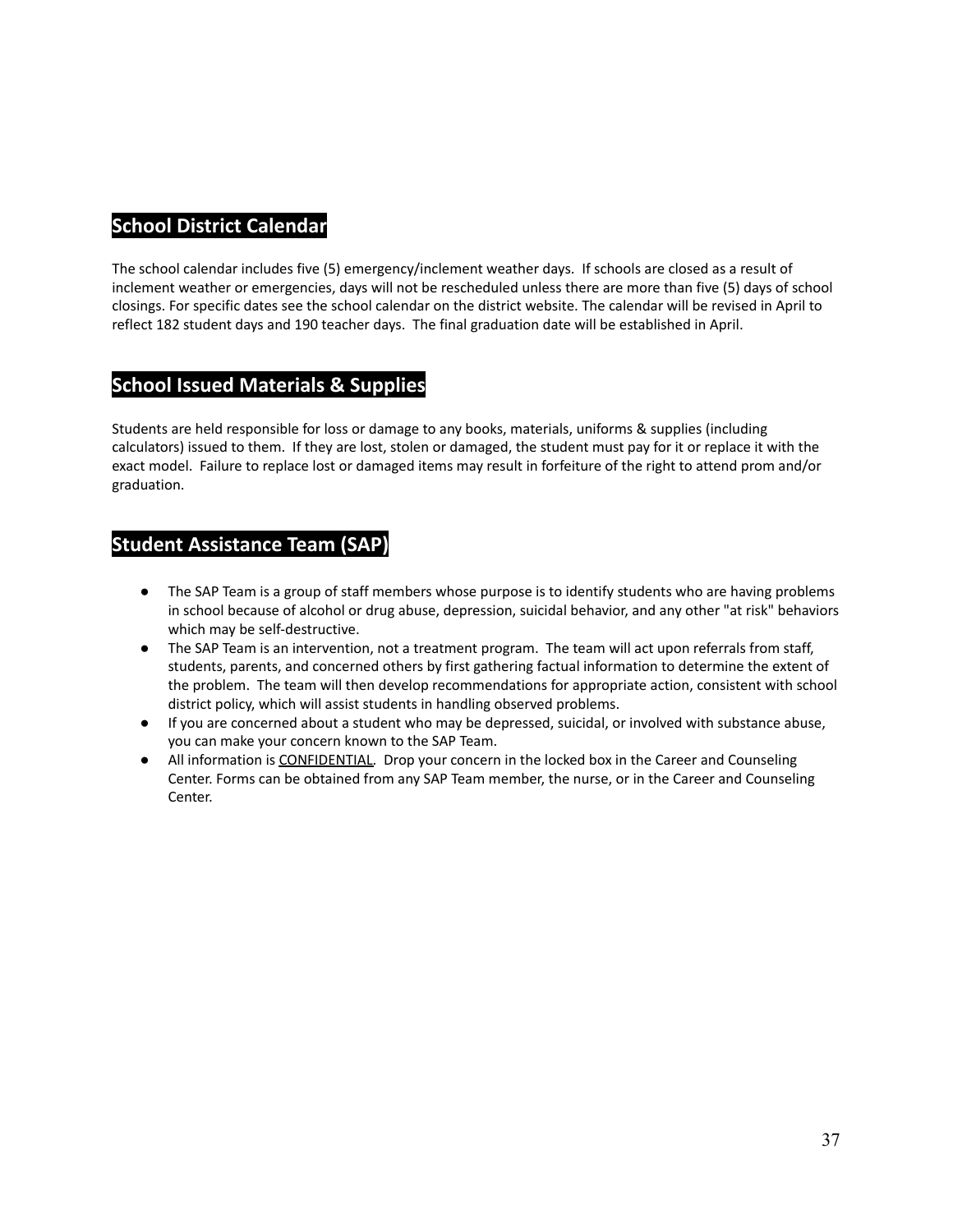#### **Student Complaint Process**

Pottstown School District Board Policy 219 states in part:

The Board recognizes that students may have legitimate concerns and complaints. In addition, the Board believes that the inculcation of respect for established procedures is an important part of the educational process. Accordingly, individual and group complaints shall be recognized, and appropriate appeal procedures shall be provided.

For purposes of this policy, a **student complaint** shall be one that arises from actions that directly affect the student's participation in an approved educational program. This policy shall not apply to PIAA regulated sports program policy.

The student should first make the complaint known to the staff member most closely involved or, if none is identifiable, a guidance counselor; and both shall attempt to resolve the issue informally and directly. For complaints that must move beyond the first step, the student shall prepare a written statement of his/her complaint which shall set forth:

- 1. Specific nature of the complaint and a brief statement of relevant facts.
- 2. Manner and extent to which the student believes s/he has been adversely affected.
- 3. Relief sought by the student.
- 4. Reasons the student feels entitled to the relief sought.

The complaint may then be submitted, in turn, to:

- 1. The Building Principal.
- 2. The Superintendent.
- 3. The Board of Directors.

Each of these three levels will be given fifteen (15) school days (maximum allowed at each level) for hearing of the complaint and preparation of a response. At each level, the student shall be afforded the opportunity to be heard personally by the school authority.

#### **Student Responsibilities**

- Student responsibilities include regular school attendance, conscientious effort in classroom work, and conformance to school rules and regulations. Most of all, students share with the administration and faculty a responsibility to develop a climate within the school that is conducive to wholesome learning and living.
- No student has the right to interfere with the education of his fellow students. It is the responsibility of **each student to respect the rights of teachers, students, administrators, and all others who are involved in the educational process.**
- Students should express their opinions in a respectful manner.
- It is the responsibility of all students to:
	- o Be aware of all rules and regulations for student behavior and conduct themselves in accord with those rules.
	- o Volunteer information in matters relating to the health, safety, and welfare of the school community and the protection of school property.
	- o Dress and groom in a manner that is both safe and healthy and does not cause disruption to the educational process.
	- o Assume that all rules are in full effect.
	- o Assist staff in operating a safe school for all students enrolled therein.
	- o Be aware of and comply with federal, state, and local laws.
	- o Exercise proper care when using public facilities and equipment.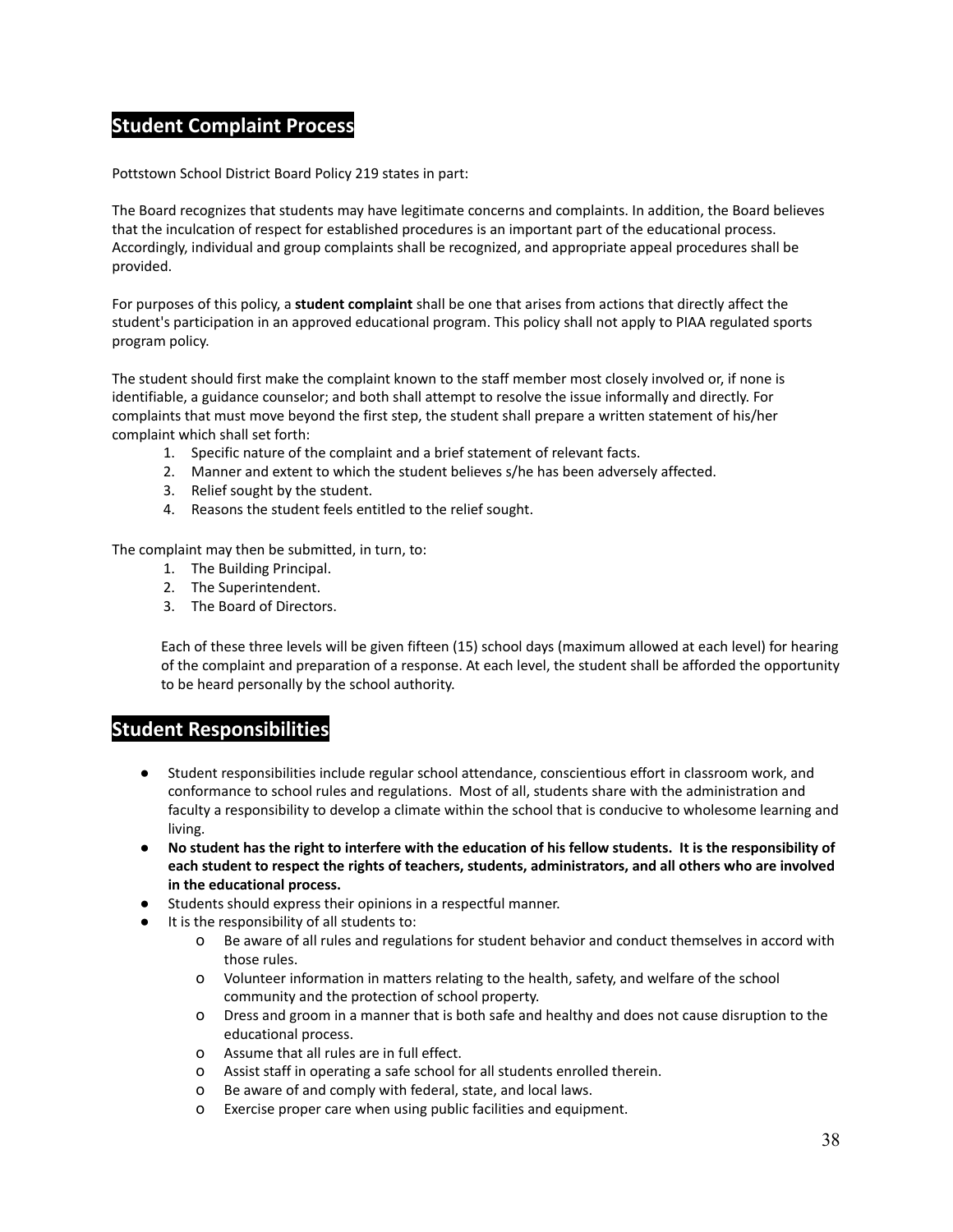- o Attend school daily, except when excused, and be on time to all classes.
- o Make arrangements for making up work when absent from school.
- o Satisfactorily complete the courses of study prescribed by state and local school authorities.
- o Avoid inaccuracies in student newspapers or publications.
- o Avoid using indecent or obscene language, either written or oral.
- o Share report cards with parents/guardians in a timely manner.
- o Not possess/be under the influence of illegal/controlled substances.

#### **Student Information Sheets**

In the event of an emergency, these sheets give the doctor or hospital permission to treat the student. Student Information Sheets are given to the students at the beginning of each school term. They are to be completed in full, signed by the parent or guardian and returned to school promptly. These sheets are filed in the health room and used in case of emergency. Parents will be notified if it is necessary for them to take the child home, to a doctor, or to the hospital. Parents are contacted by means of the student's information sheet. Phone numbers, addresses, and parents' employers' telephone numbers must be kept up to date throughout the year. See the school nurse to make the necessary changes. Failure to return the sheet will result in disciplinary consequences for the student.

## **Student Searches**

- Entry searches: School officials may conduct entry searches. These searches would be conducted by school administrators or their designee.
	- o Students may be asked to open/empty their book bags, backpacks, pockets, remove shoes and/or coats, sweatshirts, sweaters or jackets.
	- o Metal detectors (wands) may be used to scan the person.
- Locker searches: Lockers are school property loaned to the student for the student's convenience. Students should not share their assigned locker or combination with anyone. **Neither the school nor the district is responsible for lost or stolen items.**
	- o Building administrators may search a student's locker without prior warning in the interest of the health, welfare, and safety of all school students.
	- o Students should have no expectation of privacy.
	- o The high school administration may conduct unannounced safety inspections for drugs and weapons throughout the school year.
- Personal search: In the interest of safety and providing a weapon and drug-free school environment, a student and/or belongings may be searched.
- Vehicles: Student vehicles that are parked on school property are also subject to a search by school administration.

## **Summer School**

- Summer school is a remedial opportunity for students to gain graduation credits for courses that were failed during the school year. It is an opportunity to recover credit on a pass/fail basis.
	- o A student must have earned at least a 50% in a course in order to be eligible for summer credit recovery.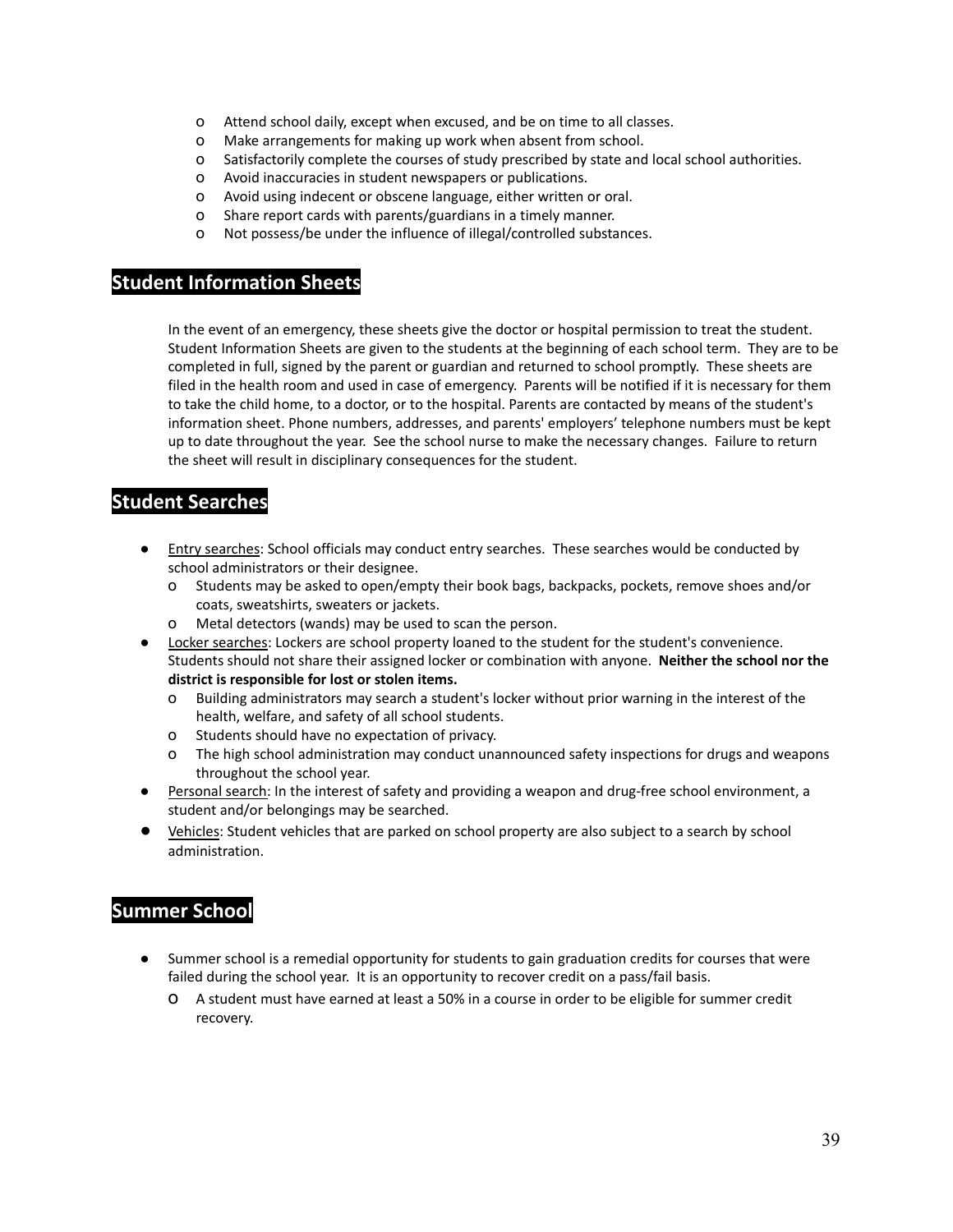## **Tardiness to School**

- Tardiness, as defined by school law, is lateness regardless of the student's reason. This would include late arrivals that are a result of illness, doctor's appointments, car trouble, inclement weather, etc.
- **● Students are tardy if they are not in 1st block by 7:56 a.m.**
- All cases of tardiness must be recorded.
- Students who arrive late because of an emergency situation must bring a note signed by the parent that explains the emergency. Tardiness will be considered excused for the following reasons:
	- o Late buses
	- o Personal illness
	- o Medical reasons (with a note from a doctor)
	- o Hazardous conditions due to inclement weather
	- o Religious obligations
	- o Family emergencies
	- o Utility failure
	- o Driver's examination (with prior approval)
	- o Job interview (with prior approval)
	- Other extenuating circumstances may be considered by a school administrator or the Attendance Office.
- No more than ten (10) parental notes will excuse a child per school year. This includes absentee notes.

Should tardiness become chronic, the administrator may record each tardy as an unexcused tardy. In addition, chronically tardy students may be required to have parental escort for admission. Students should follow these procedures when tardy:

- If in the building and late to 1st block
	- o Go to 1st block and the 1st block teacher will mark you as late to school
- If you arrive after 7:56 a.m. or did not make it to1st block
	- o Report to the Attendance Clerk and an electronic late pass will be entered into the system and an e-Hallpass will be issued for your 1st block teacher.
- After 9:30 a.m., without a parent note/escort or a physician's excuse, a student will be considered AM truant and may be assigned to 1 day of ISS three days from the day you were late**.** You have 3 days to bring in a note from your parent/guardian. Remember that the maximum number of notes is ten (10) per year.
	- o Missing school for an afternoon truancy court appearance is not an acceptable excuse.
- Students who are tardy after 8:45 a.m. (unexcused) will not be eligible to participate in extracurricular **activities, including practice, for that day.**

| <b>Number of Incidents of</b><br>Being Late to School per<br><b>Semester</b> | <b>Consequences</b>                                                                                                                                                                         |  |
|------------------------------------------------------------------------------|---------------------------------------------------------------------------------------------------------------------------------------------------------------------------------------------|--|
| 3                                                                            | Student is "truant" and a letter is sent home                                                                                                                                               |  |
| 6                                                                            | Student is "habitually truant" and a letter is sent home<br>School Attendance Improvement Plan (SAIP) is created<br>and a meeting is schedule to review with student<br>and parent/guardian |  |
| 8                                                                            | Citation to Magisterial District Court                                                                                                                                                      |  |
| 13 or more                                                                   | Letter sent home warning of referral to the Office of<br>Children and Youth (OCY)<br>Referral to OCY made if absences continue                                                              |  |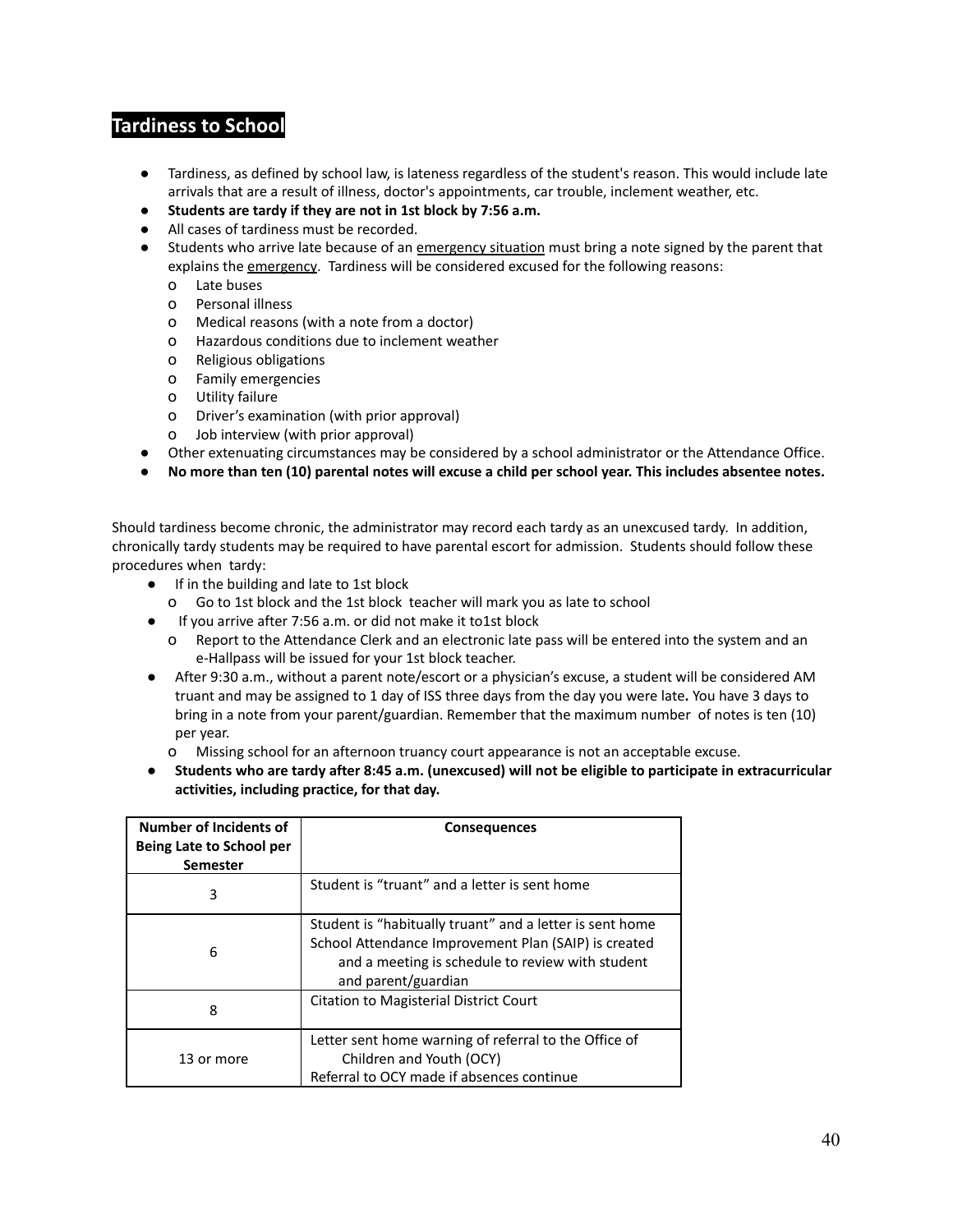## **Terminating or Transferring School(s)**

- Obtain a release form from the Career and Counseling Center.
- Clean out locker and return all property books, student ID, etc. Return property to respective teachers, librarian, counselors, attendance office, and have them sign the release form.
- Pay for all lost books, equipment, or fines.
- Return signed release form to Career and Counseling Center.

## **Technical College High School Pickering Campus**

#### **Procedures for Calendar Changes**

|                                           | If there is a two-hour delay, students will be dismissed to take the  |  |
|-------------------------------------------|-----------------------------------------------------------------------|--|
| PHS Two-Hour Delay                        | van at the regularly scheduled time.                                  |  |
| <b>PHS Early Dismissals</b>               | Students will go to TCHS at the regularly scheduled time.             |  |
| PHS In-service                            | On days that PHS has in-service, no transportation will be provided   |  |
|                                           | to TCHS.                                                              |  |
|                                           | On snow days, Pottstown School District does not provide              |  |
| <b>Snow Days</b>                          | transportation to TCHS.                                               |  |
| PHS Holidays                              | There will be no transportation to TCHS.                              |  |
|                                           | When TCHS is closed due to holidays, in-service, or snow days,        |  |
| TCHS Days Off (Holidays, In-service, Snow | students must stay at PHS in the library unless a note is provided    |  |
| Days)                                     | from a parent or guardian stating the student can leave.              |  |
|                                           | Students must bring all necessary field trip forms to the Director of |  |
|                                           | Career and Technical Education. If a student is riding to TCHS for a  |  |
| <b>TCHS Field Trips</b>                   | field trip with anyone other than a parent or guardian, the parent or |  |
|                                           | guardian must provide a note of permission prior to the date of the   |  |
|                                           | trip.                                                                 |  |
| PHS Pep Rallies, Assemblies, Etc.         | Students will go to TCHS at the regularly scheduled time.             |  |
|                                           | Students must take final exams at PHS during the regularly            |  |
|                                           | scheduled time unless other arrangements are made and approved        |  |
| <b>Final Exams</b>                        | by administration prior to the week of final exams. Students are      |  |
|                                           | responsible for their own lunch as PHS does not serve lunch on final  |  |
|                                           | exam days.                                                            |  |
|                                           | Students must take all standardized tests (including but not limited  |  |
|                                           | to Keystones) at PHS during scheduled times. Students should          |  |
| Keystone and other Standardized Tests     | notify the TCHS office and their instructor when their tests are      |  |
|                                           | scheduled.                                                            |  |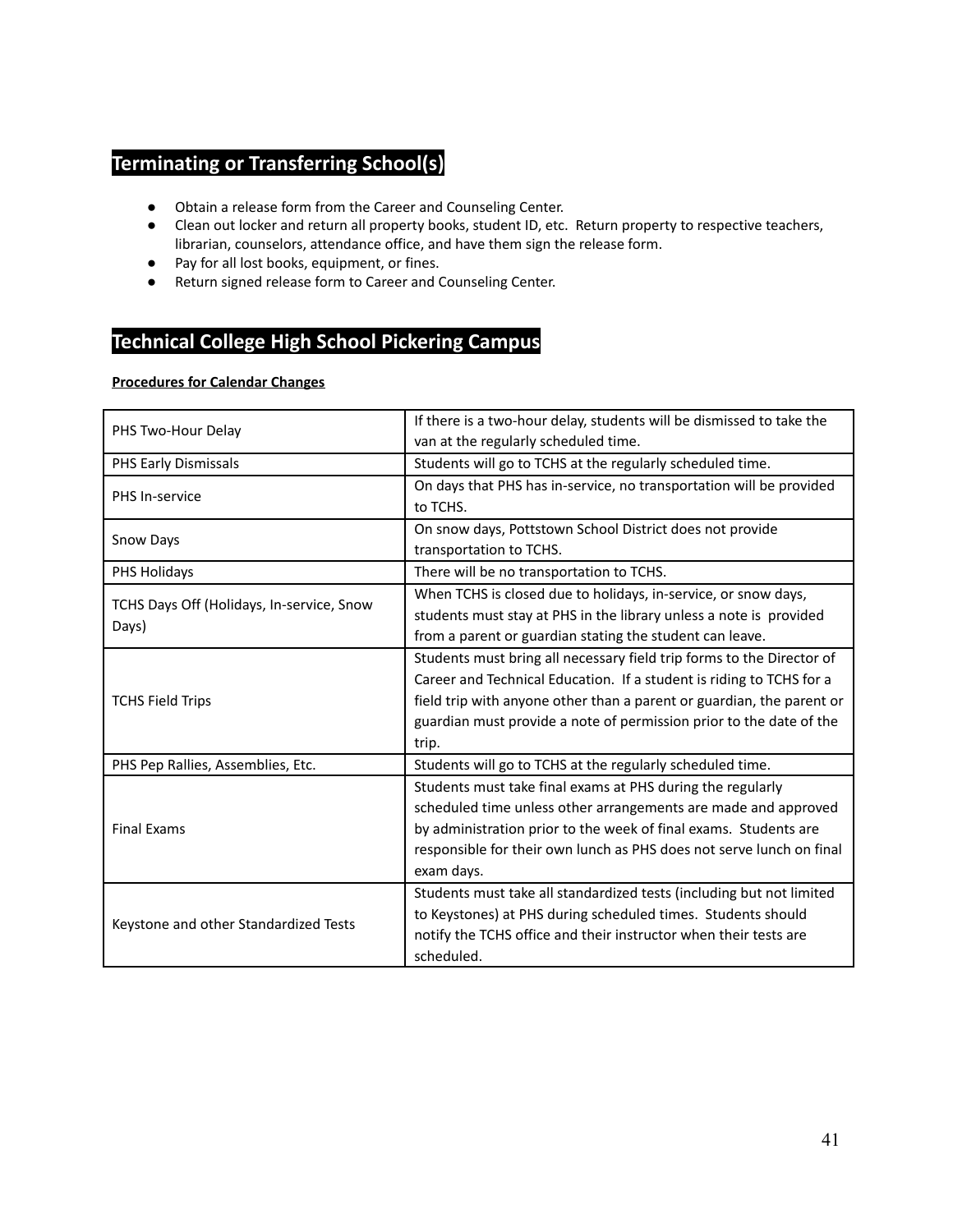## **Transcript Requests**

Students requesting an official copy of their high school transcript which bears the school seal may do so by completing a Transcript Release Request Form available in the Career and Counseling Center and on the high school website under Career and Counseling. Transcripts are not sent to any college/university unless specifically requested by the student. Please allow a minimum of one week turnaround time for the transcript to be available/sent.

## **Utilization of Technology**

Pottstown School District Policy 815 states in part that:

In accordance with district policy, accepted rules of network etiquette, and federal and state law, the following uses of technologies are prohibited:

- 1. Use of technology for defamatory, abusive, obscene, profane, sexually oriented, threatening, offensive and/or illegal materials.
- 2. Use of technology for commercial gain or profit.
- 3. Transferring copyrighted materials to or from any district technology equipment without the express consent of the owner of the copyright.
- 4. Bullying/Cyberbullying.
- 5. Hate mail, discriminatory remarks, and offensive or inflammatory communication.
- 6. Access to obscene or pornographic material or child pornography.
- 7. Access by students and minors to material that is harmful to minors or is determined inappropriate for minors in accordance with Board policy.
- 8. Impersonation of another user, anonymity, and pseudonyms.
- 9. Loading or using unauthorized games, programs, files, or other electronic media.
- 10. Disruption of the work of other users.

Staff or students illegally accessing, altering, damaging, or destroying any technology equipment, computer network, computer software, or system information within a school system or an external system will be referred to the Pottstown Police Department for investigation and possible prosecution.

Such violations in the case of students may result in suspension and/or expulsion, and such violations on the part of employees will constitute just cause for dismissal.

Sharing individually assigned accounts and passwords is prohibited. Passwords are designed to protect and any attempt to circumvent system security to gain unauthorized access to technology resources is expressly prohibited and subject to the appropriate punishment.

Student and staff photographs and names that are made available in district-sponsored media are permitted to be displayed on the district website.

Student and staff photographs and names may be displayed on other commercial sites with specific written approval of the Superintendent and parent/guardians.

Students shall not download any information from the Wide Area Network/Internet unrelated to their specific course of study without prior approval of their instructor.

Any commercial endorsement placed on or linked to the district web site shall require the written approval of the Superintendent.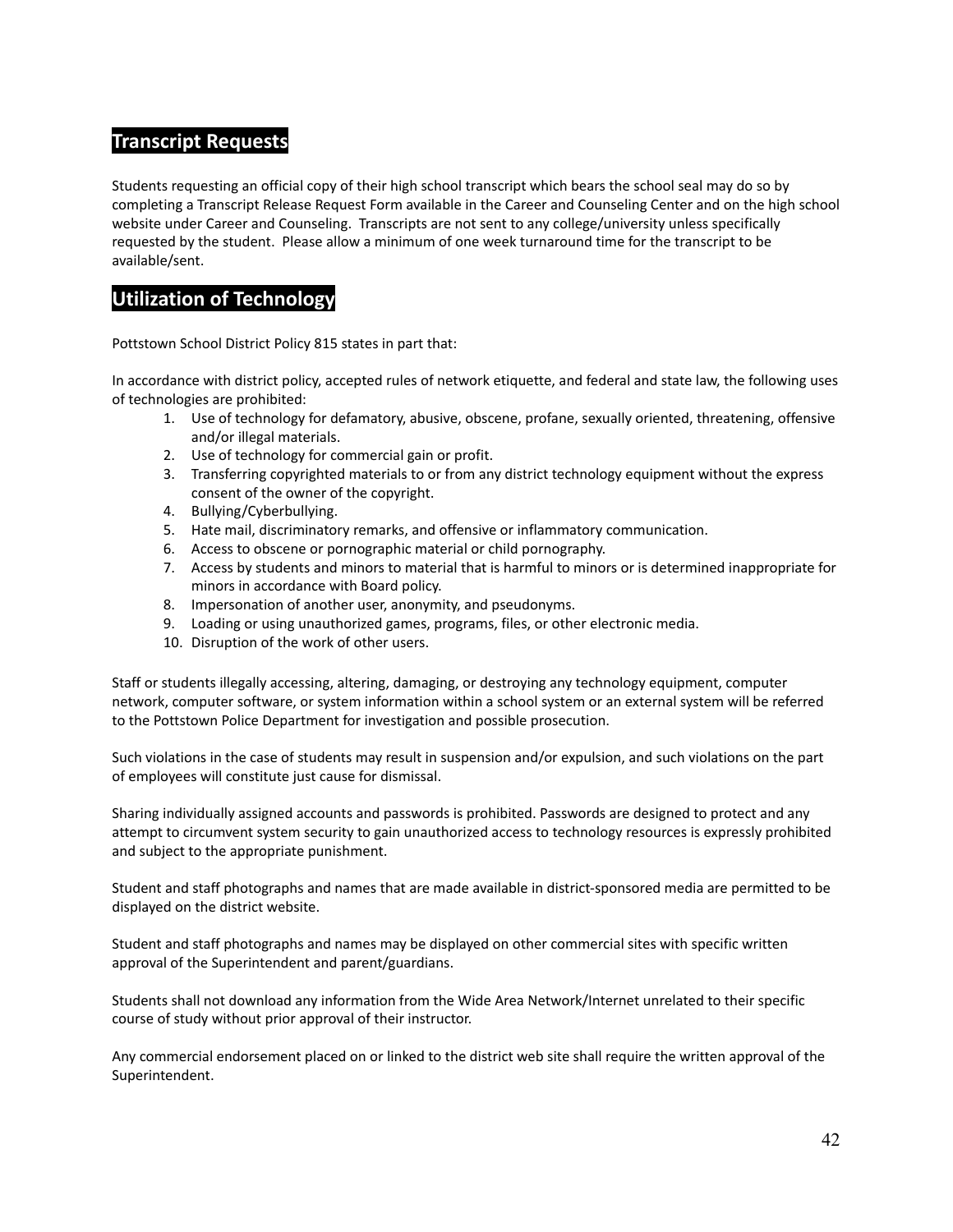Users will not use the district system for political lobbying.

#### Actions Resulting From Misuse

Inappropriate or irresponsible use of technology will result in the following actions:

- 1. In cases where a law or copyright has been violated, a referral shall be made to appropriate law enforcement officials. Such violations in the case of students may result in suspension and/or expulsion, and such violations of the part of employees will constitute just cause for dismissal.
- 2. Student infractions which are not deemed illegal will result in appropriate school discipline being imposed and/or reviewed by the building principal.
- 3. Employee infractions which are not deemed illegal but violate Board policy will result in appropriate administrative action/discipline, which may include termination of employment.

The user shall be responsible for damages to the equipment, systems, and software resulting from deliberate or willful acts.

Vandalism will result in cancellation of access privileges. Vandalism is defined as any malicious attempt to harm or destroy data of another user, Internet or other networks; this includes but is not limited to uploading or creating computer viruses.

#### **Copyright**

The illegal use of copyrighted software by students and staff is prohibited. Any data uploaded to or downloaded from the network shall be subject to fair use guidelines.

#### Internet Access

Internet access shall be governed by the same rules and regulations set forth in this policy relating to the utilization of technology.

#### *Middle School And High School Students –*

Starting in 5<sup>th</sup> grade, students may have the opportunity to access Internet services at the direction of a staff member. Internet access is a privilege, not a right, and may be removed if any portion of this policy is violated or if the privilege is abused in any other way. Students in the middle school will not access the Internet without direct supervision by an adult, such as a teacher or other staff member (e.g., classroom aide).

#### Safety

To the greatest extent possible, users of the network will be protected from harassment and unwanted or unsolicited communication. Any network user who receives threatening or unwelcome communications shall report such immediately to a teacher or administrator. Network users shall not reveal personal information to other users on the network, including chat rooms, e-mail, Internet, etc.

#### Email Accounts

Email Accounts for Students: At the high school level, students are given an individual district email account.